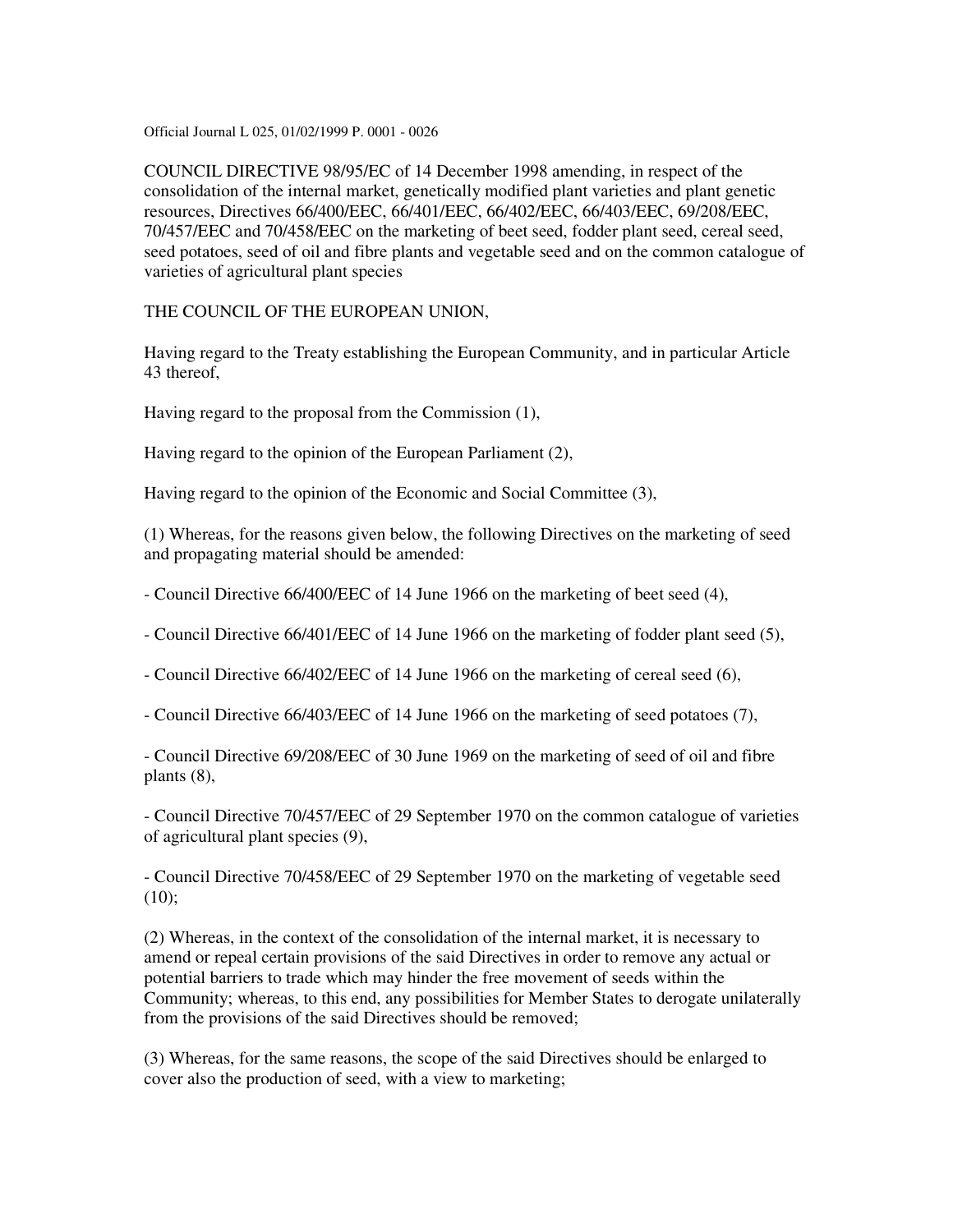(4) Whereas it should be possible under specified conditions to place on the market bred seed of generations prior to basic seed and seed as grown;

(5) Whereas Member States making use of derogations still permitted under the said Directives should assist each other administratively as regards inspection; whereas the use of such derogations is without prejudice to Article 7a of the Treaty;

(6) Whereas the conditions under which Member States may authorise small quantities of seed for tests, scientific purposes or selection work to be placed on the market should be determined by the Standing Committee on Seeds and Propagating Material for Agriculture, Horticulture and Forestry;

(7) Whereas, in certain cases, the Standing Committee on Seeds and Propagating Material for Agriculture, Horticulture and Forestry should determine whether packages of basic or certified seed should bear a supplier's label;

(8) Whereas, in the case of certain species of seed covered by Directive 66/401/EEC, it should be permitted to certify seed of the first and second generations;

(9) Whereas, in the case of certain species of seed covered by Directive 66/402/EEC, Member States should be permitted to restrict the certification of seed to that of the first generation;

(10) Whereas the minimum size of seed potatoes which may be placed on the market under Directive 66/403/EEC should be changed and a legal basis established to enable the minimum size of the square mesh used to measure the size of seed potatoes to be altered in the future; whereas a provision in respect of separation of seed potatoes from other potatoes for plant health reasons should be introduced;

(11) Whereas seed covered by Directive 70/457/EEC should be freely marketable within the Community two months after publication in the common catalogue;

(12) Whereas the conditions under which mixtures of certain species covered by Directive 70/458/EEC may be placed on the market should be determined in accordance with the procedure of the Standing Committee on Seeds and Propagating Material for Agriculture, Horticulture and Forestry; whereas in respect of the same Directive the provisions on the renewal of the official acceptance of certain varieties should be adapted in order to avoid disturbing current practice in marking packages;

(13) Whereas, in the light of experience, it is useful to clarify and update certain provisions of the abovementioned Directives;

(14) Whereas, in the light of scientific and technical developments, it is now possible to breed varieties through genetic modification; whereas, therefore, when determining whether to accept genetically modified varieties within the meaning of Council Directive 90/220/EEC of 23 April 1990 on the deliberate release into the environment of genetically modified organisms (11) under Directives 70/457/EEC and 70/458/EEC, Member States should have regard to any risk related to their deliberate release into the environment; whereas, furthermore, a legal basis to establish the conditions under which such genetically modified varieties may be marketed should be introduced;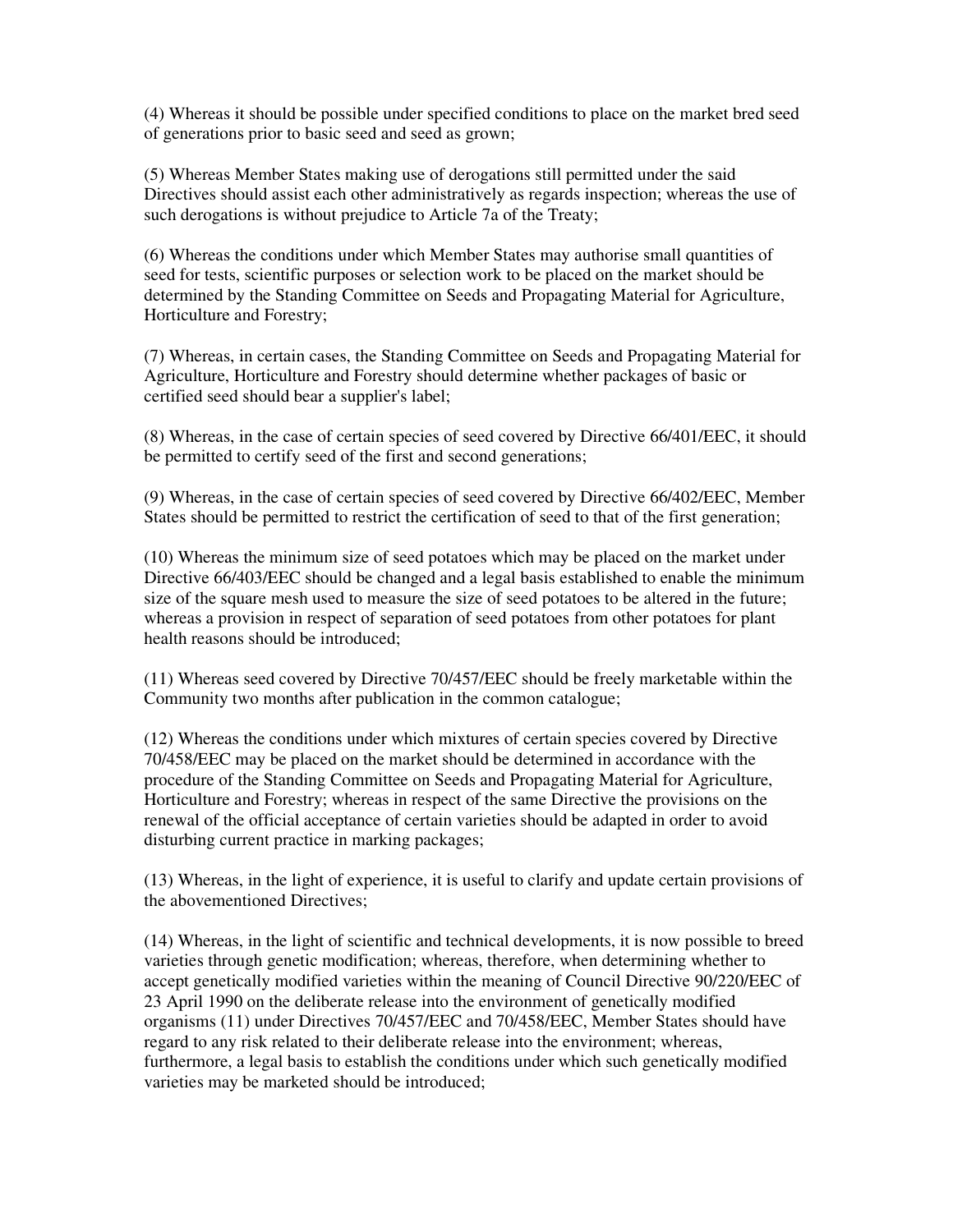(15) Whereas the marketing of novel foods and novel food ingredients is regulated at Community level by Regulation (EC) No 258/97 of the European Parliament and of the Council of 27 January 1997 (12); whereas, therefore, it is appropriate for Member States also to have regard to any food health risks when determining whether to accept varieties under Directives 70/457/EEC and 70/458/EEC; whereas, furthermore, a legal basis should be established to take account of these developments;

(16) Whereas, in the light of scientific and technical developments, a legal basis to establish the conditions under which chemically treated seed may be marketed should be introduced;

(17) Whereas it is essential to ensure that plant genetic resources are conserved; whereas a legal basis to that end should be introduced to permit, within the framework of legislation on the seed trade, the conservation, by use in situ, of varieties threatened with genetic erosion;

(18) Whereas a legal basis to establish conditions under which seed suitable for organic growing may be marketed should be introduced;

(19) Whereas, in order to facilitate the introduction of the measures envisaged in this Directive, certain transitional measures should be introduced,

HAS ADOPTED THIS DIRECTIVE:

Article 1

Directive 66/400/EEC is hereby amended as follows:

1. Article 1 shall be replaced by the following:

'Article 1

This Directive shall apply to the production with a view to marketing, and to the marketing of, beet seed within the Community.`;

2. the following Article shall be added after Article 1:

'Article 1a

For the purposes of this Directive "marketing" shall mean the sale, holding with a view to sale, offer for sale and any disposal, supply or transfer aimed at commercial exploitation of seed to third parties, whether or not for consideration.

Trade in seed not aimed at commercial exploitation of the variety, such as the following operations, shall not be regarded as marketing:

- the supply of seed to official testing and inspection bodies,

- the supply of seed to providers of services for processing or packaging, provided the provider of services does not acquire title to seed thus supplied.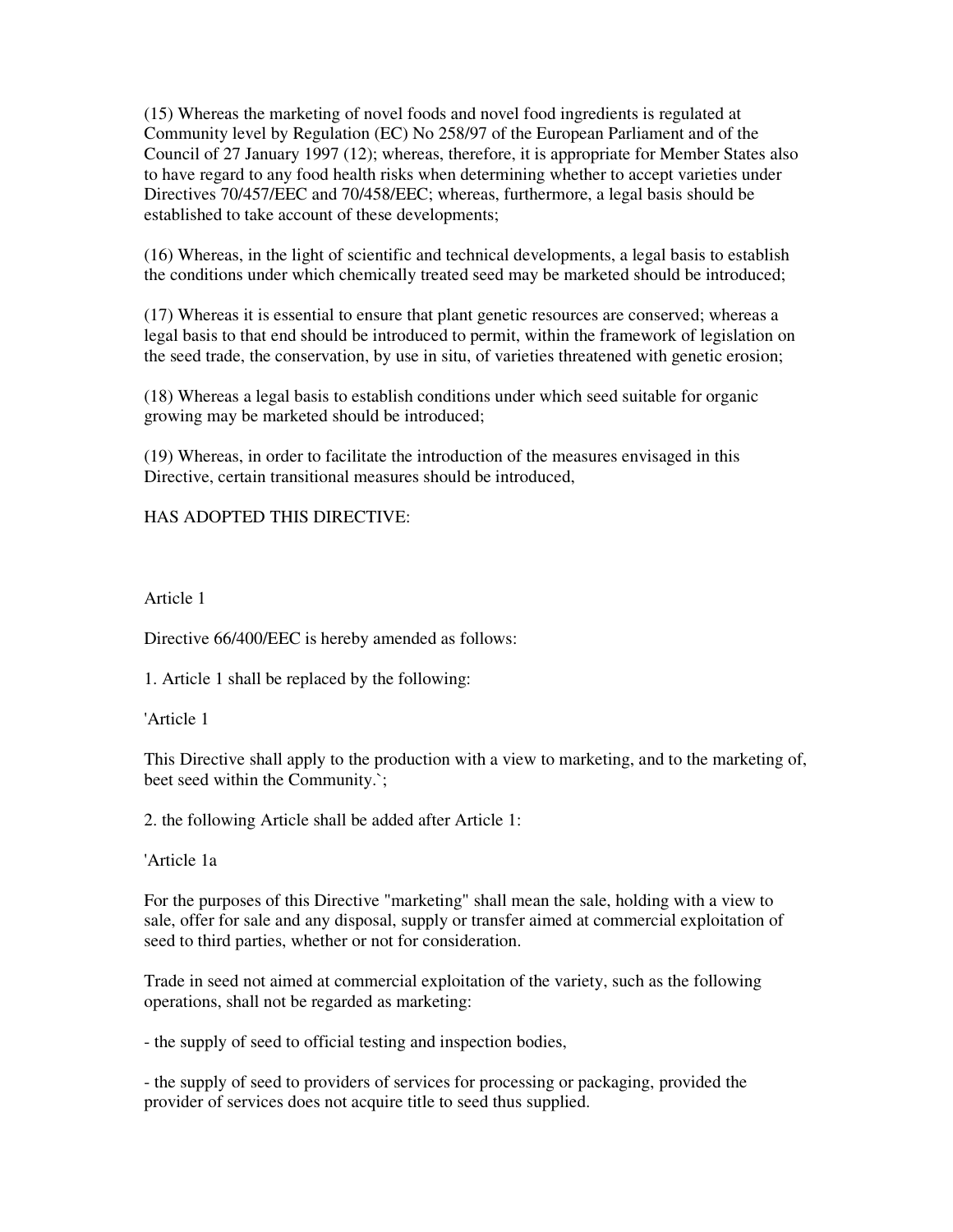The supply of seed under certain conditions to providers of services for the production of certain agricultural raw materials, intended for industrial purposes, or seed propagation for that purpose, shall not be regarded as marketing, provided the provider of services does not acquire title to either the seed thus supplied or the product of the harvest. The supplier of seed shall provide the Certification Authority with a copy of the relevant parts of the contract made with the provider of services and this shall include the standards and conditions currently met by the seed provided.

The conditions for the application of this provision shall be determined in accordance with the procedure laid down in Article 21.`;

3. Article 3(1) shall be replaced by the following:

'Member States shall provide that beet seed may not be placed on the market unless it has been officially certified as "basic seed" or "certified seed".`;

4. Article 3(3) shall be repealed;

5. the following Article shall be inserted after Article 3:

'Article 3a

Notwithstanding Article 3(1), Member States shall provide that

- bred seed of generations prior to basic seed, and

- seed as grown, marketed for processing, provided that the identity of the seed is ensured,

may be placed on the market.`;

6. the following subparagraph shall be added at the end of Article 4:

'Member States making use of the derogation provided for in either subparagraph (a) or (b) shall assist each other administratively as regards control.;

7. the following Article shall be inserted after Article 4:

'Article 4a

1. Notwithstanding Article 3(1), Member States may authorise producers in their own territory to place on the market:

(a) small quantities of seed for scientific purposes or selection work;

(b) appropriate quantities of seed for other test or trial purposes, provided it belongs to varieties for which an application for entry in the catalogue has been submitted in the Member State in question.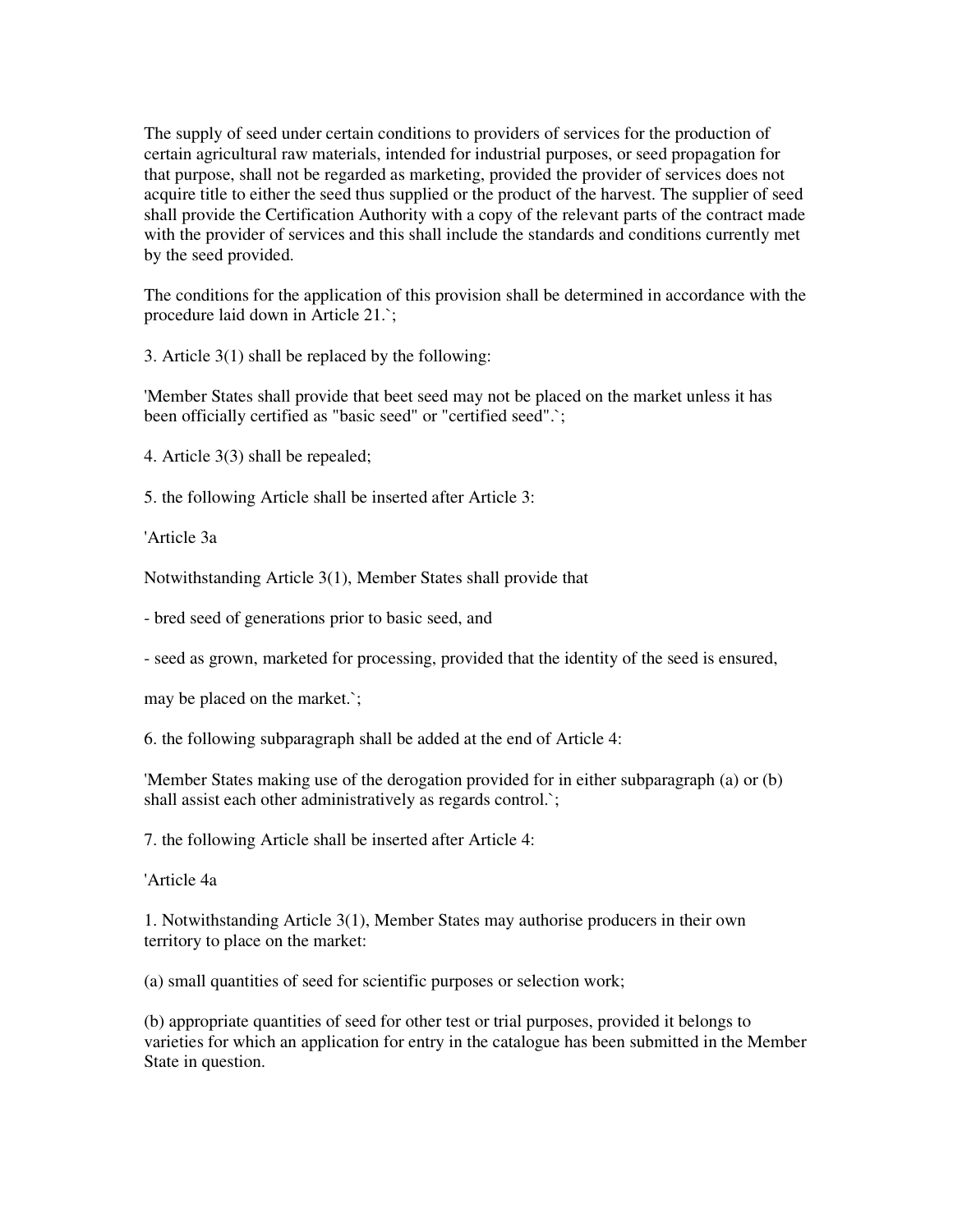In the case of genetically modified material, such authorisation may be granted only if all appropriate measures have been taken to avoid adverse effects on human health and the environment. For the environmental risk assessment to be carried out in this respect, the provisions of Article 7(4) of Directive 70/457/EEC shall apply accordingly.

2. The purposes for which the authorisations referred to in paragraph 1(b) may be given, the provisions relating to the marking of packages, and the quantities and the conditions under which Member States may grant such authorisation shall be determined in accordance with the procedure laid down in Article 21.

3. Authorisations granted before the date of adoption of this Directive by Member States to producers in their own territory for the purposes set out in paragraph 1 shall remain in force pending determination of the provisions referred to in paragraph 2. Thereafter, all such authorisations shall respect the provisions established in accordance with paragraph 2.`;

8. Article 10(4) shall be repealed;

9. Article 11(2) shall be repealed;

10. in Article 11a(1)(a) and (b), the words 'the label shall be blue in colour` shall be replaced by the words 'the label shall be white in colour for basic seed and blue in colour for certified seed`;

11. in Article 11b, the word 'certified` shall be deleted;

12. in Article 11c, the word 'certified` shall be deleted;

13. Article 12(1) shall be replaced by the following:

'1. In accordance with the procedure laid down in Article 21, it may be provided that, in cases other than those already provided for in this Directive, packages of basic or certified seed of any kind shall bear a supplier's label (which may either be a label separate from the official label or take the form of suppliers' information printed on the package itself). The particulars to be provided on any such label shall also be established in accordance with the procedure laid down in Article 21.`;

14. the following Article shall be added after Article 12:

'Article 12a

In the case of seed of a variety which has been genetically modified, any label or document, official or otherwise, which is affixed to or accompanies the seed lot, under the provisions of this Directive, shall clearly indicate that the variety has been genetically modified.`;

15. Article 14(1) shall be replaced by the following:

'1. Member States shall ensure that seed which is placed on the market under the provisions of this Directive, whether mandatory or discretionary, is not subject to any marketing restrictions as regards its characteristics, examination requirements, marking and sealing other than those laid down in this or any other Directive.`;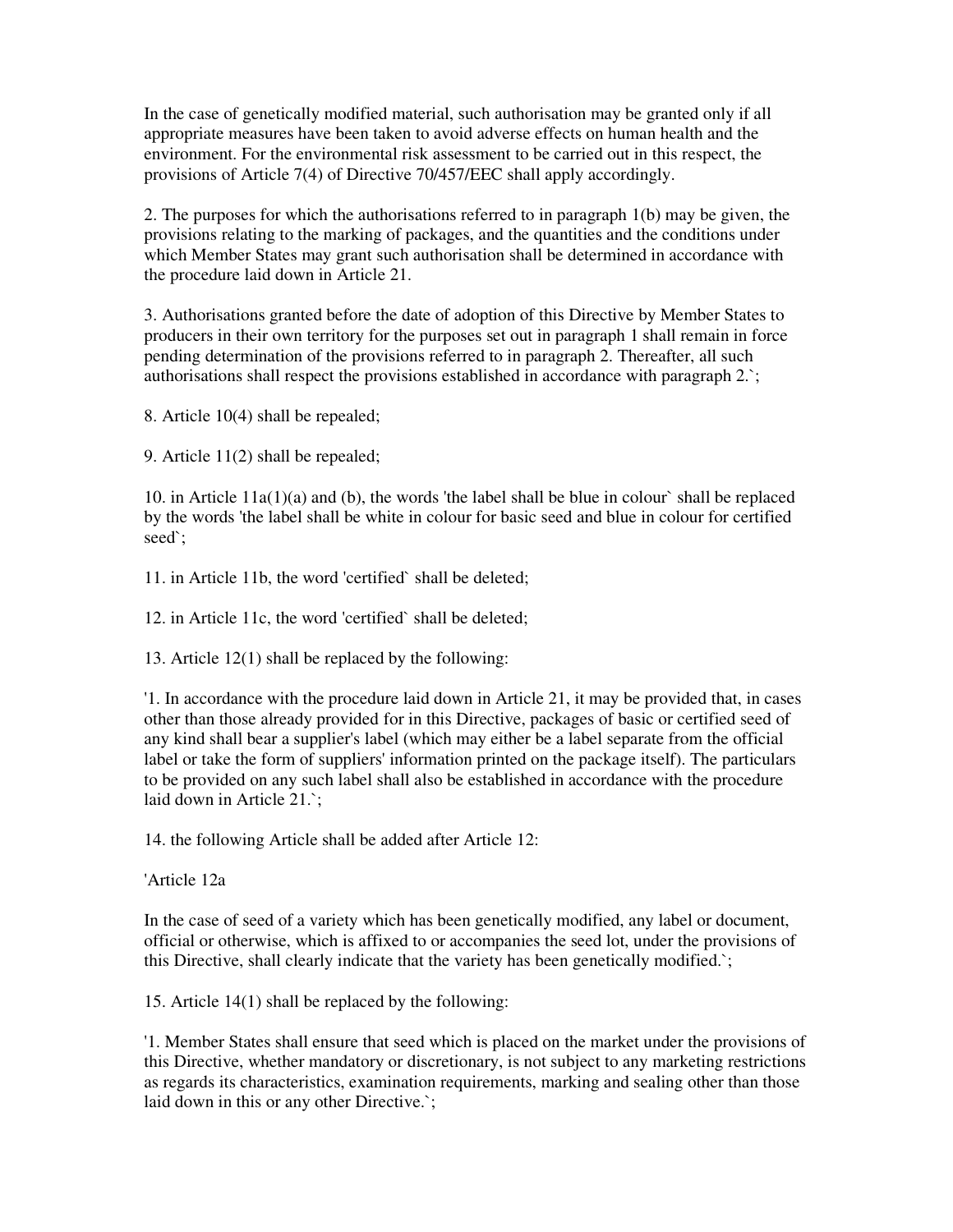- 16. Article 14(2)(b) shall be repealed;
- 17. Article 14(2)(c) shall be repealed;
- 18. Article 14(3) shall be repealed;
- 19. the following Article shall be inserted after Article 14:

'Article 14a

The conditions under which bred seed of generations prior to basic seed may be placed on the market under the first indent of Article 3a shall be as follows:

(a) it must have been officially inspected by the competent certification authority in accordance with the provisions applicable to the certification of basic seed;

(b) it must be packed in accordance with this Directive, and

- (c) the packages must bear an official label giving at least the following particulars:
- certification authority and Member State or their distinguishing abbreviation,
- lot reference number,
- month and year of sealing, or
- month and year of the last official sampling for the purposes of certification,

- species, indicated at least in Roman characters, under its botanical name, which may be given in abridged form and without the authors' names, or under its common name, or both; indication whether sugar beet or fodder beet,

- variety, indicated at least in Roman characters,

- the description "pre-basic seed",
- number of generations preceding seed of the category "certified seed".

The label shall be white with a diagonal violet line.`;

20. Article 15(2) shall be replaced by the following:

'2. Beet seed which has been harvested in the Community and which is intended for certification in accordance with paragraph 1 shall:

- be packed and labelled with an official label satisfying the conditions laid down in Annex IV(A) and (B), in accordance with Article 10(1), and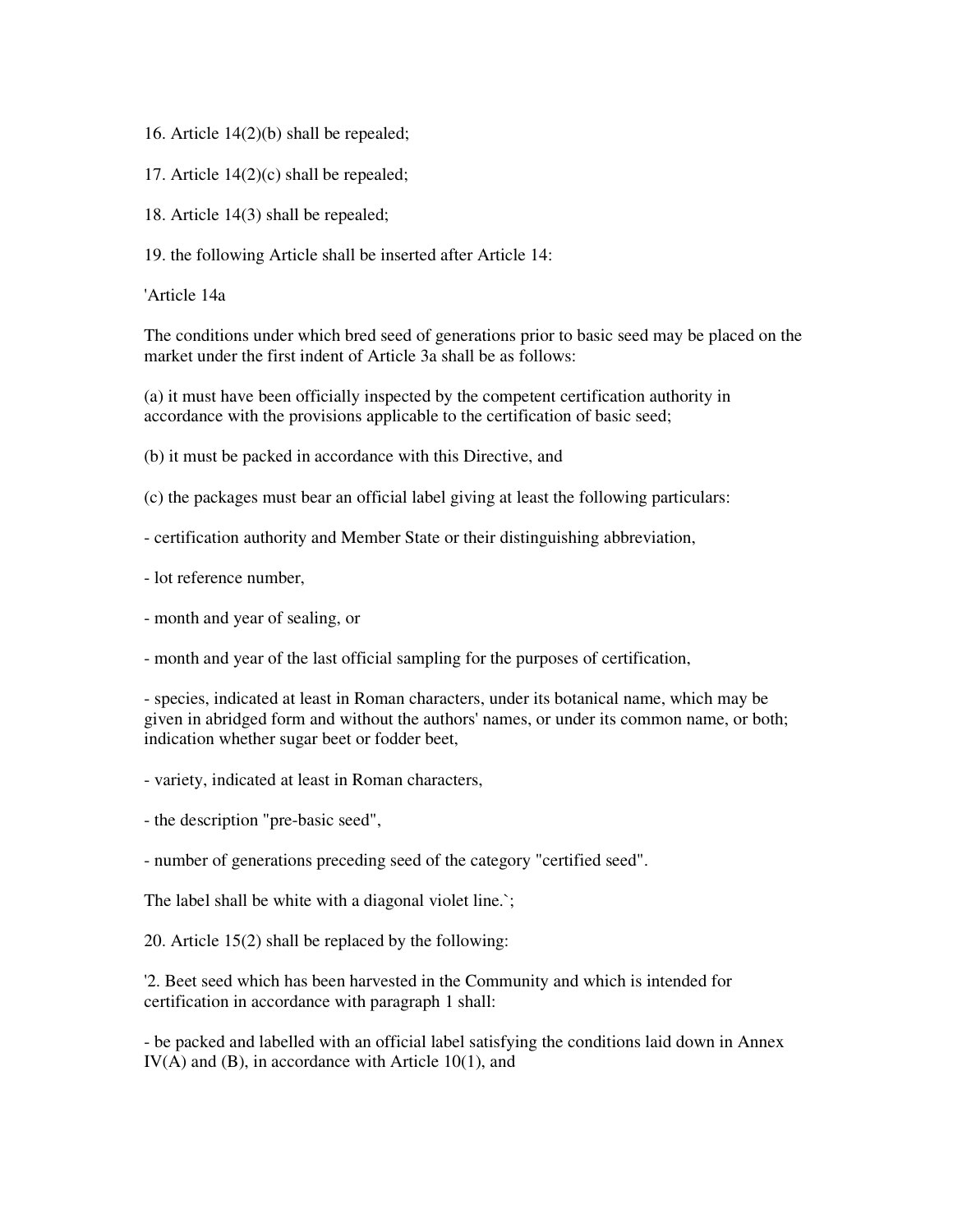- be accompanied by an official document satisfying the conditions laid down in Annex  $IV(C)$ .

The provisions in the first subparagraph on packing and labelling may be waived if the authorities responsible for field inspection, those drawing up the documents for the certification of seeds which have not been definitively certified and those responsible for certification are the same, or if they agree on exemption.`;

21. Article 17 shall be replaced by the following:

'Article 17

1. In order to remove any temporary difficulties in the general supply of basic or certified seed that occur in the Community and cannot be otherwise overcome, it may be decided in accordance with the procedure laid down in Article 21 that Member States shall permit, for a specified period, the marketing throughout the Community in quantities necessary to resolve the supply difficulties of seed of a category subject to less stringent requirements, or of seed of a variety not included in the "Common Catalogue of Varieties of Agricultural Plant Species" or in the national catalogues of varieties of the Member States.

2. For a category of seed of any given variety, the official label shall be that provided for the corresponding category; for seed of varieties not included in the abovementioned catalogues the colour of the official label shall be brown. The label shall always state that the seed in question is of a category satisfying less stringent requirements.

3. Rules for the application of paragraph 1 may be adopted in accordance with the procedure laid down in Article 21.`;

22. Article 19(1) shall be replaced by the following:

'1. Member States shall ensure that official inspections are carried out in relation to the marketing of beet seed, at least by random checks, to verify compliance with the requirements and conditions of this Directive.`;

23. Article 19(2) shall be replaced by the following:

'2. Without prejudice to the free movement of seed within the Community, Member States shall take all necessary measures to ensure that they are supplied with the following particulars during the marketing of quantities exceeding two kilograms of seed imported from third countries:

(a) species;

(b) variety;

(c) category;

(d) country of production and official inspection authority;

(e) country of dispatch;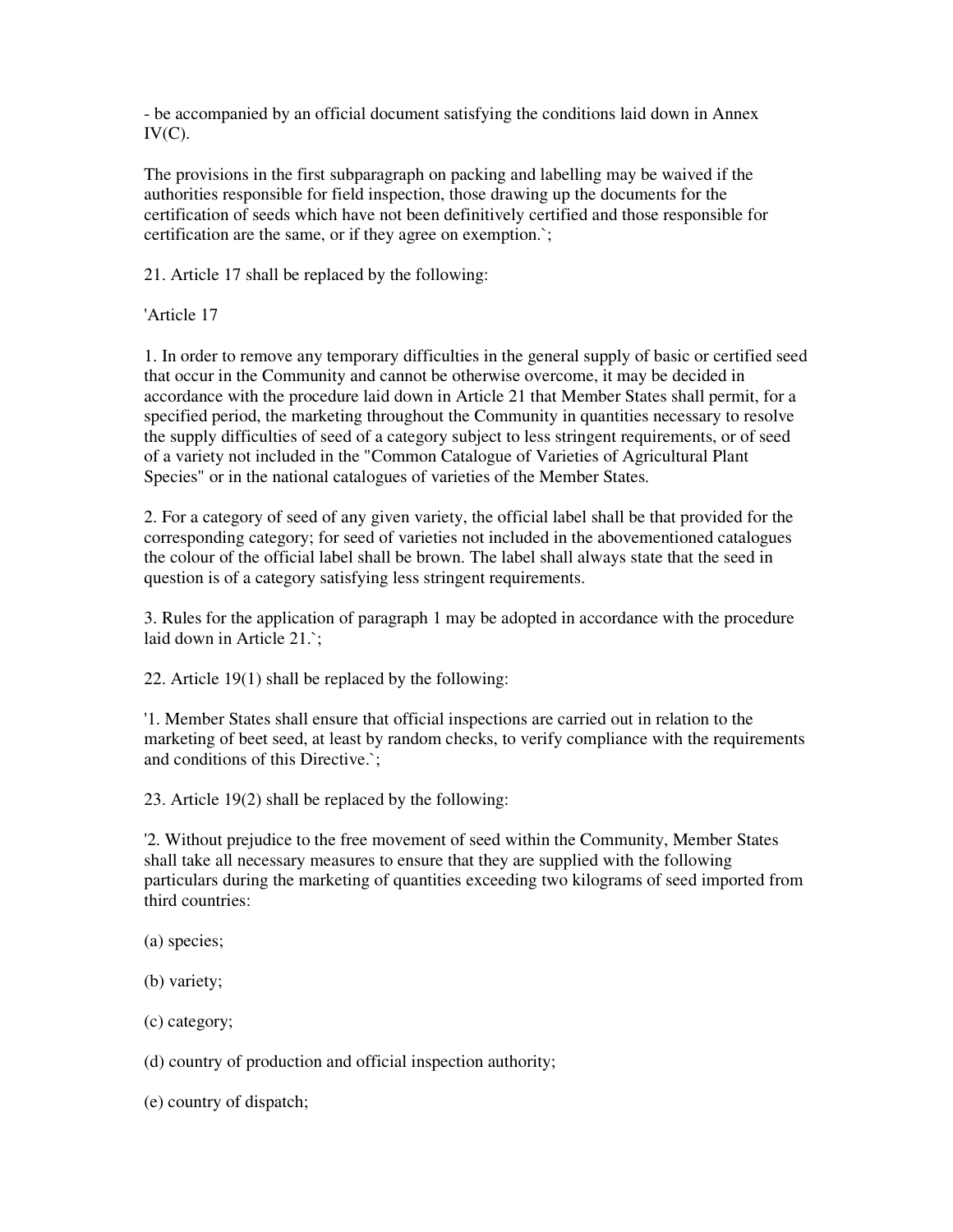(f) importer;

(g) quantity of seed.

The manner in which these particulars are to be presented may be determined in accordance with the procedure laid down in Article 21.`;

24. the following Article shall be inserted after Article 22:

'Article 22a

1. Specific conditions may be established in accordance with the procedure laid down in Article 21 to take account of developments in the areas of:

(a) conditions under which chemically treated seed may be marketed;

(b) conditions under which seed may be marketed in relation to the conservation in situ and the sustainable use of plant genetic resources, including seed mixtures of species which also include species listed in Article 1 of Council Directive 70/457/EEC, and are associated with specific natural and semi-natural habitats and are threatened by genetic erosion;

(c) conditions under which seed suitable for organic production may be marketed.

2. The specific conditions referred to in paragraph 1 shall include in particular the following points:

(i) in the case of (b), the seed of these species shall be of a known provenance approved by the appropriate Authority in each Member State for marketing the seed in defined areas;

(ii) in the case of (b), appropriate quantitative restrictions.`;

25. in Annex III(B)(8), the words 'certified seed` shall be replaced by the word 'category`.

# Article 2

Directive 66/401/EEC is hereby amended as follows:

1. Article 1 shall be replaced by the following:

'Article 1

This Directive shall apply to the production with a view to marketing, and to the marketing, of fodder plant seed within the Community.`;

2. the following Article shall be inserted after Article 1:

'Article 1a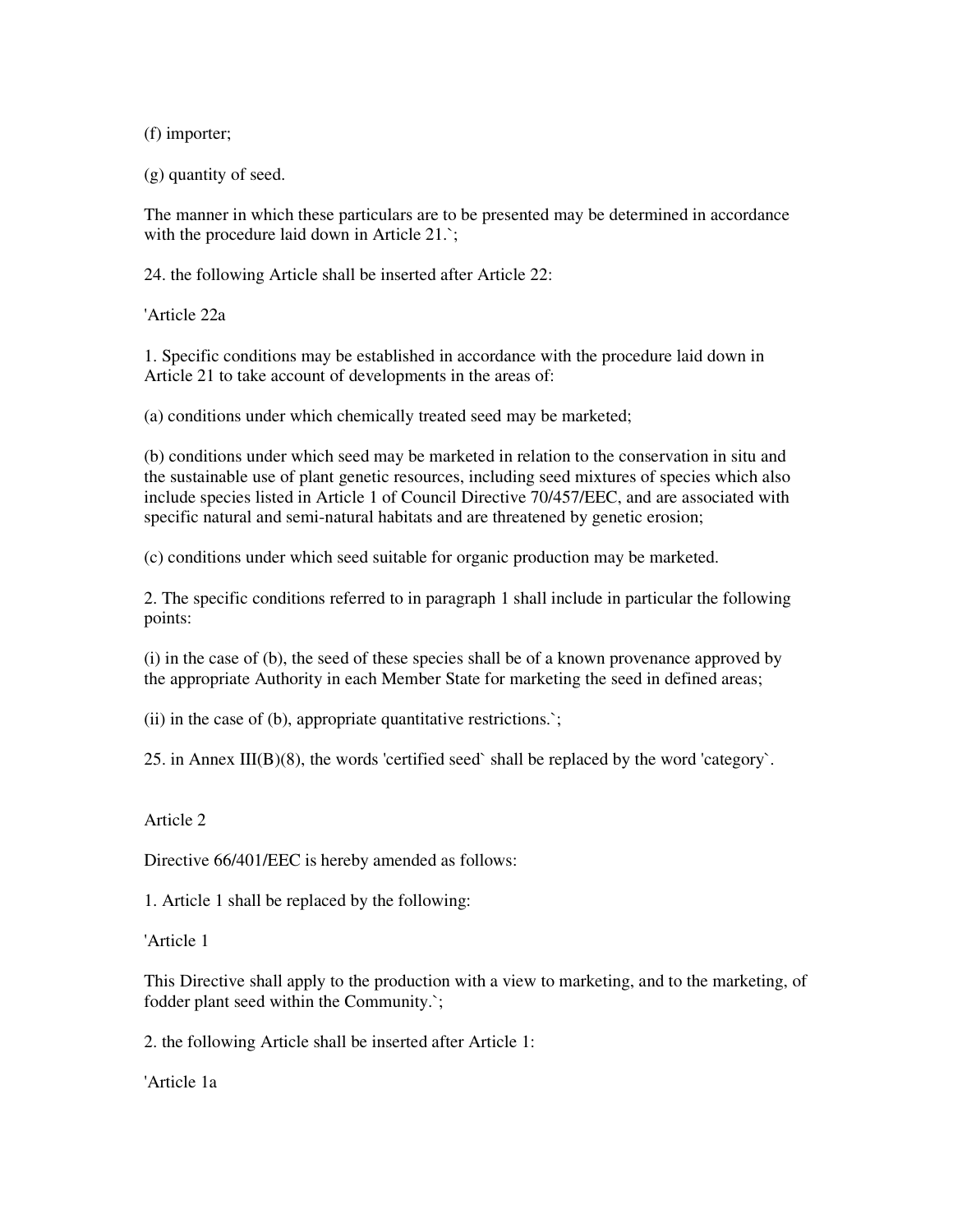For the purposes of this Directive "marketing" shall mean the sale, holding with a view to sale, offer for sale and any disposal, supply or transfer aimed at commercial exploitation of seed to third parties, whether or not for consideration.

Trade in seed not aimed at commercial exploitation of the variety, such as the following operations, shall not be regarded as marketing:

- the supply of seed to official testing and inspection bodies,

- the supply of seed to providers of services for processing or packaging, provided the provider of services does not acquire title to seed thus supplied.

The supply of seed under certain conditions to providers of services for the production of certain agricultural raw materials, intended for industrial purposes, or seed propagation for that purpose, shall not be regarded as marketing, provided the provider of services does not acquire title to either the seed thus supplied or the product of the harvest. The supplier of seed shall provide the Certification Authority with a copy of the relevant parts of the contract made with the provider of services and this shall include the standards and conditions currently met by the seed provided.

The conditions for the application of this provision shall be determined in accordance with the procedure laid down in Article 21.`;

3. Article  $2(1)(C)$  shall be replaced by the following:

'C. Certified seed: seed of all the species listed under A other than Lupinus spp., Pisum sativum, Vicia spp. and Medicago sativa:

(a) which has been produced directly from basic seed or, if the breeder so requests, from seed of a generation prior to basic seed which has been found by official examination to satisfy the conditions laid down in Annexes I and II for basic seed;

(b) which is intended for purposes other than the production of seed;

(c) which, subject to of Article 4(b), satisfies the conditions laid down in Annexes I and II for certified seed; and

(d) which has been found by official examination to satisfy the abovementioned conditions.`;

4. the following points shall be inserted after Article  $2(1)(C)$ :

'Ca. Certified seed, first generation (Lupinus spp., Pisum sativum, Vicia spp. and Medicago sativa) seed:

(a) which has been produced directly from basic seed or, if the breeder so requests, from seed of a generation prior to basic seed which can satisfy and has been found by official examination to satisfy the conditions laid down in Annexes I and II for basic seed;

(b) which is intended either for the production of seed of the category "certified seed, second generation" or for purposes other than the production of seed of fodder plants;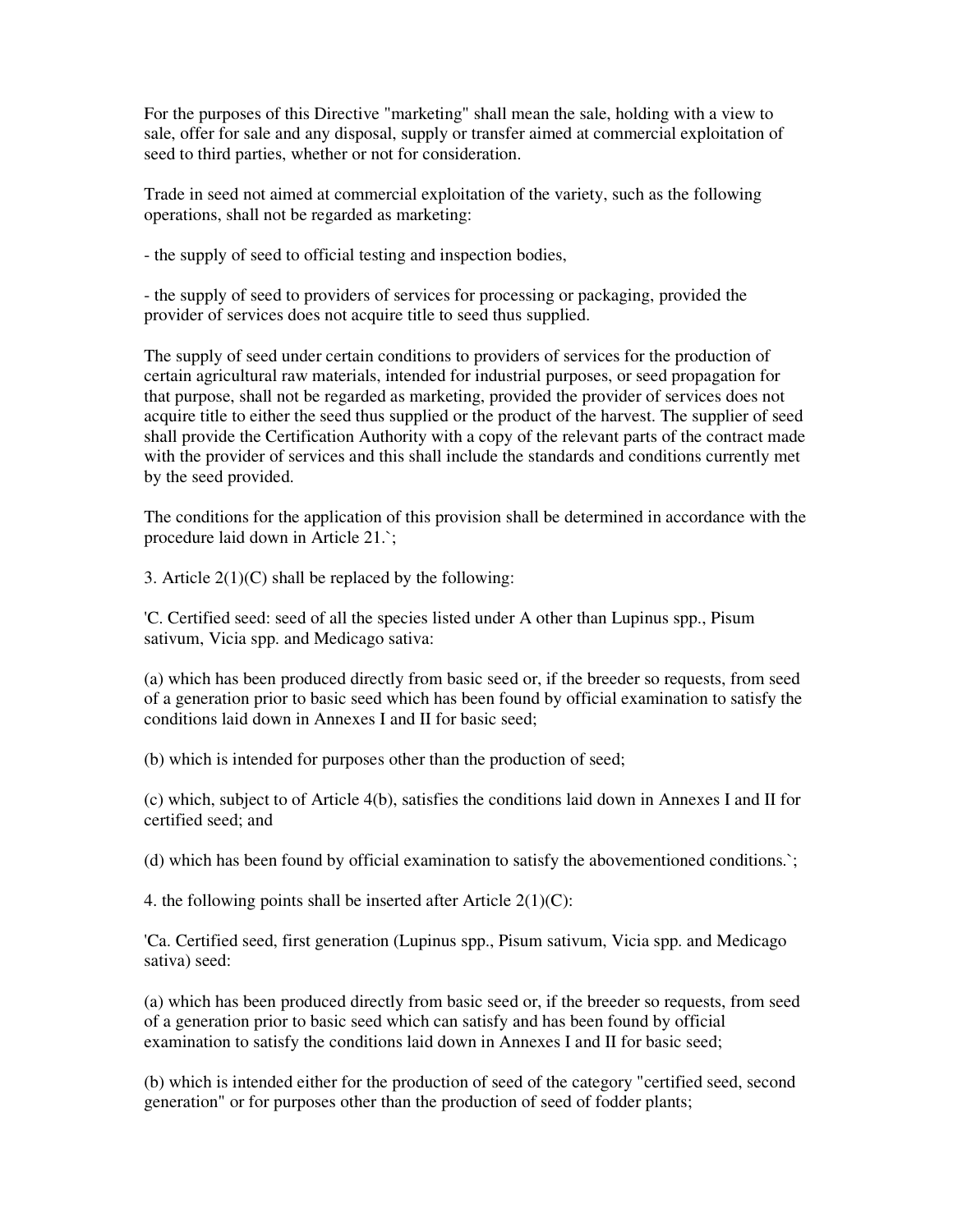(c) which, subject to Article 4(b), satisfies the conditions laid down in Annexes I and II for certified seed; and

(d) which has been found by official examination to satisfy the abovementioned conditions.

Cb. Certified seed, second generation (Lupinus spp., Pisum sativum, Vicia spp. and Medicago sativa) seed:

(a) which has been produced directly from basic seed, from certified seed of the first generation or, if the breeder so requests, from seed of a generation prior to basic seed which can satisfy and has been found by official examination to satisfy the conditions laid down in Annexes I and II for basic seed;

(b) which is intended for purposes other than the production of seed of fodder plants;

(c) which, subject to Article 4(b), satisfies the conditions laid down in Annexes I and II, for certified seed; and

(d) which has been found by official examination to satisfy the abovementioned conditions.`;

5. in Article 2(1)(G), the words 'basic seed,` shall be inserted before the words 'certified seed`;

6. Article  $2(1)(c)$  shall be repealed;

7. in Article  $3(1)$ , the words 'and unless it satisfies the conditions laid down in Annex II` shall be deleted;

8. in Article  $3(2)$  the words 'and unless it satisfies the conditions laid down in Annex II` shall be deleted;

9. Article 3(5) shall be repealed;

10. the following Article shall be inserted after Article 3:

'Article 3a

Notwithstanding Article 3(1), Member States shall provide that

- bred seed of generations prior to basic seed, and

- seed as grown, marketed for processing, provided that the identity of the seed is ensured,

may be placed on the market.`;

11. the following subparagraph shall be added at the end of Article 4:

'Member States making use of the derogation provided for in either subparagraph (a) or (b) shall assist each other administratively as regards inspection.`;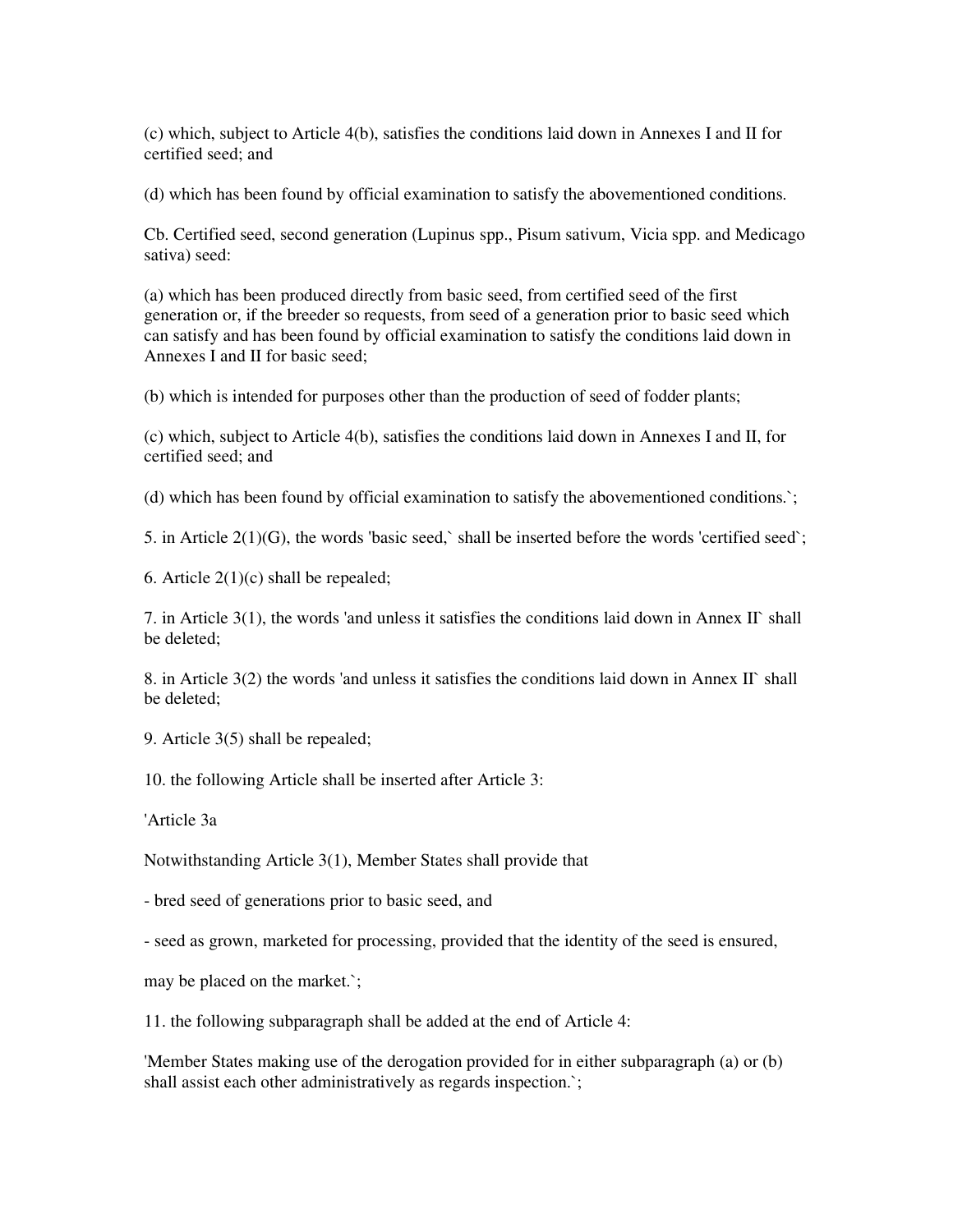12. the following Article shall be inserted after Article 4:

'Article 4a

1. Notwithstanding Article 3(1), Member States may authorise producers in their own territory to place on the market:

(a) small quantities of seed for scientific purposes or selection work;

(b) appropriate quantities of seed for other test or trial purposes, provided it belongs to varieties for which an application for entry in the catalogue has been submitted in the Member State in question.

In the case of genetically modified material, such authorisation may be granted only if all appropriate measures have been taken to avoid adverse effects on human health and the environment. For the environment risk assessment to be carried out in this respect, the provisions of Article 7(4) of Directive 70/457/EEC shall apply accordingly.

2. The purposes for which the authorisations referred to in paragraph 1(b) may be given, the provisions relating to the marking of packages, and the quantities and the conditions under which Member States may grant such authorisation shall be determined in accordance with the procedure laid down in Article 21.

3. Authorisations granted before the date of adoption of this Directive by Member States to producers in their own territory for the purposes set out in paragraph 1 shall remain in force pending determination of the provisions referred to in paragraph 2. Thereafter, all such authorisations shall respect the provisions established in accordance with paragraph 2.`;

13. the following Article shall be inserted after Article 5:

'Article 5a

Member States may restrict the certification of seed of Lupinus spp., Pisum sativum, Vicia spp. and Medicago sativa to certified seed of the first generation.`;

14. Article 9(4) shall be repealed;

15. Article 10(2) shall be repealed;

16. Article 10b shall be replaced by the following:

'Article 10b

Member States may provide that, on request, small EC B packages of seed shall be sealed and marked officially or under official supervision in accordance with Article 9(1) and Article  $10.$ ;

17. Article 11 shall be replaced by the following:

'Article 11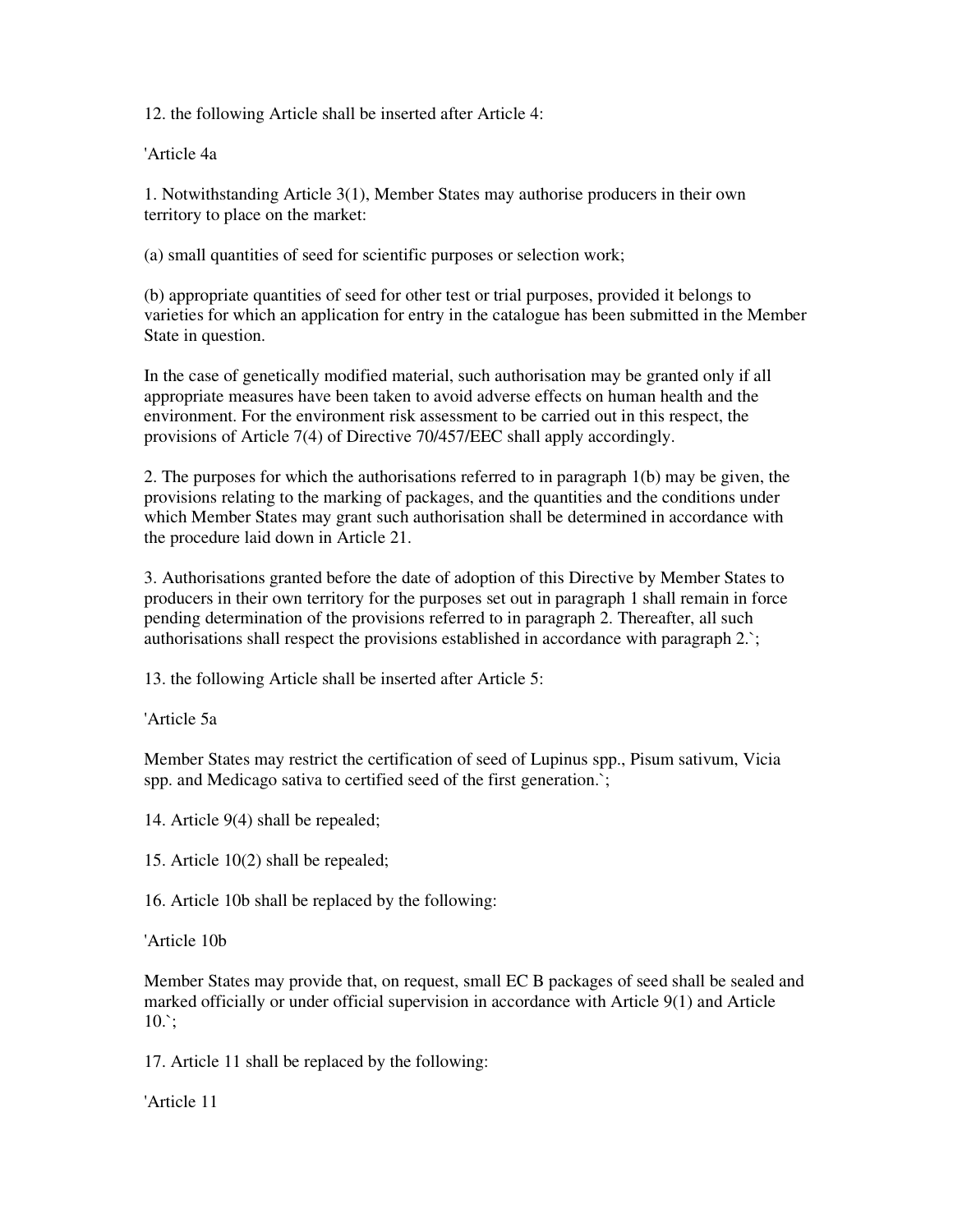1. In accordance with the procedure laid down in Article 21 it may be provided that Member States may require that, in cases other than those provided for in this Directive, packages of basic seed, certified seed or commercial seed shall bear a supplier's label (which may either be a label separate from the official label or take the form of suppliers' information printed on the package itself) or that seed lots complying with the special conditions concerning the presence of Avena fatua, laid down in accordance with the procedure provided for in Article 21, should be accompanied by an official certificate attesting compliance with those conditions.

2. The particulars to be provided on any such label shall also be established in accordance with the procedure laid down in Article 21.`;

18. the following Article shall be inserted after Article 11:

'Article 11a

In the case of seed of a variety which has been genetically modified, any label or document, official or otherwise, which is affixed to or accompanies the seed lot, under the provisions of this Directive, shall clearly indicate that the variety has been genetically modified.`;

19. Article 13(1) shall be deleted and paragraph 2 replaced by the following:

'1. Member States shall specify that seed in mixtures of various genera, species or varieties may be placed on the market:

- if it is not intended for use as fodder plants, in which case the mixtures may contain seeds of fodder plants and seeds of plants which are not fodder plants within the meaning of this Directive:

- if it is intended for use as fodder plants, in which case the mixture may contain seeds of plant species listed in Directives 66/401/EEC, 66/402/EEC, 69/208/EEC or 70/458/EEC, with the exception of the varieties mentioned in Article 4(2)(a) of Directive 70/457/EEC;

- if it is intended for use in the preservation of the natural environment in the context of the conservation of genetic resources referred to in Article 22a(b), in which case the mixtures may contain seeds of fodder plants and seeds of plants which are not fodder plants within the meaning of the Directive.

In the cases provided for in the first and second indents, the various components of the mixtures must, in so far as they belong to one of the plant species listed in Directives 66/401/EEC, 66/402/EEC, 69/208/EEC and 70/458/EEC, comply, before mixing, with the marketing regulations applicable to them.

Other conditions, including labelling the technical approval of firms producing seed mixtures, the inspection of the production of mixtures, and the sampling of primary ingredient lots and of finished mixtures, shall be determined in accordance with the procedure laid down in Article 21.

In the case of the third indent, the conditions under which such mixtures may be marketed shall be determined in accordance with the procedure laid down in Article 21.`;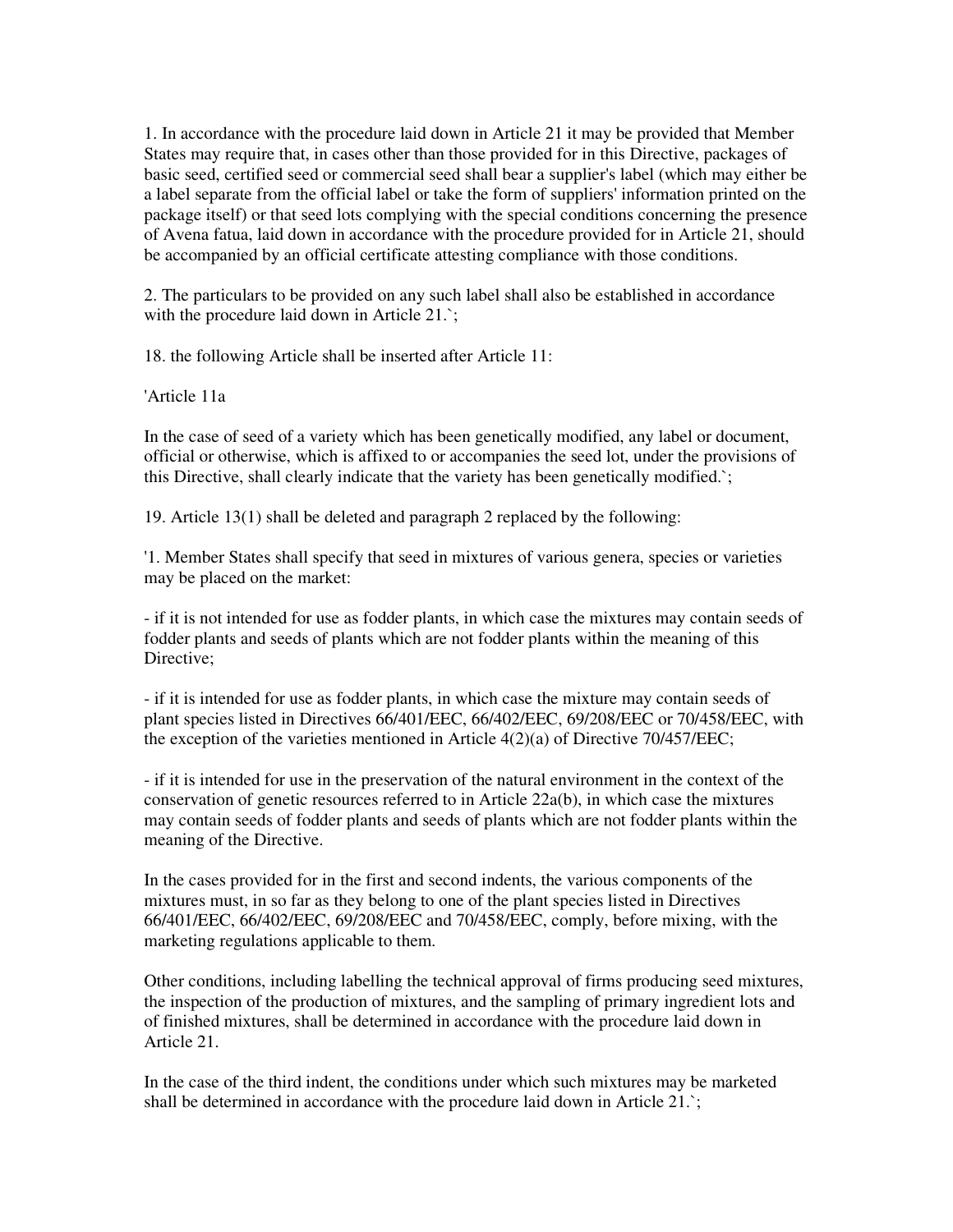20. the last subparagraph of Article 13(3) shall be deleted;

21. Article 14(1) shall be replaced by the following:

'1. Member States shall ensure that seed which is placed on the market under the provisions of this Directive, whether mandatory or discretionary, is not subject to any marketing restrictions as regards its characteristics, examination requirements, marking and sealing other than those laid down in this or any other Directive.`;

22. Article 14(2) shall be repealed;

23. Article 14(3) shall be repealed;

24. the following Article shall be inserted after Article 14:

'Article 14a

The conditions under which bred seed of generations prior to basic seed may be placed on the market under the first indent of Article 3a shall be as follows:

(a) it must have been officially inspected by the competent certification authority in accordance with the provisions applicable to the certification of basic seed;

(b) it must be packed in accordance with this Directive; and

(c) the packages must bear an official label giving at least the following particulars:

- certification authority and Member State or their distinguishing abbreviation,

- lot reference number,

- month and year of sealing, or

- month and year of the last official sampling for the purposes of certification,

- species, indicated at least under its botanical name, which may be given in abridged form and without the authors' names, in Roman characters,

- variety, indicated at least in Roman characters,

- the description "pre-basic seed",

- number of generations preceding seed of the category "certified seed", or "certified seed of the first generation".

The label shall be white with a diagonal violet line.`;

25. Article 15(2) shall be replaced by the following: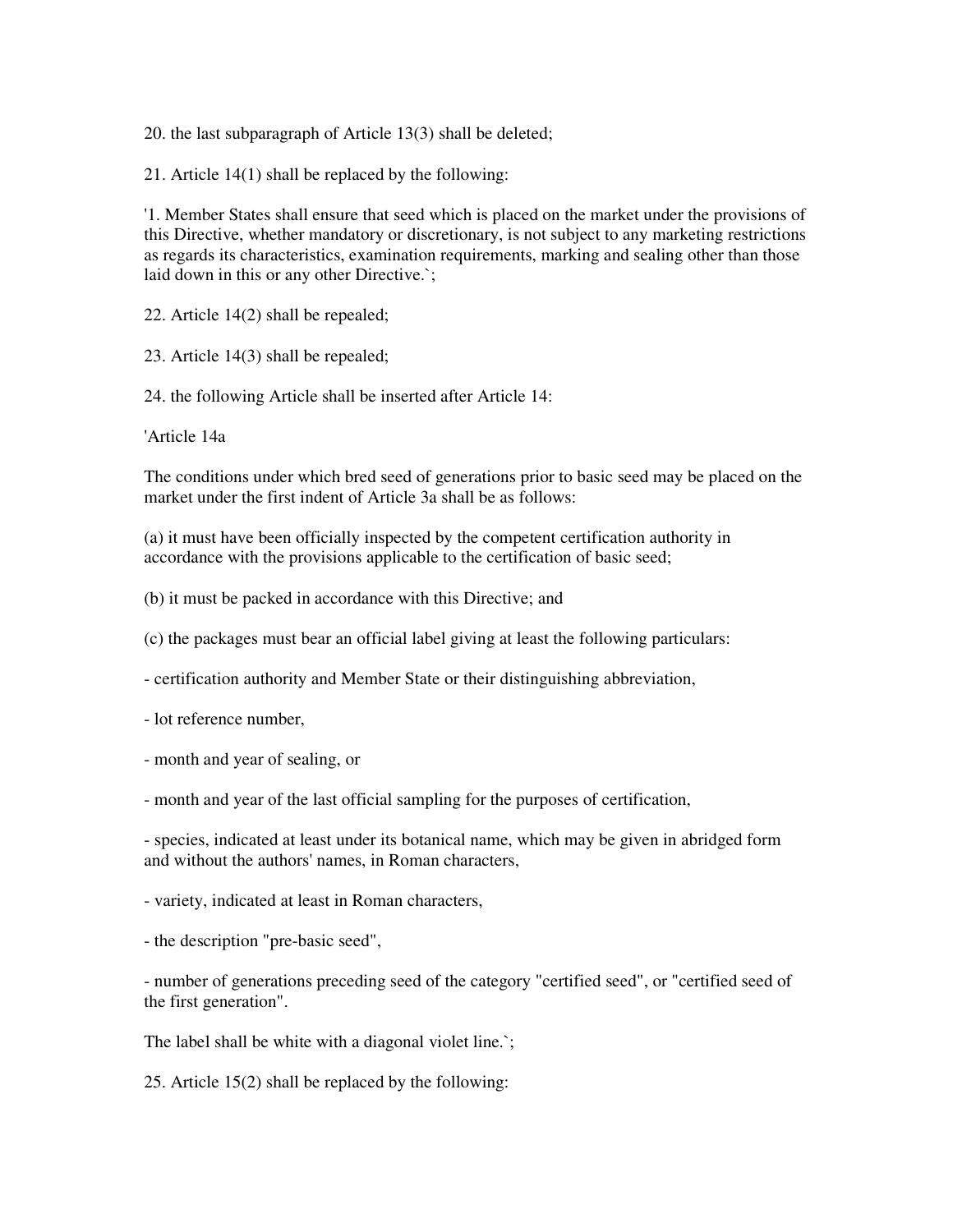'2. Fodder plant seed which has been harvested in the Community and which is intended for certification in accordance with paragraph 1 shall:

- be packed and labelled with an official label satisfying the conditions laid down in Annex  $V(A)$  and (B), in accordance with Article 9(1); and

- be accompanied by an official document satisfying the conditions laid down in Annex V(C).

The provisions in the first subparagraph on packing and labelling may be waived if the authorities responsible for field inspection, those drawing up the documents for the certification of seeds which have not been definitively certified and those responsible for certification are the same, or if they agree on exemption.`;

clearly indicate that the variety has been genetically modified.`;

26. Article 17 shall be replaced by the following:

'Article 17

1. In order to remove any temporary difficulties in the general supply of basic, certified or commercial seed that occur in the Community and cannot be otherwise overcome, it may be decided in accordance with the procedure laid down in Article 21 that Member States shall permit, for a specified period, the marketing throughout the Community in quantities necessary to resolve supply difficulties of seed of a category subject to less stringent requirements, or of seed of a variety not included in the Common Catalogue of Varieties of Agricultural Plant Species or in the national catalogues of varieties of the Member States.

2. For a category of seed of any given variety, the official label shall be that provided for the corresponding category; for seed of varieties not included in the abovementioned catalogues, the official label shall be that provided for commercial seed. The label shall always state that the seed in question is of a category satisfying less stringent requirements.

3. Rules for the application of paragraph 1 may be adopted in accordance with the procedure laid down in Article 21.`;

27. Article 19(1) shall be replaced by the following:

'1. Member States shall ensure that official inspections are carried out in relation to the marketing of fodder plant seed, at least by random checks, to verify compliance with the requirements and conditions of this Directive.`;

28. Article 19(2) shall be replaced by the following:

'2. Without prejudice to the free movement of seed within the Community, Member States shall take all necessary measures to ensure that they are supplied with the following particulars during the marketing of quantities exceeding two kilograms of seed imported from third countries:

(a) species;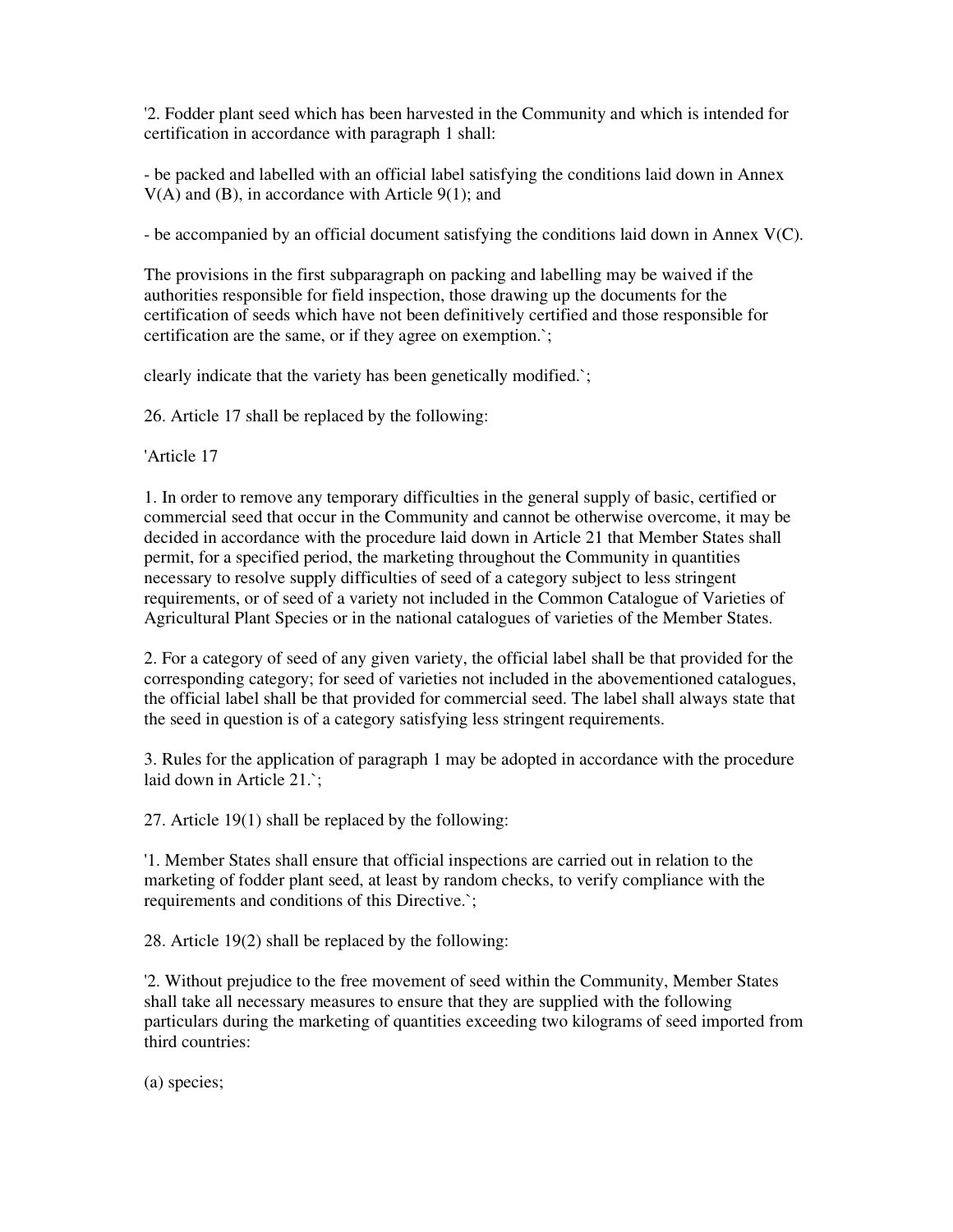(b) variety;

(c) category;

(d) country of production and official inspection authority;

(e) country of dispatch;

(f) importer;

(g) quantity of seed.

The manner in which these particulars are to be presented may be determined in accordance with the procedure laid down in Article 21.`;

29. the following Article shall be inserted after Article 22:

'Article 22a

1. Specific conditions may be established in accordance with the procedure laid down in Article 21 to take account of developments in the areas of:

(a) conditions under which chemically treated seed may be marketed;

(b) conditions under which seed may be marketed in relation to the conservation in situ and the sustainable use of plant genetic resources, including seed mixtures of species which also include species listed in Article 1 of Council Directive 70/457/EEC, and are associated with specific natural and semi-natural habitats and are threatened by genetic erosion;

(c) conditions under which seed suitable for organic production may be marketed.

2. The specific conditions referred to in paragraph 1 shall include in particular the following points:

(i) in the case of (b), the seed of these species shall be of a known provenance approved by the appropriate Authority in each Member State for marketing the seed in defined areas;

(ii) in the case of (b), appropriate quantitative restrictions.`;

30. in the first indent of Annex II(I)(1), the words ", Brassica napus var. napobrassica and Brassica oleracea convar. acephala" shall be added after the words 'Annex I`;

31. in the second indent of Annex  $II(I)(1)$ , the words "Brassica napus var. napobrassica Brassica oleracea convar. acephala" shall be deleted;

32. in Annex IV(B)(a)(8), the words "certified seed" shall be replaced by the word "category".

Article 3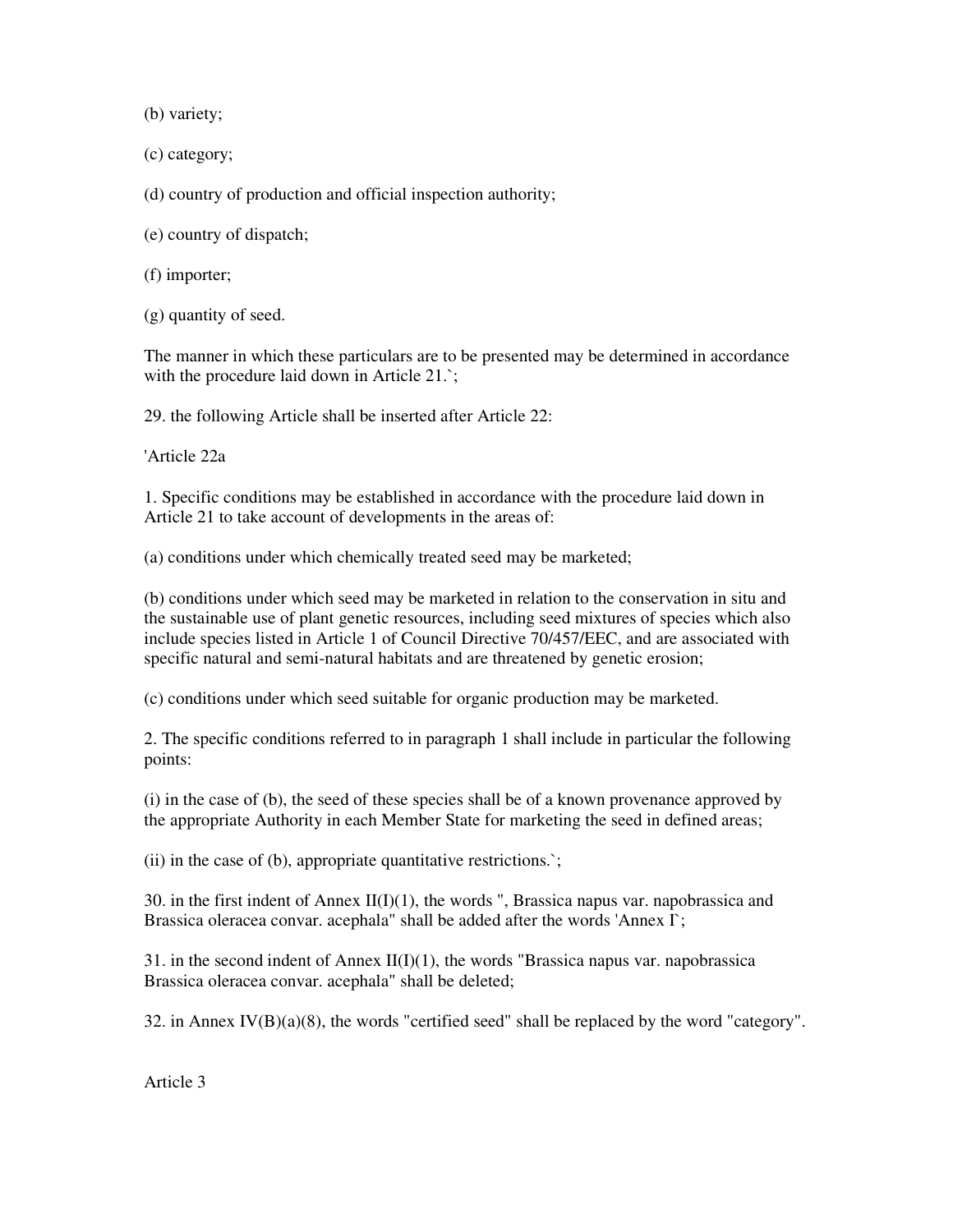## Directive 66/402/EEC is hereby amended as follows:

1. Article 1 shall be replaced by the following:

'Article 1

This Directive shall apply to the production with a view to marketing, and to the marketing, of cereal seed within the Community.`;

2. the following Article shall be added after Article 1:

'Article 1a

For the purposes of this Directive "marketing" shall mean the sale, holding with a view to sale, offer for sale and any disposal, supply or transfer aimed at commercial exploitation of seed to third parties, whether or not for consideration.

Trade in seed not aimed at commercial exploitation of the variety, such as the following operations, shall not be regarded as marketing:

- the supply of seed to official testing and inspection bodies;

- the supply of seed to providers of services for processing or packaging, provided the provider of services does not acquire title to seed thus supplied.

The supply of seed under certain conditions to providers of services for the production of certain agricultural raw materials, intended for industrial purposes, or seed propagation for that purpose, shall not be regarded as marketing, provided the provider of services does not acquire title to either the seed thus supplied or the product of the harvest. The supplier of seed shall provide the Certification Authority with a copy of the relevant parts of the contract made with the provider of services and this shall include the standards and conditions currently met by the seed provided.

The conditions for the application of this provision shall be determined in accordance with the procedure laid down in Article 21.`;

3. Article 2(1d) shall be repealed;

4. Article 3(1) shall be replaced by the following:

'1. Member States shall provide that cereal seed may not be placed on the market unless it has been officially certified as "basic seed", "certified seed", "certified seed, first generation" or "certified seed, second generation".`;

5. in Article 3(2), the words 'and marketing` shall be deleted;

6. Article 3(4) shall be repealed;

7. the following Article shall be inserted after Article 3: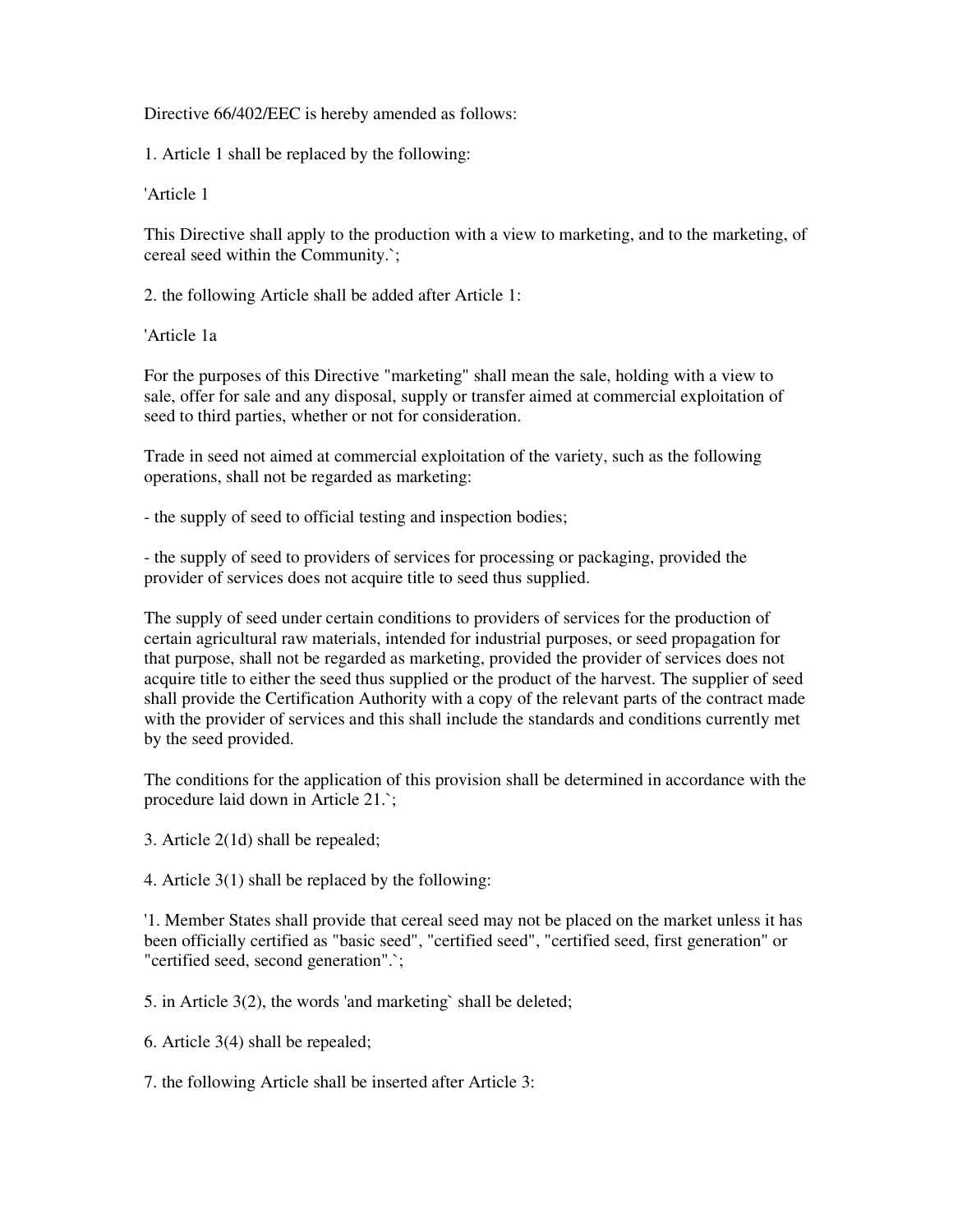'Article 3a

Notwithstanding Article 3(1), Member States shall provide that:

- bred seed of generations prior to basic seed, and

- seed as grown, marketed for processing, provided that the identity of the seed is ensured,

may be placed on the market.`;

8. Article 4(2) shall be repealed;

9. Article 4(3) shall be repealed;

10. the following paragraph shall be added to Article 4:

'4. Member States making use of the derogation provided for in either subparagraph 1(a) or 1(b) shall assist each other administratively as regards inspection.`;

11. the following Article shall be inserted after Article 4:

'Article 4a

1. Notwithstanding Article 3(1), Member States may authorise producers in their own territory to place on the market:

(a) small quantities of seed for, scientific purposes or selection work;

(b) appropriate quantities of seed for other test or trial purposes, provided it belongs to varieties for which an application for entry in the catalogue has been submitted in the Member State in question.

In the case of genetically modified material, such authorisation may be granted only if all appropriate measures have been taken to avoid adverse effects on human health and the environment. For the environmental risk assessment to be carried out in this respect, the provisions of Article 7(4) of Directive 70/457/EEC shall apply accordingly.

2. The purposes for which the authorities referred to in paragraph 1(b) may be given, the provisions relating to the marking of packages, and the quantities and the conditions under which Member States may grant such authorisation shall be determined in accordance with the procedure laid down in Article 21.

3. Authorisations granted before the date of adoption of this Directive by Member States to producers in their own territory for the purposes set out in paragraph 1 shall remain in force pending determination of the provisions referred to in paragraph 2. Thereafter, all such authorisations shall respect the provisions established in accordance with paragraph 2.`;

12. the following Article shall be inserted after Article 5:

'Article 5a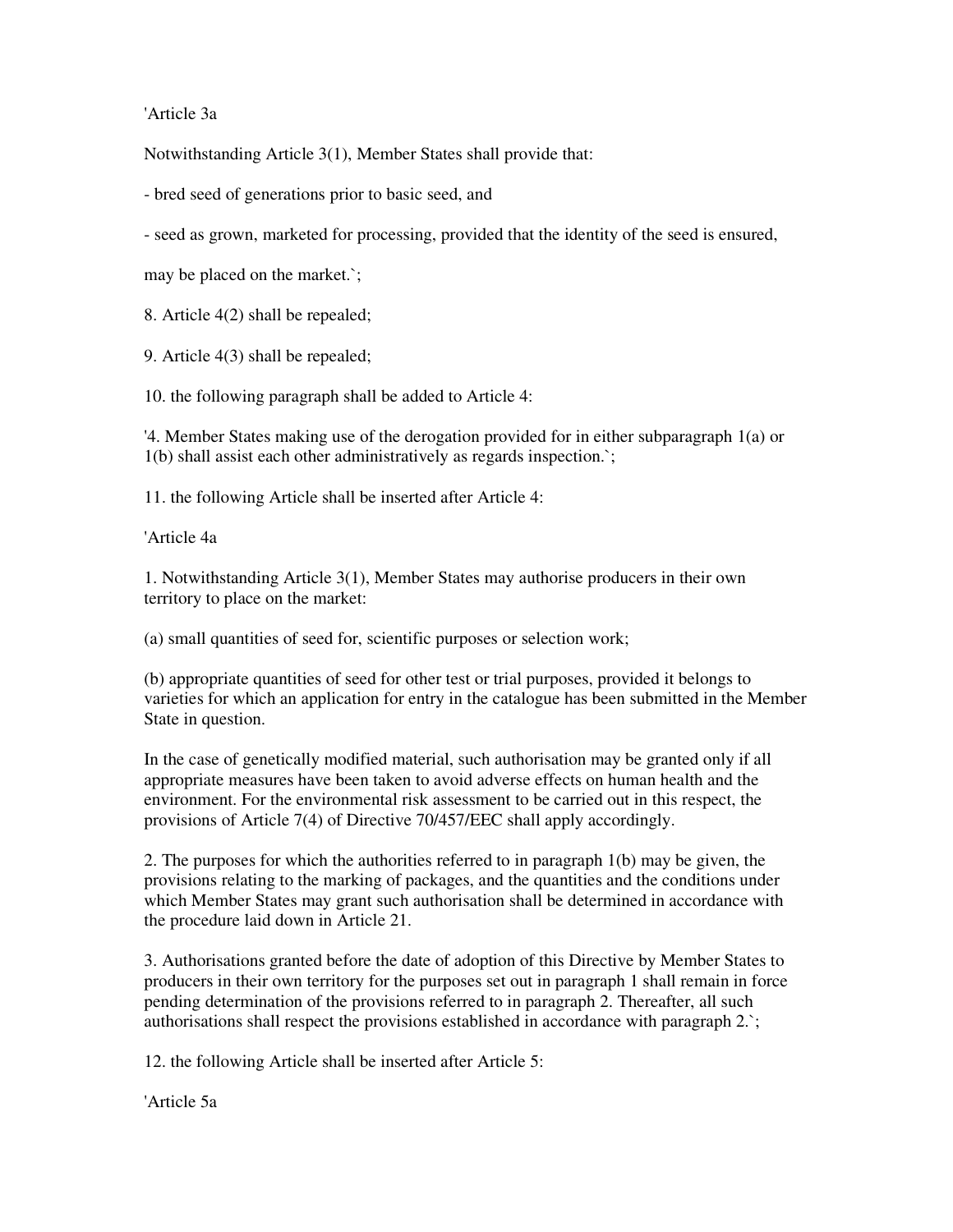Member States may restrict the certification of seed of oats, barley, rice and wheat to that of certified seed of the first generation.`;

13. in Article 9(3) the words 'sealed in their own territory. Conditions relating to these exceptions may be determined in accordance with the procedure laid down in Article 21` shall be added after the words 'small packages`;

14. Article 10(2) shall be replaced by the following:

'2. Member States may provide for exceptions to paragraph 1 in the case of small packages sealed in their own territory. Conditions relating to these exceptions may be determined in accordance with the procedure laid down in Article 21.`;

15. Article 11 shall be replaced by the following:

'Article 11

In accordance with the procedure laid down in Article 21, it may be provided that, in cases other than those already provided for in this Directive, packages of basic or certified seed of any kind shall bear a supplier's label (which may either be a label separate from the official label or take the form of suppliers' information printed on the package itself). The particulars to be provided on any such label shall also be established in accordance with the procedure laid down in Article 21.`;

16. the following paragraph shall be added to Article 11:

'3. This Directive shall not affect the right of Member States to require that seed lots complying with the special conditions concerning the presence of Avena fatua laid down in accordance with the procedure provided for in Article 21 shall be accompanied by an official certificate attesting compliance with those conditions.`;

17. the following Article shall be inserted after Article 11:

'Article 11a

In the case of seed of a variety which has been genetically modified, any label or document, official or otherwise, which is affixed to or accompanies the seed lot, under the provisions of this Directive, shall clearly indicate that the variety has been genetically modified.`;

18. in Article 13(1), the word 'may` shall be replaced by the word 'shall`;

19. in Article 13(2), the word 'may` shall be replaced by the word 'shall`;

20. the following paragraph shall be added after Article 13(2):

'2a. The specific conditions under which such mixtures may be marketed shall be determined in accordance with the procedure laid down in Article 21.`;

21. Article 14(1) shall be replaced by the following: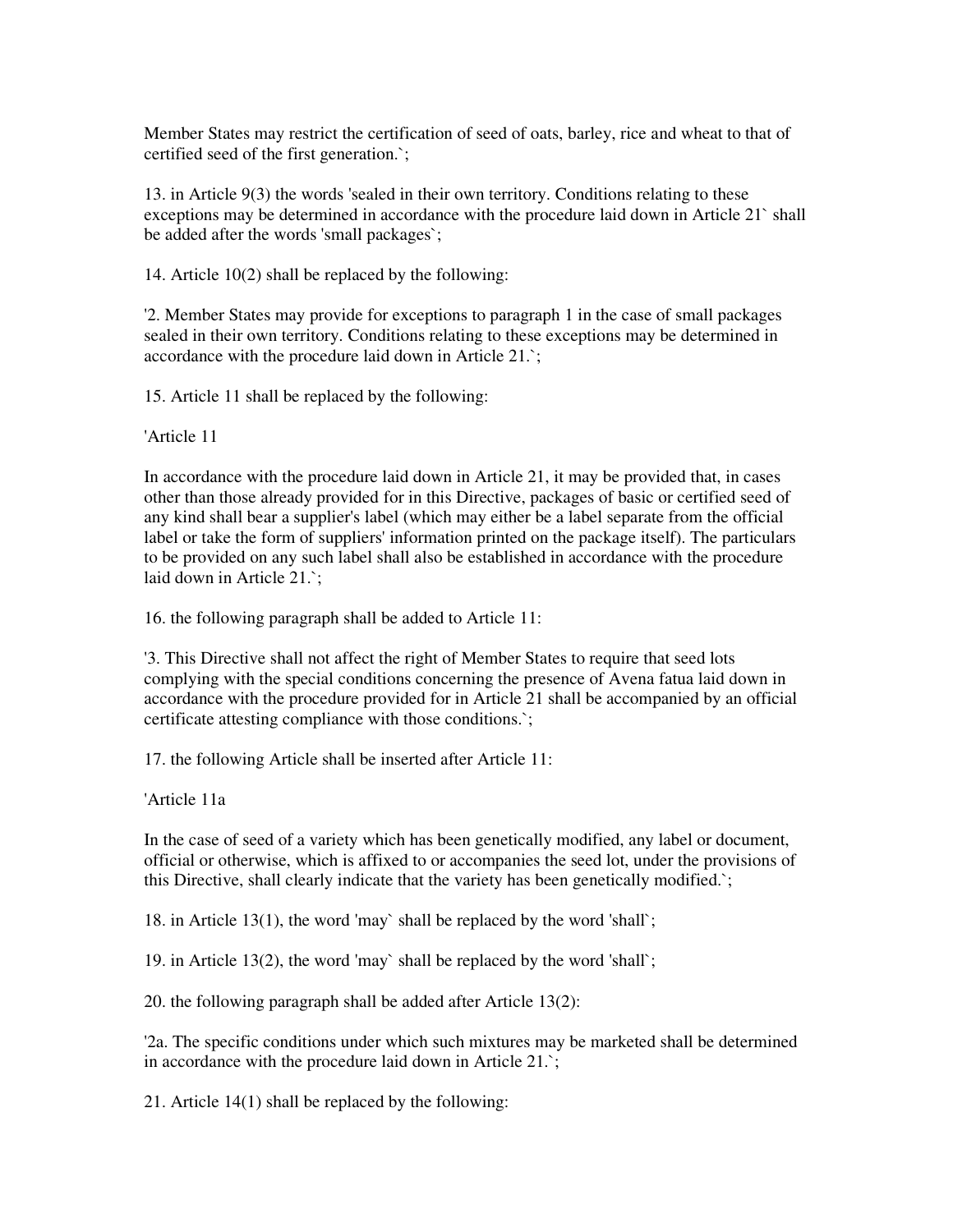'1. Member States shall ensure that seed which is placed on the market under the provisions of this Directive, whether mandatory or discretionary, is not subject to any marketing restrictions as regards its characteristics, examination requirements, marking and sealing other than those laid down in this or any other Directive.`;

22. Article 14(2) shall be repealed;

23. Article 14(3) shall be repealed;

24. the following Article shall be inserted after Article 14:

'Article 14a

The conditions under which bred seed of generations prior to basic seed may be placed on the market under the first indent of Article 3a, shall be as follows:

(a) it must have been officially inspected by the competent certification authority in accordance with the provisions applicable to the certification of basic seed;

(b) it must be packed in accordance with the provisions of this Directive; and

(c) the packages must bear an official label giving at least the following particulars:

- certification authority and Member State or their distinguishing abbreviation,

- lot reference number,

- month and year of sealing, or

- month and year of the last official sampling for the purposes of certification,

- species, indicated at least under its botanical name, which may be given in abridged form and without the authors' names, in Roman characters,

- variety, indicated at least in Roman characters,

- the description "pre-basic seed",

- number of generations preceding seed of the categories "certified seed" or "certified seed of the first generation".

The label shall be white with a diagonal violet line.

25. Article 15(2) shall be replaced by the following:

'2. Cereal seed which has been harvested in the Community, and which is intended for certification in accordance with paragraph 1, shall: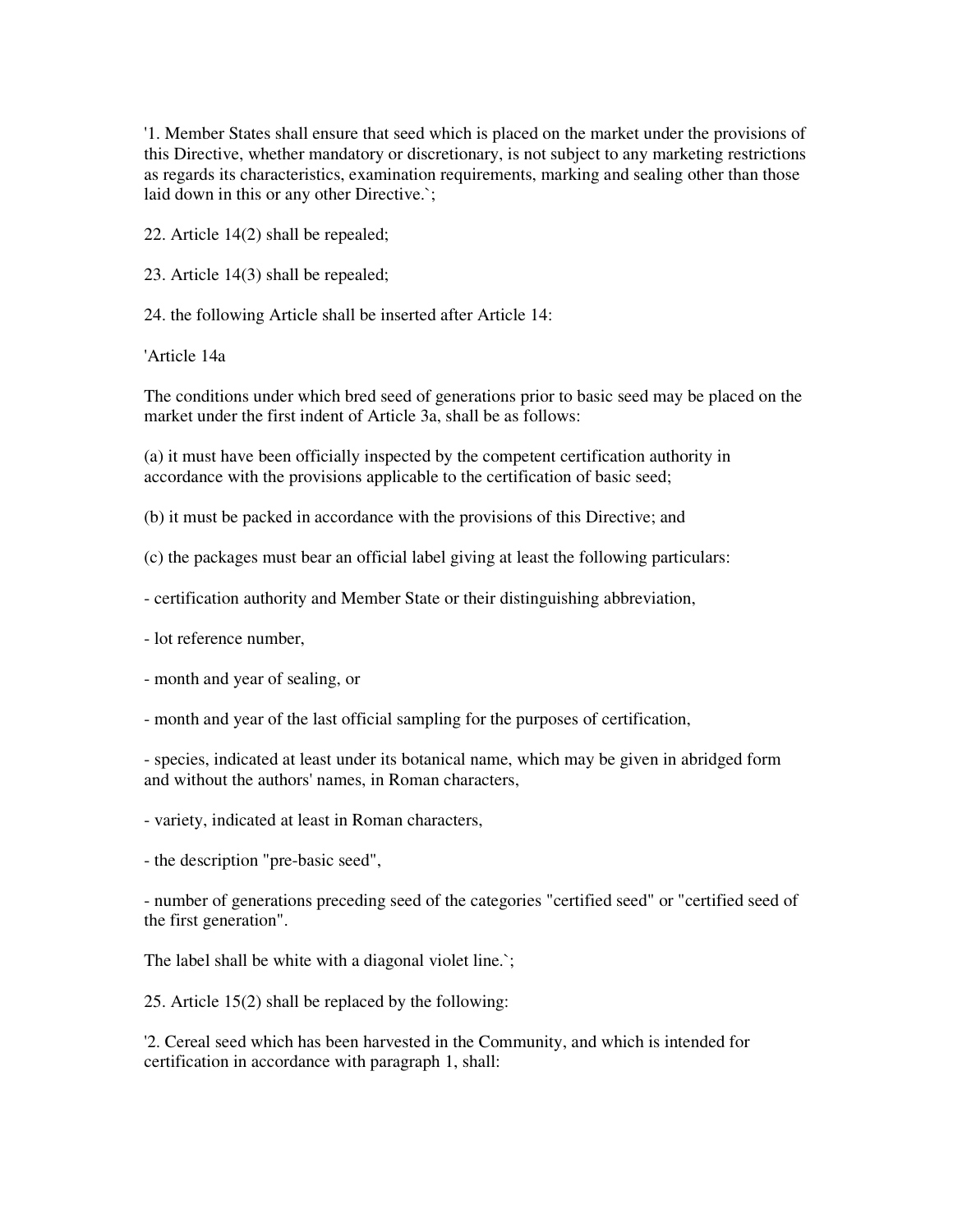- be packed and labelled with an official label satisfying the conditions laid down in Annex V(A) and (B), in accordance with Article 9(1), and

- be accompanied by an official document satisfying the conditions laid down in Annex V(C).

The provisions in the first subparagraph on packing and labelling may be waived if the authorities responsible for field inspection, those drawing up the documents for the certification of seeds which have not been definitively certified and those responsible for certification are the same, or if they agree on exemption.`;

26. Article 17 shall be replaced by the following:

'Article 17

1. In order to remove any temporary difficulties in the general supply of basic or certified seed that occur in the Community and cannot be otherwise overcome, it may be decided in accordance with the procedure laid down in Article 21 that Member States shall permit, for a specified period, the marketing throughout the Community in quantities necessary to resolve the supply difficulties of seed of a category subject to less stringent requirements, or of seed of a variety not included in the Common Catalogue of Varieties of Agricultural Plant Species or in the national catalogues of varieties of the Member States.

2. For a category of seed of any given variety, the official label shall be that provided for the corresponding category; for seed of varieties not included in the abovementioned catalogues the colour of the official label shall be brown. The label shall always state that the seed in question is of a category satisfying less stringent requirements.

3. Rules for the application of paragraph 1 may be adopted in accordance with the procedure laid down in Article 21.`;

27. Article 19(1) shall be replaced by the following:

'1. Member States shall ensure that official inspections are carried out in relation to the marketing, at least by random checks, to verify compliance with the requirements of this Directive.`:

28. Article 19(2) shall be replaced by the following:

'2. Without prejudice to the free movement of seed within the Community, Member States shall take all necessary measures to ensure that they are supplied with the following particulars during the marketing of quantities exceeding two kilograms of seed imported from third countries:

- (a) species;
- (b) variety;
- (c) category;
- (d) country of production and official inspection authority;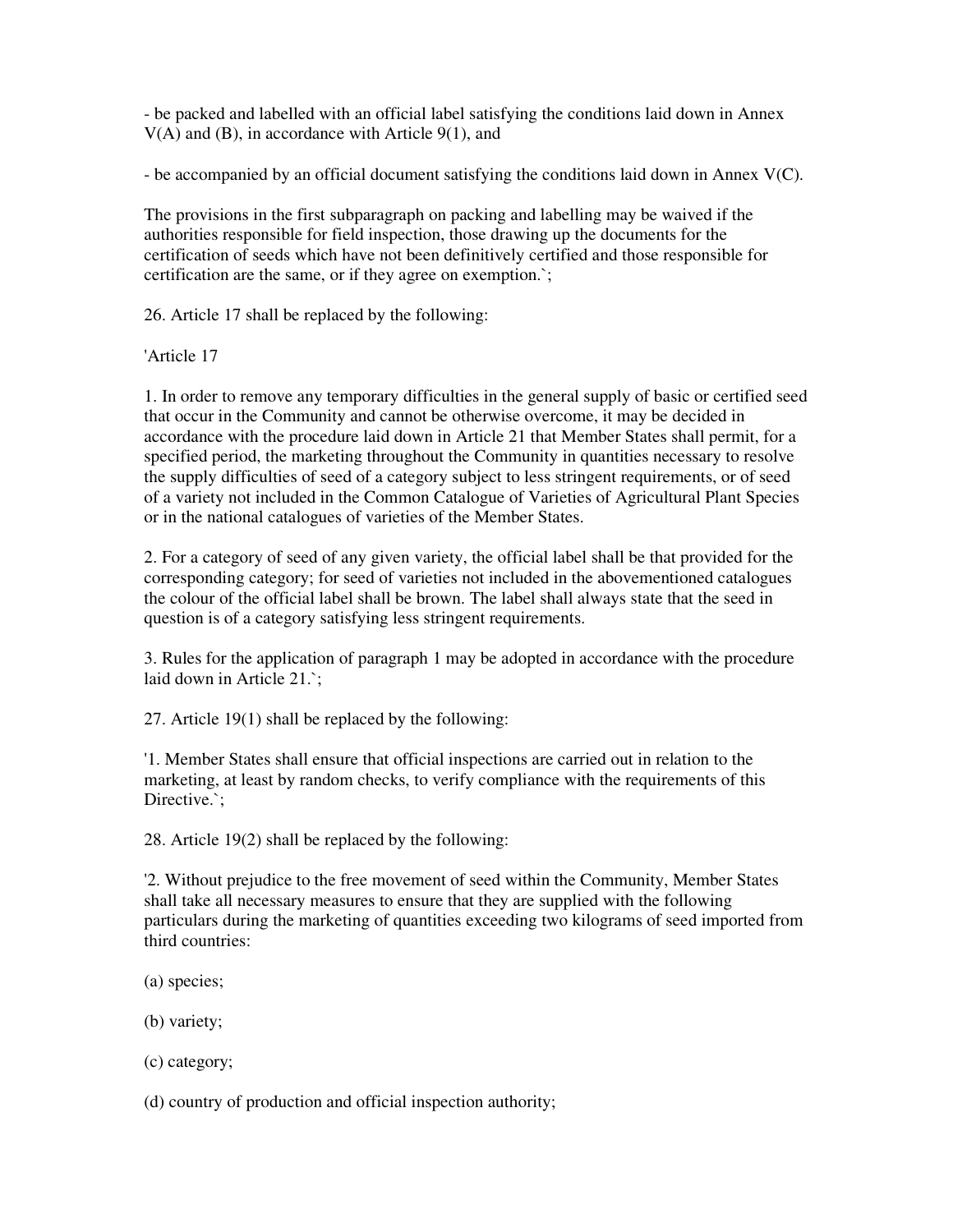(e) country of dispatch;

(f) importer;

(g) quantity of seed.

The manner in which these particulars are to be presented may be determined in accordance with the procedure laid down in Article 21.`;

29. the following Article shall be inserted after Article 22:

'Article 22a

1. Specific conditions may be established in accordance with the procedure laid down in Article 21 to take account of developments in the areas of:

(a) conditions under which chemically treated seed may be marketed;

(b) conditions under which seed may be marketed in relation to the conservation in situ and the sustainable use of plant genetic resources, including seed mixtures of species which also include species listed in Article 1 of Council Directive 70/457/EEC, and are associated with specific natural and semi-natural habitats and are threatened by genetic erosion;

(c) conditions under which seed suitable for organic production may be marketed.

2. The specific conditions referred to in paragraph 1 shall include in particular the following points:

(i) in the case of (b), the seed of these species shall be of a known provenance approved by the appropriate authority in each Member State for marketing the seed in defined areas;

(ii) in the case of (b), appropriate quantitative restrictions.`

## Article 4

Directive 66/403/EEC is hereby amended as follows:

1. Article 1 shall be replaced by the following:

'Article 1

This Directive shall apply to the production with a view to marketing, and to the marketing, of seed potatoes within the Community.`;

2. the following Article shall be inserted after Article 1:

'Article 1a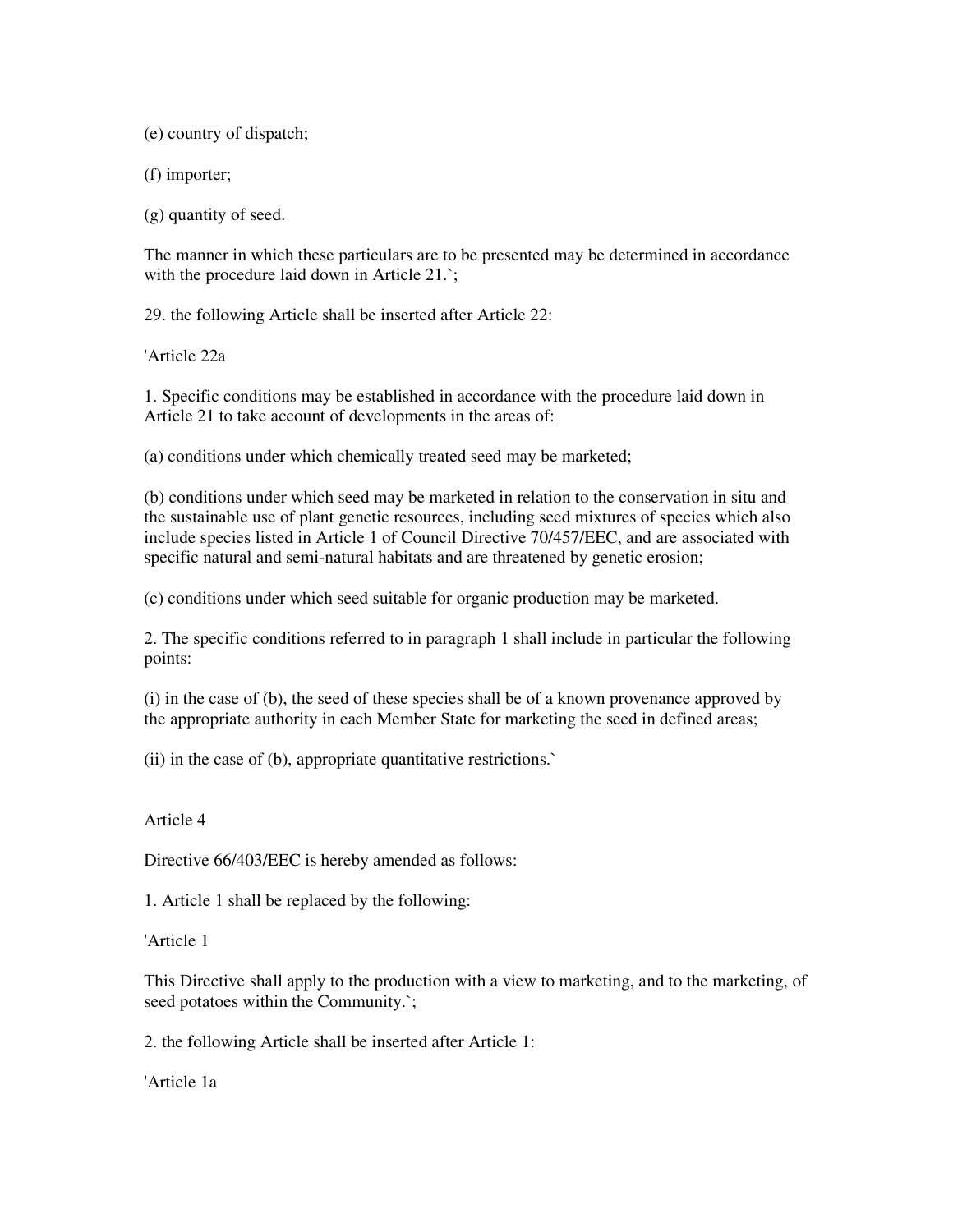For the purposes of this Directive "marketing" shall mean the sale, holding with a view to sale, offer for sale and any disposal, supply or transfer aimed at commercial exploitation of seed potatoes to third parties, whether or not for consideration.

Trade in seed potatoes not aimed at commercial exploitation of the variety, such as the following operations, shall not be regarded as marketing:

- the supply of seed potatoes to official testing and inspection bodies,

- the supply of seed potatoes to providers of services for processing or packaging,

provided the provider of services does not acquire title to seed potatoes thus supplied.

The supply of seed under certain conditions to providers of services for the production of certain agricultural raw materials, intended for industrial purposes, or seed propagation for that purpose, shall not be regarded as marketing, provided the provider of services does not acquire title to either the seed thus supplied or the product of the harvest. The supplier of seed shall provide the Certification Authority with a copy of the relevant parts of the contract made with the provider of services and this shall include the standards and conditions currently met by the seed provided.

The conditions for the application of this provision shall be determined in accordance with the procedure laid down in Article 19.`;

3. Article 3(2)(B) shall be repealed;

4. the following Article shall be inserted after Article 3:

'Article 3a

Notwithstanding Article 3(1), Member States shall provide that bred seed potatoes of generations prior to basic seed potatoes may be placed on the market.`;

5. the following Article shall be inserted after Article 4:

'Article 4a

1. Notwithstanding Article 3(1), Member States may authorise producers on their own territory to place on the market:

(a) small quantities of seed potatoes for scientific purposes or selection work;

(b) appropriate quantities of seed potatoes for other test or trial purposes, provided they belong to varieties for which an application for entry in the catalogue has been submitted in the Member State in question.

In the case of genetically modified material, such authorisation may be granted only if all appropriate measures have been taken to avoid adverse effects on human health and the environment. For the environmental risk assessment to be carried out in this respect, the provisions of Article 7(4) of Directive 70/457/EEC shall apply accordingly.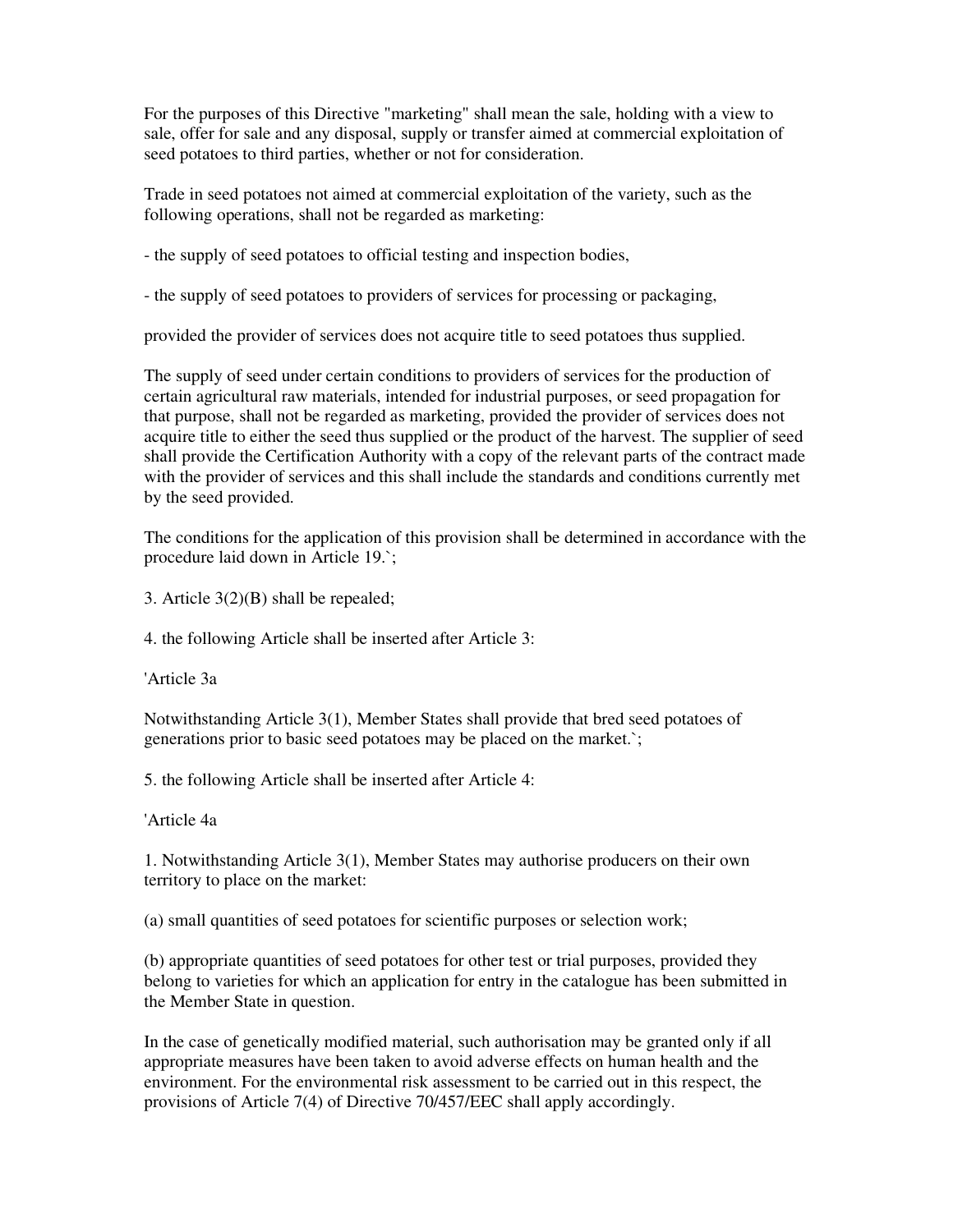2. The purposes for which the authorities referred to in paragraph 1(b) may be given, the provisions relating to the marking of packages, and the quantities and the conditions under which Member States may grant such authorisation shall be determined in accordance with the procedure laid down in Article 19.

3. Authorisations granted before the date of adoption of this Directive by Member States to producers in their own territory for the purposes set out in paragraph 1 shall remain in force pending determination of the provisions referred to in paragraph 2. Thereafter, all such authorisations shall respect the provisions established in accordance with paragraph 2.`;

6. the following Article shall be inserted after Article 5:

'Article 5a

1. Member States may require that seed potatoes produced in their own territory may be separated during production from other potatoes for plant health reasons.

2. The requirements provided for in paragraph 1 may include measures to:

- separate the production of seed and other potatoes;

- separate the grading, storage, transportation and handling of seed and other potatoes.`;

7. Article 7(1) shall be replaced by the following:

'1. Member States shall provide that seed potatoes may not be placed on the market unless they have a minimum size such that they do not pass through a square mesh of  $25 \times 25$  mm. In the case of tubers which are too large to pass through a square mesh of  $35 \times 35$  mm, the upper and lower size limits shall be expressed in multiples of 5.

The maximum variation in size between tubers in a lot shall be such that the difference between the dimensions of the two square meshes used does not exceed 25 mm. These sizing standards may be modified in accordance with the procedure laid down in Article 19.`;

8. Article 7(4) shall be repealed;

9. in Article 9(3), the words 'sealed in their own territory. Conditions relating to these exceptions may be determined in accordance with the procedure laid down in Article 19` shall be added after the words 'small packages`;

10. Article 10(2) shall be replaced by the following:

'2. Member States may provide for exceptions to paragraph 1 in the case of small packages sealed in their own territory. Conditions relating to these exceptions may be determined in accordance with the procedure laid down in Article 19.`;

11. Article 11 shall be replaced by the following:

'Article 11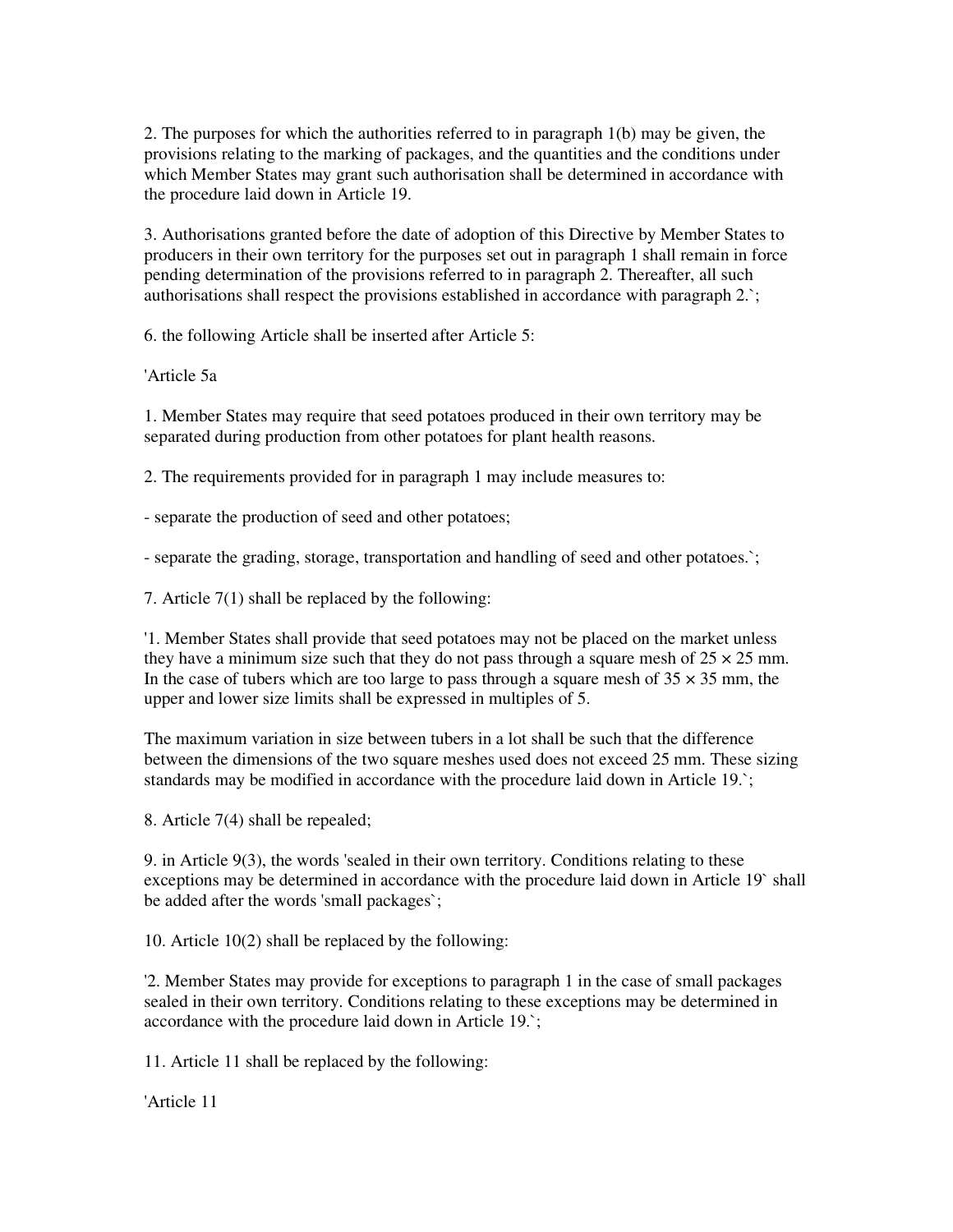In accordance with the procedure laid down in Article 19, it may be provided that, in cases other than those provided for in this Directive, packages or containers of basic seed potatoes or certified seed potatoes shall bear a supplier's label (which may either be a label separate from the official label or take the form of the suppliers' information printed on the package or container itself). The particulars to be provided on any such label shall also be established in accordance with the procedure laid down in Article 19.`;

12. the following Article shall be inserted after Article 11:

'Article 11a

In the case of seed potatoes of a variety which has been genetically modified, any label or document, official or otherwise, which is affixed to or accompanies the seed lot, under the provisions of this Directive, shall clearly indicate that the variety has been genetically modified.`;

13. Article 13(1) shall be replaced by the following:

'1. Member States shall ensure that seed potatoes which are placed on the market under the provisions of this Directive, whether mandatory or discretionary, are not subject to any marketing restrictions as regards their characteristics, examination requirements, marking and sealing other than those laid down in this or any other Directive.`;

14. Article 13(4) shall be repealed;

15. the following Article shall be inserted after Article 13:

'Article 13a

The conditions under which bred seed potatoes of generations prior to basic seed potatoes may be placed on the market under Article 3a, shall be as follows:

(a) they must have been produced in accordance with accepted practices for the maintenance of the variety and of health;

(b) they must be intended mainly for the production of basic seed potatoes;

(c) they must satisfy the minimum conditions to be established by the procedure laid down in Article 19 for pre-basic seed potatoes;

(d) they must have been found by official examination to satisfy the minimum conditions referred to in (c);

(e) they must be placed in packages or containers in accordance with this Directive; and

(f) the packages or containers must bear an official label giving at least the following particulars:

- certification authority and Member State or their distinguishing abbreviation,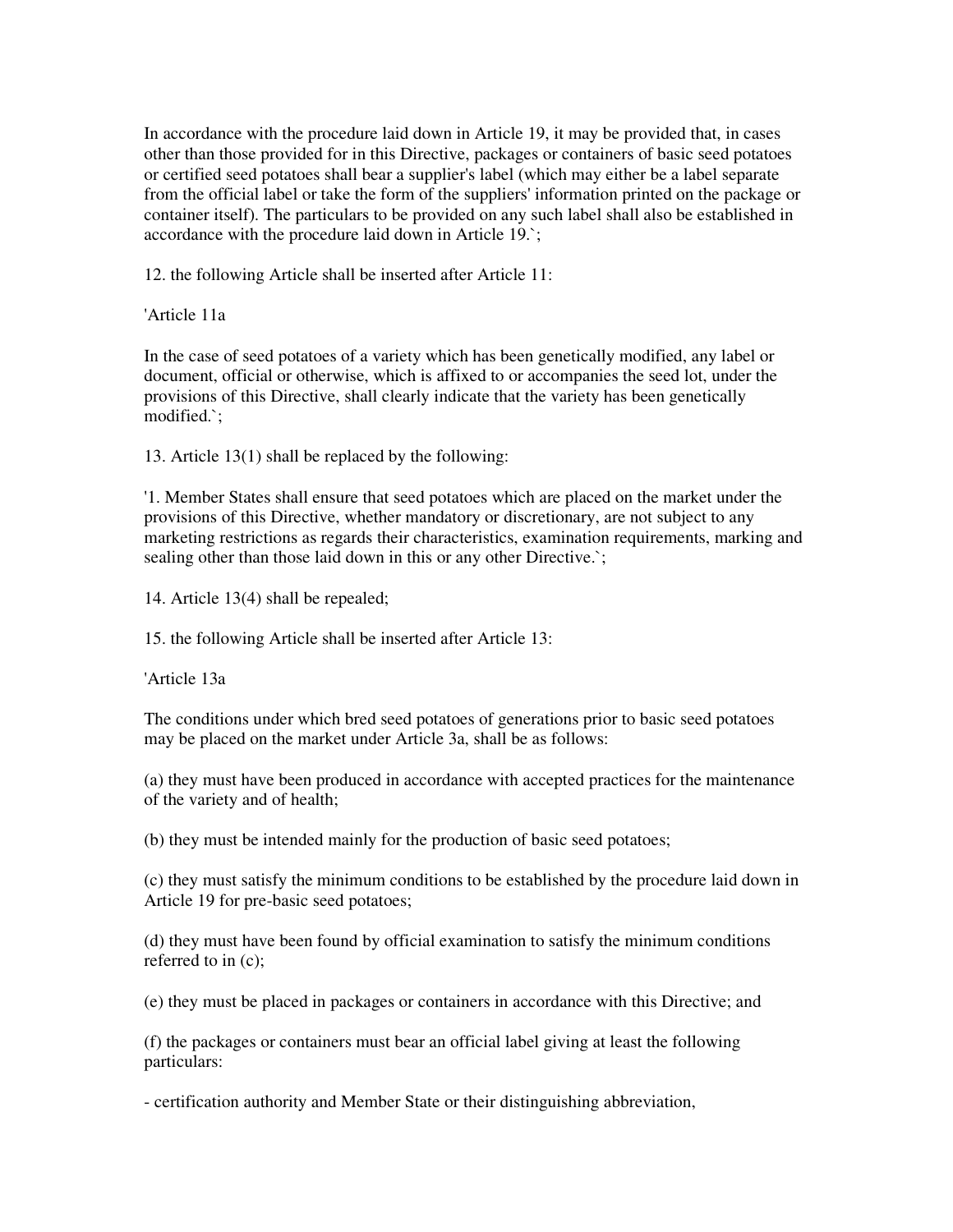- producer's identification number or lot reference number,

- month and year of sealing,

- species, indicated at least in Roman characters, under its botanical name, which may be given in abridged form and without the authors' names, or under its common name, or both,

- variety, indicated at least in Roman characters,

- the description "pre-basic seed potatoes".

The label shall be white with a diagonal violet line.`;

16. Article 14(1) shall be replaced by the following:

'1. In accordance with the procedure laid down in Article 19, the Commission may prohibit, in whole or in part, the marketing of seed potatoes harvested in a particular area of the Community if the progeny of officially drawn samples of basic seed potatoes or certified seed potatoes harvested in that particular area and grown in one or more Community test fields has for three successive years fallen appreciably below the minimum conditions laid down in Annex I(1c), (2c), (3) and (4). Satisfaction of the other minimum conditions laid down in Annex I may also be checked during the comparative tests.`;

17. Article 14(2) shall be replaced by the following:

'2. Any measures taken under paragraph 1 shall be withdrawn by the Commission as soon as it has been established with adequate certainty that the basic seed potatoes and certified seed potatoes harvested in the particular area of the Community concerned will in future satisfy the minimum conditions referred to in paragraph 1.;

18. Article 14(3) shall be repealed;

19. Article 16 shall be replaced by the following:

'Article 16

1. In order to remove any temporary difficulties in the general supply of basic seed potatoes or certified seed potatoes that occur in the Community and cannot be otherwise overcome, it may be decided in accordance with the procedure laid down in Article 19 that Member States shall permit, for a specified period, the marketing throughout the Community in quantities necessary to resolve the supply difficulties of seed potatoes of a category subject to less stringent requirements, or of seed potatoes of varieties not included in the Common Catalogue of Varieties of Agricultural Plant Species or in the national catalogues of varieties of the Member States.

2. For a category of seed potatoes of any given variety, the official label shall be that provided for the corresponding category; for seed potatoes of varieties not included in the abovementioned catalogues the colour of the official label shall be brown. The label shall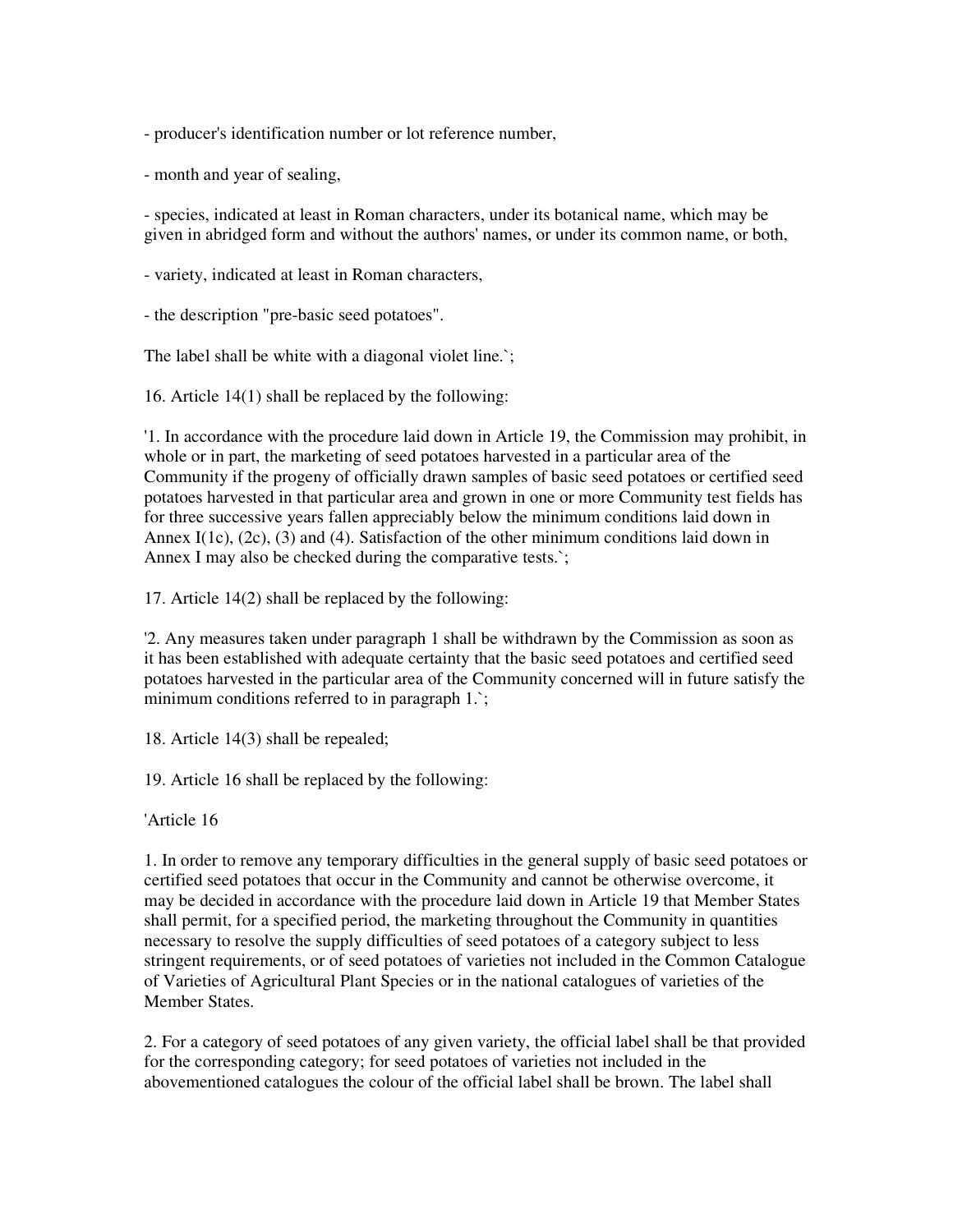always state that the seed potatoes in question are of a category satisfying less stringent requirements.

3. Rules for the application of paragraph 1 may be adopted in accordance with the procedure laid down in Article 19.`;

20. Article 18(1) shall be replaced by the following:

'1. Member States shall ensure that official inspections are carried out in relation to the marketing of seed potatoes, at least by random checks, to verify compliance with the requirements and conditions of this Directive.`;

21. Article 18(2) shall be replaced by the following:

'2. Without prejudice to the free movement of seed potatoes within the Community, Member States shall take all necessary measures to ensure that they are supplied with the following particulars during the marketing of quantities exceeding two kilograms of seed potatoes imported from third countries:

(a) species;

(b) variety;

(c) category;

(d) country of production and inspection authority;

(e) country of dispatch;

(f) importer;

(g) quantity of seed potatoes.

The manner in which these particulars are to be presented may be determined in accordance with the procedure laid down in Article 19.

22. the following Article shall be inserted after Article 20:

'Article 20a

1. Specific conditions may be established in accordance with the procedure laid down in Article 19 to take account of developments in the areas of:

(a) conditions under which chemically treated seed may be marketed;

(b) conditions under which seed may be marketed in relation to the conservation in situ and the sustainable use of plant genetic resources, including seed mixtures of species which also include species listed in Article 1 of Council Directive 70/457/EEC, and are associated with specific natural and semi-natural habitats and are threatened by genetic erosion;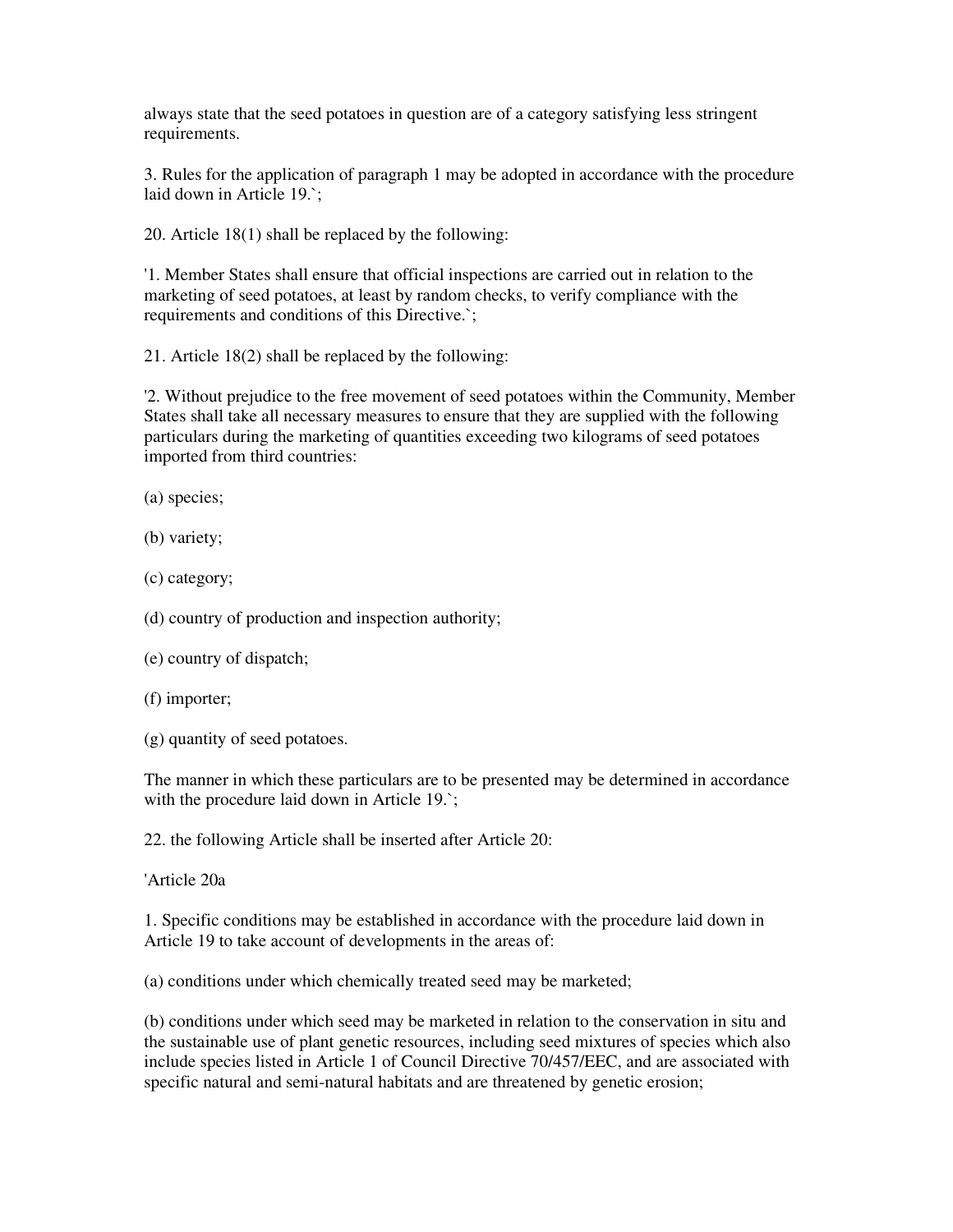(c) conditions under which seed suitable for organic production may be marketed.

2. The specific conditions referred to in paragraph 1 shall include in particular the following points:

(i) in the case of (b), the seed of these species shall be of a known provenance approved by the appropriate authority in each Member State for marketing the seed in defined areas;

(ii) in the case of (b), appropriate quantitative restrictions.`

Article 5

Directive 69/208/EEC is hereby amended as follows:

1. Article 1 shall be replaced by the following:

'Article 1

This Directive shall apply to the production with a view to marketing, and to the marketing within the Community, of seed of oil and fibre plants intended for agricultural production but not for ornamental purposes.`;

2. the following Article shall be inserted after Article 1:

'Article 1a

For the purposes of this Directive, "marketing" shall mean the sale, holding with a view to sale, offer for sale and any disposal, supply or transfer aimed at commercial exploitation of seed to third parties, whether or not for consideration.

Trade in seed not aimed at commercial exploitation of the variety, such as the following operations, shall not be regarded as marketing:

- the supply of seed to official testing and inspection bodies,

- the supply of seed to providers of services for processing or packaging, provided the provider of services does not acquire title to seed thus supplied.

The supply of seed under certain conditions to providers of services for the production of certain agricultural raw materials, intended for industrial purposes, or seed propagation for that purpose, shall not be regarded as marketing, provided the provider of services does not acquire title to either the seed thus supplied or the product of the harvest. The supplier of seed shall provide the Certification Authority with a copy of the relevant parts of the contract made with the provider of services and this shall include the standards and conditions currently met by the seed provided.

The conditions for the application of this provision shall be determined in accordance with the procedure laid down in Article 20.`;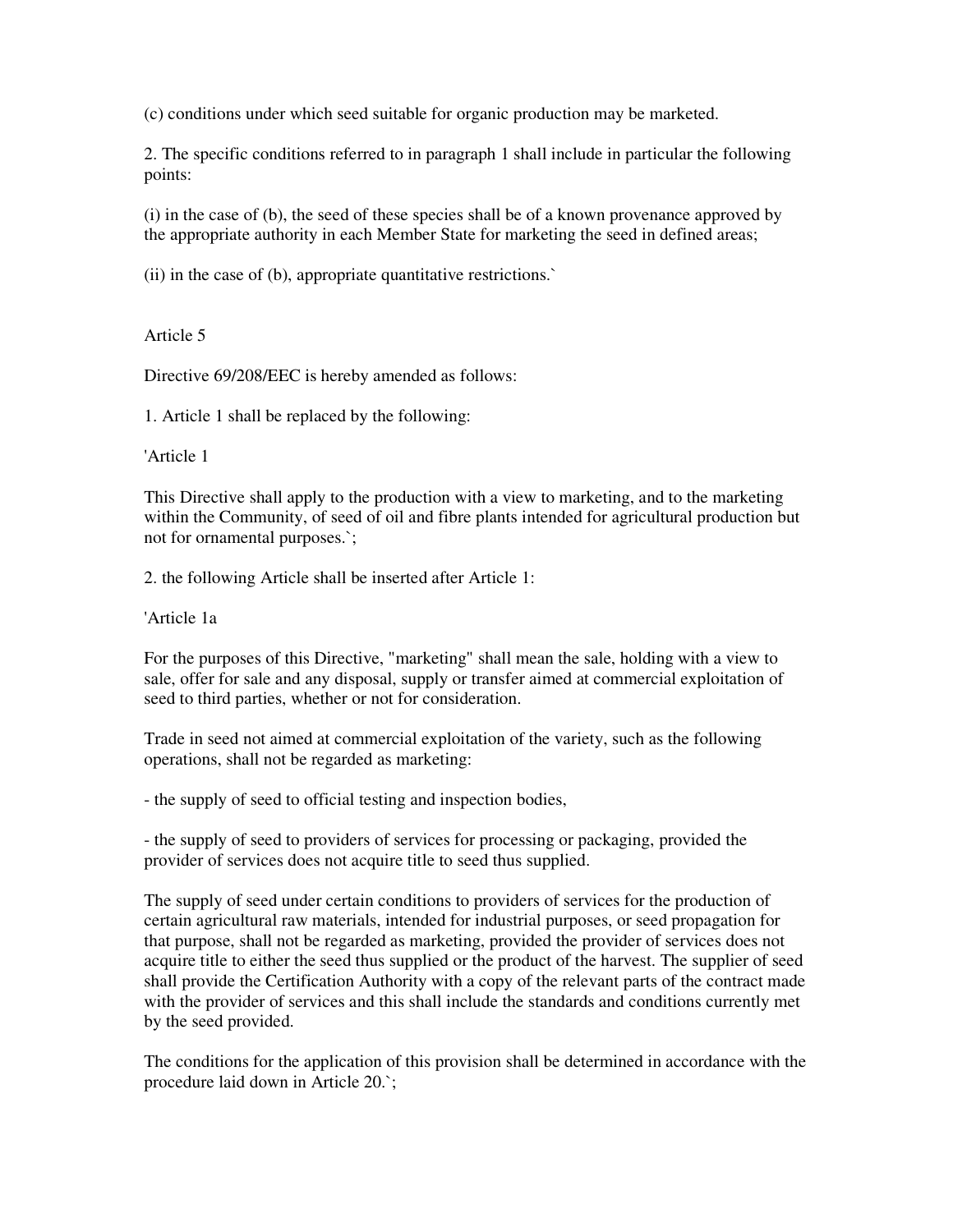3. Article 2(1c) shall be repealed;

4. in Article 3(1), the words 'and unless it satisfies the conditions laid down in Annex II` shall be deleted;

5. in Article 3(2), the words 'and unless the seed also satisfies the conditions laid down in Annex II` shall be deleted:

6. Article 3(5) shall be repealed;

7. the following Article shall be inserted after Article 3:

'Article 3a

Notwithstanding Article 3(1) and (2), Member States shall provide that:

- bred seed of generations prior to basic seed, and

- seed as grown, marketed for processing, provided that the identity of the seed is ensured,

may be placed on the market.`;

8. the following subparagraph shall be added at the end of Article 4:

'Member States making use of the derogation provided for in either subparagraph (a) or (b) shall assist each other administratively as regards inspection.`;

9. the following Article shall be inserted after Article 4:

'Article 4a

1. Notwithstanding Article 3(1) and (2), Member States may authorise producers in their own territory to place on the market:

(a) small quantities of seed for scientific purposes or selection work,

(b) appropriate quantities of seed for other test or trial purposes, provided it belongs to varieties for which an application for entry in the catalogue has been submitted in the Member State in question.

In the case of genetically modified material, such authorisation may be granted only if all appropriate measures have been taken to avoid adverse effects on human health and the environment. For the environmental risk assessment to be carried out in this respect, the provisions of Article 7(4) of Directive 70/457/EEC shall apply accordingly.

2. The purposes for which the authorisations referred to in paragraph 1(b) may be given, the provisions relating to the marking of packages, and the quantities and the conditions under which Member States may grant such authorisation, shall be determined in accordance with the procedure laid down in Article 20.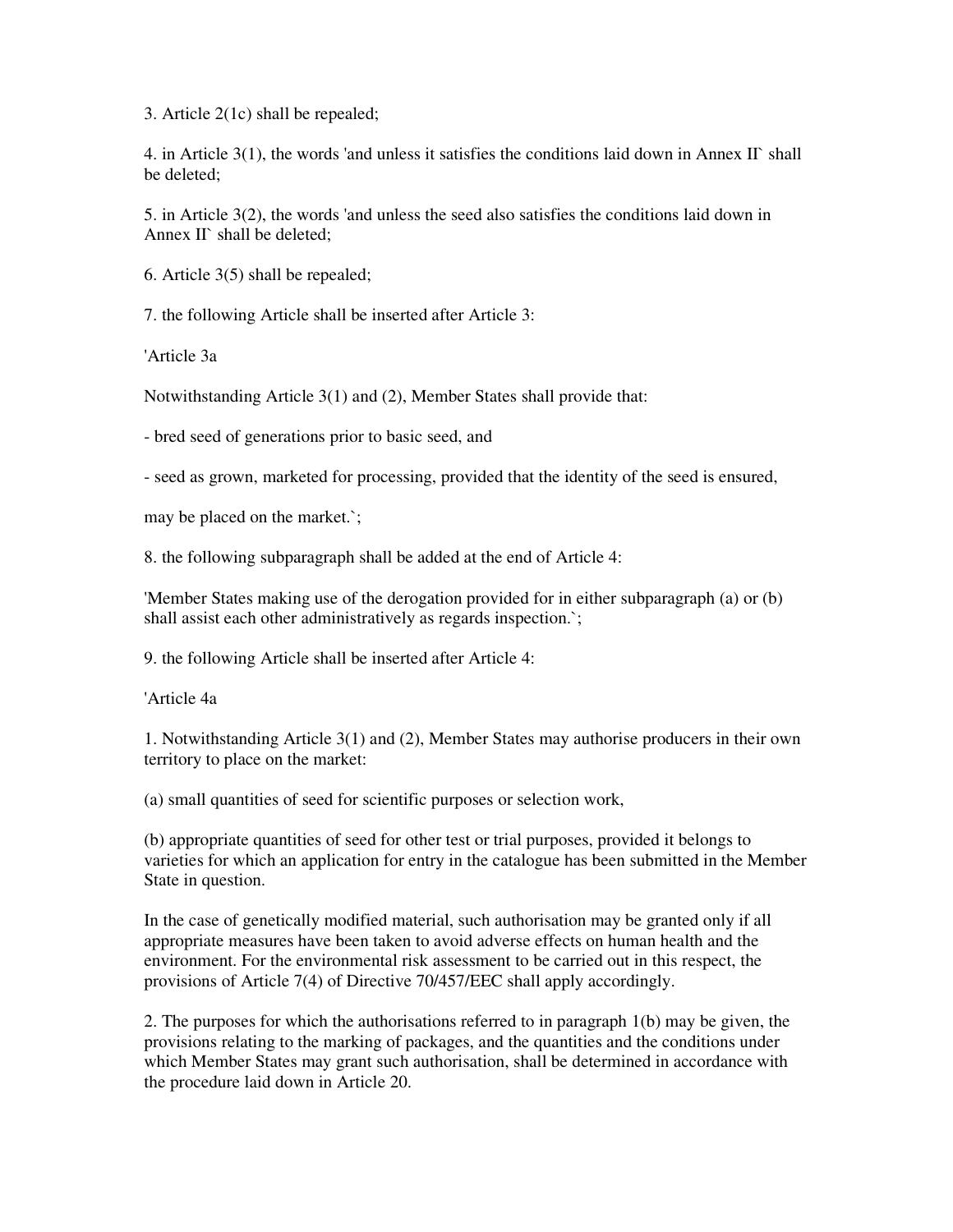3. Authorisations granted before the date of adoption of this Directive by Member States to producers in their own territory for the purposes set out in paragraph 1 shall remain in force pending determination of the provisions referred to in paragraph 2. Thereafter, all such authorisations shall respect the provisions established in accordance with paragraph 2.`;

10. the following words shall be added at the end of Article 9(3): 'sealed in their own territory. Conditions relating to these exceptions may be determined in accordance with the procedure laid down in Article 20.`;

11. Article 10(2) shall be replaced by the following:

'2. Member States may provide for exceptions to paragraph 1 in the case of small packages sealed on their own territory. Conditions relating to these exceptions may be determined in accordance with the procedure laid down in Article 20.`;

12. Article 11 shall be replaced by the following:

'Article 11

In accordance with the procedure laid down in Article 20, it may be provided that Member States may require that, in cases other than those provided for in this Directive, packages of basic seed, certified seed of all categories or commercial seed shall bear a supplier's label (which may either be a label separate from the official label or take the form of suppliers' information printed on the package itself). The particulars to be provided on any such label shall also be established in accordance with the procedure laid down in Article 20.`;

13. the following Article shall be inserted after Article 11:

'Article 11a

In the case of seed of a variety which has been genetically modified, any label or document, official or otherwise, which is affixed to or accompanies the seed lot, under the provisions of this Directive, shall clearly indicate that the variety has been genetically modified.`;

14. Article 13(1) shall be replaced by the following:

'1. Member States shall ensure that seed which is placed on the market under the provisions of this Directive, whether mandatory or discretionary, is not subject to any marketing restrictions as regards its characteristics, examination requirements, marking and sealing other than those laid down in this or any other Directive.`;

15. Article 13(2) shall be repealed;

16. Article 13(3) shall be repealed;

17. the following Article shall be inserted after Article 14:

'Article 14a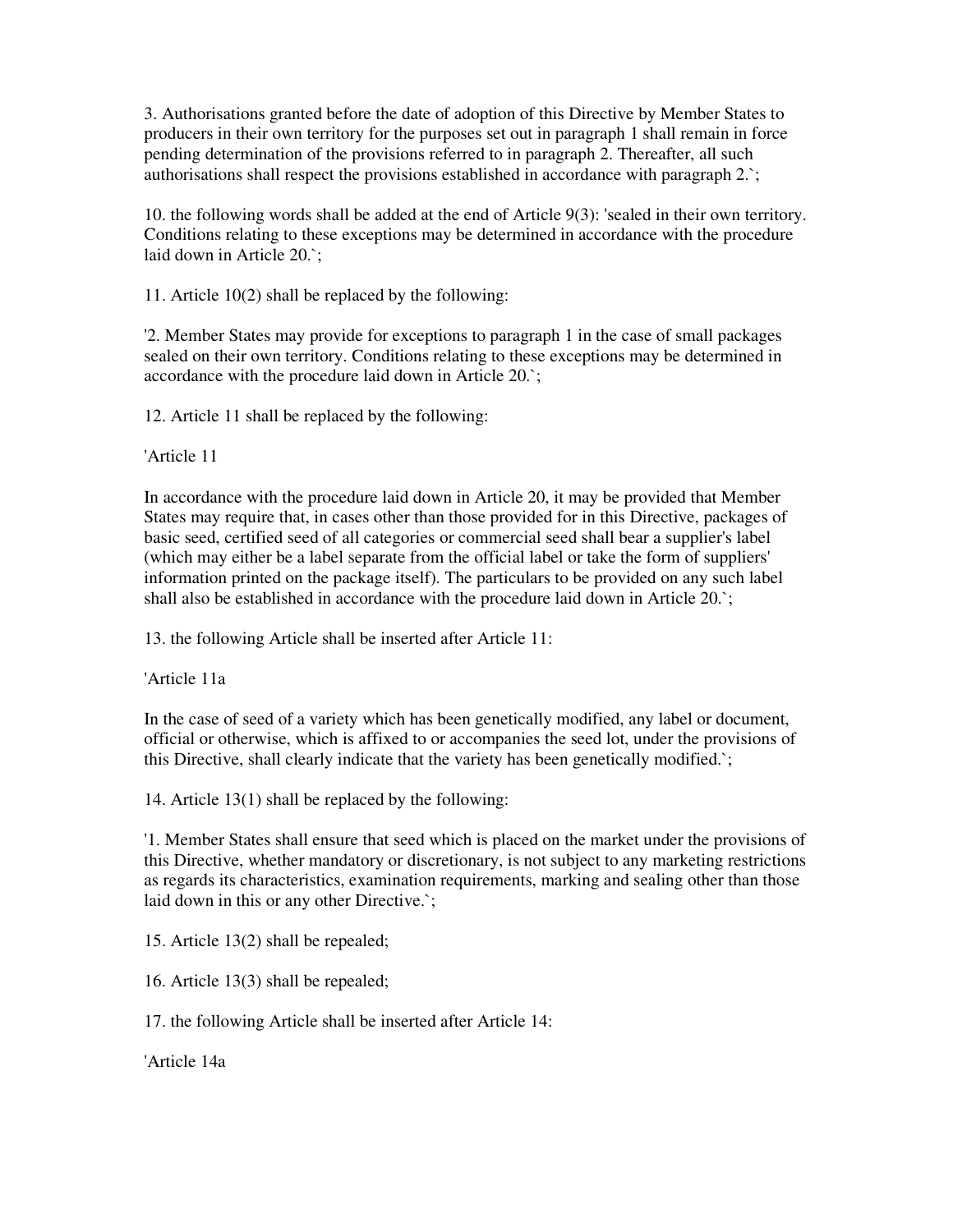The conditions under which bred seed of generations prior to basic seed may be placed on the market under the first indent of Article 3a, shall be as follows:

(a) it must have been officially inspected by the competent certification authority in accordance with the provisions applicable to the certification of basic seed;

(b) it must be packed in accordance with this Directive; and

(c) the packages must bear an official label giving at least the following particulars:

- certification authority and Member State or their distinguishing abbreviation,

- lot reference number,

- month and year of sealing, or

- month and year of the last official sampling for the purposes of certification,

- species, indicated at least under its botanical name, which may be given in abridged form and without the authors' names, in Roman characters,

- variety, indicated at least in Roman characters,

- the description "pre-basic seed",

- number of generations preceding seed of the categories "certified seed", or "certified seed of the first generation".

The label shall be white with a diagonal violet line.`;

18. Article 14(2) shall be replaced by the following:

'2. Seed of oil and fibre plants which has been harvested in the Community and which is intended for certification in accordance with paragraph 1 shall:

- be packed and labelled with an official label satisfying the conditions laid down in Annex  $V(A)$  and (B), in accordance with Article 9(1); and

- be accompanied by an official document satisfying the conditions laid down in Annex V(C).

The provisions in the first subparagraph on packing and labelling may be waived if the authorities responsible for field inspection, those drawing up the documents for the certification of seeds which have not been definitively certified and those responsible for certification are the same, or if they agree on exemption.`;

19. Article 16 shall be replaced by the following:

'Article 16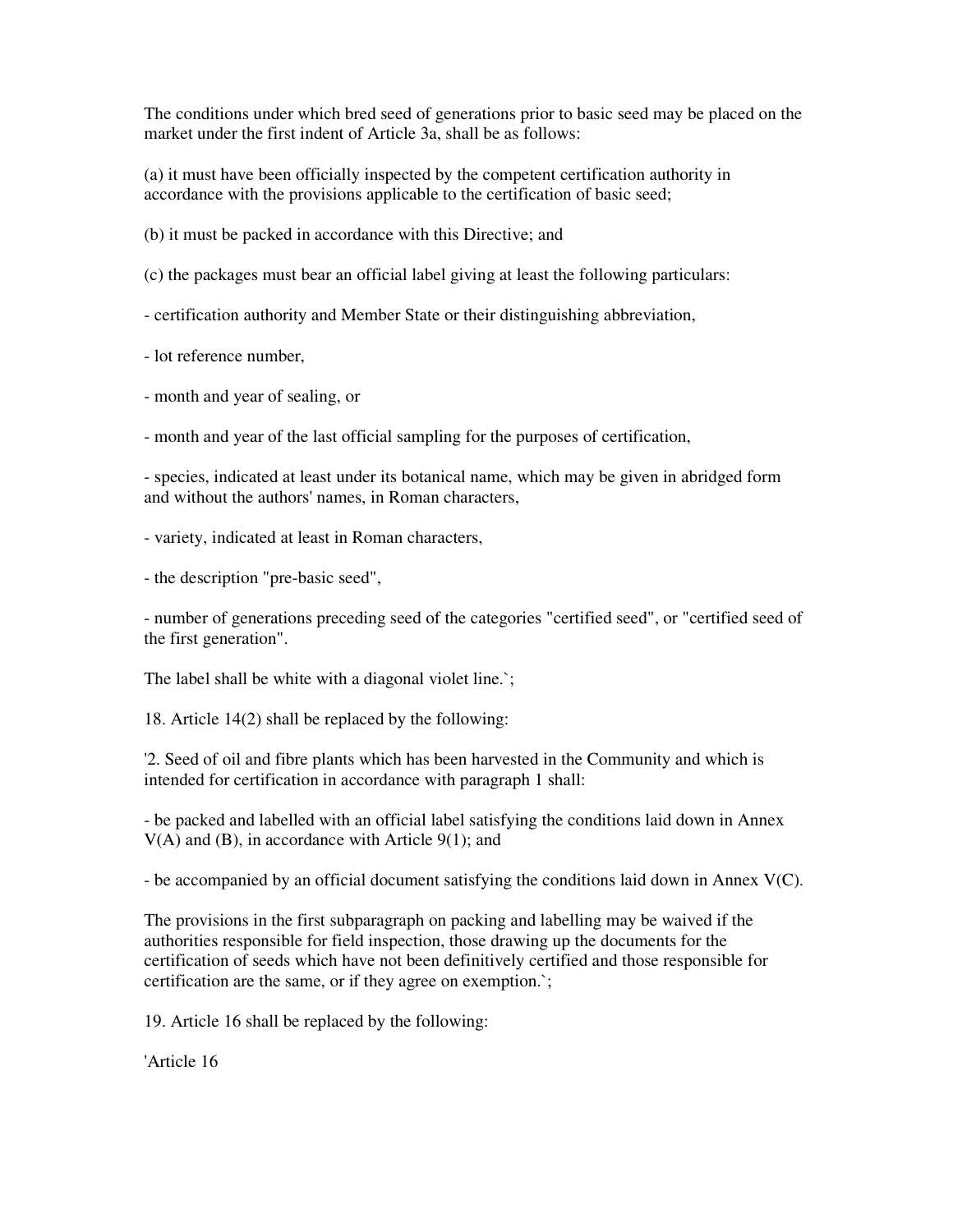1. In order to remove any temporary difficulties in the general supply of basic or certified seed that occur in the Community and cannot be otherwise overcome, it may be decided in accordance with the procedure laid down in Article 20 that Member States shall permit, for a specified period, the marketing throughout the Community in quantities necessary to resolve the supply difficulties of seed of a category subject to less stringent requirements, or of seed of a variety not included in the Common Catalogue of Varieties of Agricultural Plant Species or in the national catalogues of varieties of the Member States.

2. For a category of seed of any given variety, the official label shall be that provided for the corresponding category; for seed of varieties not included in the abovementioned catalogues the official label shall be that provided for commercial seed. The label shall always state that the seed in question is of a category satisfying less stringent requirements.

3. Rules for the application of paragraph 1 may be adopted in accordance with the procedure laid down in Article 20.`;

20. Article 18(1) shall be replaced by the following:

'1. Member States shall ensure that official inspections are carried out in relation to the marketing of seed of oil and fibre plants, at least by random checks, to verify compliance with the requirements of this Directive.`;

21. Article 18(2) shall be replaced by the following:

'2. Without prejudice to the free movement of seed within the Community, Member States shall take all necessary measures to ensure that they are supplied with the following particulars during the marketing of quantities exceeding two kilograms of seed imported from third countries:

(a) species;

(b) variety;

(c) category;

(d) country of production and official inspection authority;

- (e) country of dispatch;
- (f) importer;
- (g) quantity of seed.

The manner in which these particulars are to be presented may be determined in accordance with the procedure laid down in Article 20.`;

22. the following Article shall be inserted after Article 21:

'Article 21a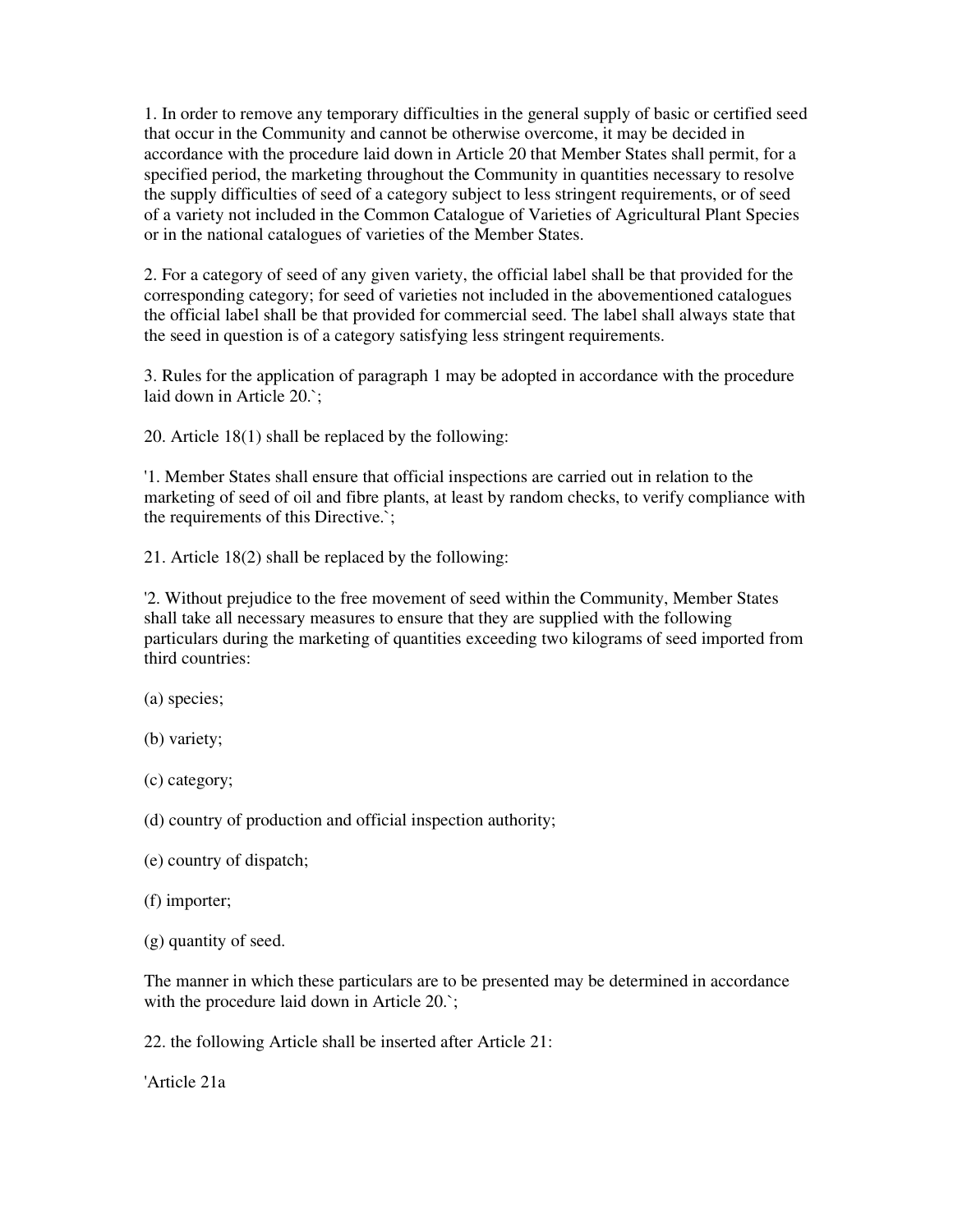1. Specific conditions may be established in accordance with the procedure laid down in Article 20 to take account of developments in the areas of:

(a) conditions under which chemically treated seed may be marketed;

(b) conditions under which seed may be marketed in relation to the conservation in situ and the sustainable use of plant genetic resources, including seed mixtures of species which also include species listed in Article 1 of Council Directive 70/457/EEC, and are associated with specific natural and semi-natural habitats and are threatened by genetic erosion;

(c) conditions under which seed suitable for organic production may be marketed.

2. The specific conditions referred to in paragraph 1 shall include in particular the following points:

(i) in the case of (b), the seed of these species shall be of a known provenance approved by the appropriate Authority in each Member State for marketing the seed in defined areas;

(ii) in the case of (b), appropriate quantitative restrictions.`

Article 6

Directive 70/457/EEC is hereby amended as follows:

1. the following paragraphs shall be added after Article 4(3):

'4. In the case of a genetically modified variety within the meaning of Article 2(1) and (2) of Council Directive 90/220/EEC of 23 April 1990 on the deliberate release into the environment of genetically modified organisms (\*), the variety shall be accepted only if all appropriate measures have been taken to avoid adverse effects on human health and the environment.

5. However, where material derived from a plant variety is intended to be used as a food or food ingredient falling within the scope of Regulation (EC) No 258/97 of the European Parliament and of the Council of 27 January 1997 concerning novel foods and novel food ingredients (\*\*), these foods or food ingredients must not:

- present a danger for the consumer,

- mislead the consumer,

- differ from foods or food ingredients which they are intended to replace to such an extent that their normal consumption would be nutritionally disadvantageous for the consumer.

095.1

6. In the interest of conserving plant genetic resources as specified in Article  $20(a)(3)(a)$  and (3)(b), the Member States may depart from the acceptance criteria set out in the first sentence of paragraph 1 in so far as specific conditions are established in accordance with the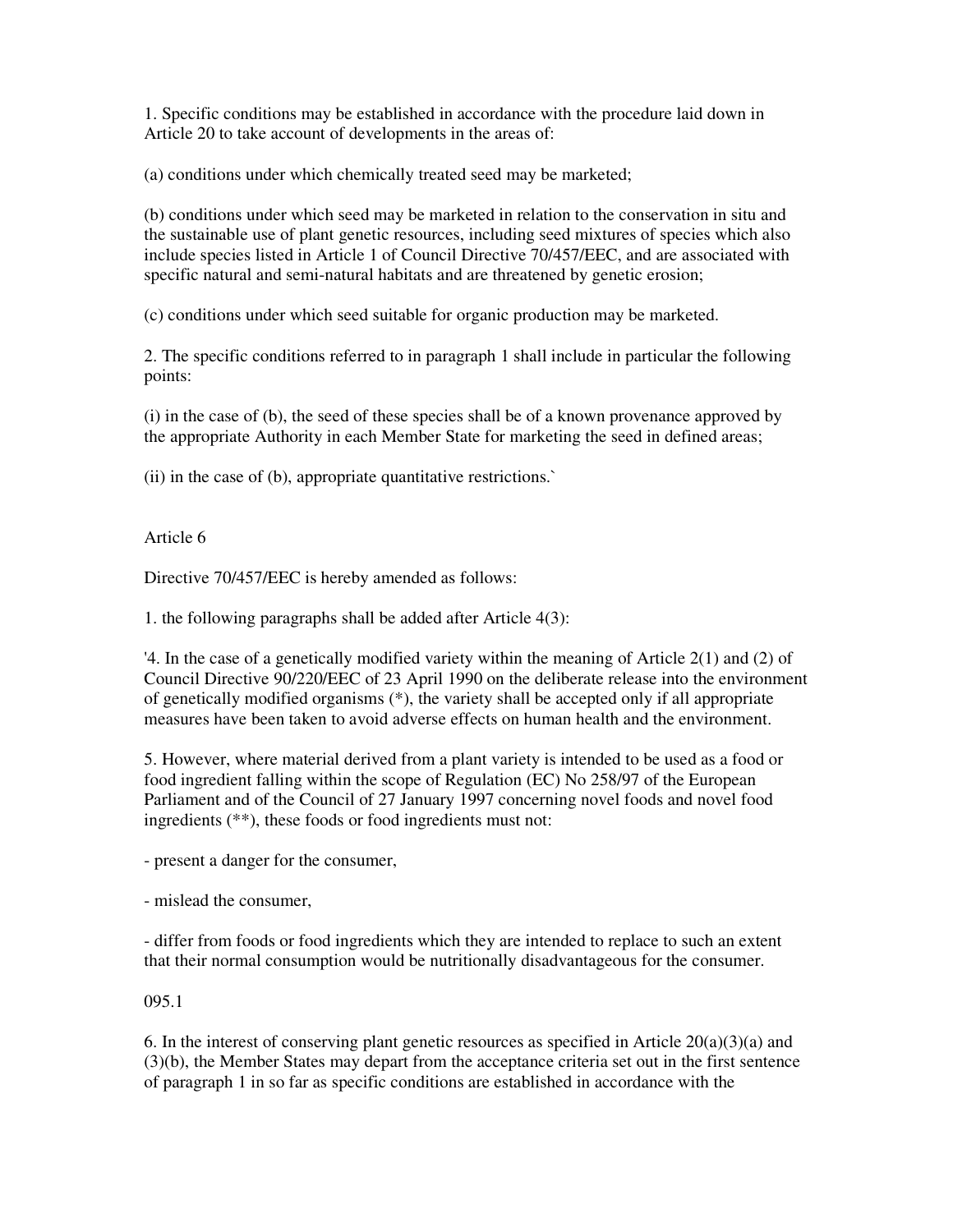procedure laid down in Article 23 considering the requirements of Article  $20(a)(4)(i)$ ,  $(4)(ii)$ and  $(4)$ (iii).

(\*) OJ L 117, 8.5.1990, p. 15. Directive as last amended by Directive 97/35/EC (OJ L 169, 27.6.1997, p. 72).

(\*\*) OJ L 43, 14.2.1997, p. 1.`;

2. the following subparagraph shall be added to Article 7(2):

'(c) the necessary arrangements for the growing trials to be carried out with a view to assessing the value for cultivation or use; these arrangements may determine:

- the procedures and conditions under which all or several Member States may agree to include in the growing trials, by way of administrative assistance, varieties for which a request for acceptance has been introduced in another Member State;

- the terms of cooperation between the authorities of the participating Member States;

- the impact of the results of the growing trials;

- the standards relating to information on growing trials for assessment of the value for cultivation or use.`;

3. the following paragraph shall be added after Article 7(3):

'4. (a) In the case of a genetically modified variety referred to in Article 4(4), an environmental risk assessment equivalent to that laid down in Directive 90/220/EEC shall be carried out.

(b) The procedures ensuring that the environmental risk assessment and other relevant elements shall be equivalent to those laid down in Directive 90/220/EEC shall be introduced on a proposal from the Commission, in a Council Regulation based on the appropriate legal basis in the Treaty. Until this Regulation enters into force genetically modified varieties shall only be accepted for inclusion in a national catalogue after having been accepted for marketing in accordance with Directive 90/220/EEC.

(c) Articles 11 to 18 of Directive 90/220/EEC shall no longer apply to genetically modified varieties once the Regulation referred to in subparagraph (b) above has entered into force.

(d) The technical and scientific details of the implementation of the environmental risk assessment shall be adopted in accordance with the procedure laid down in Article 23.`;

4. the following paragraph shall be added after Article 7(4):

'5. (a) The Member States shall ensure that a variety intended to be used for the purpose laid down in this paragraph is accepted only if:

- the food or the food ingredient has already been authorised pursuant to Regulation (EC) No 258/97, or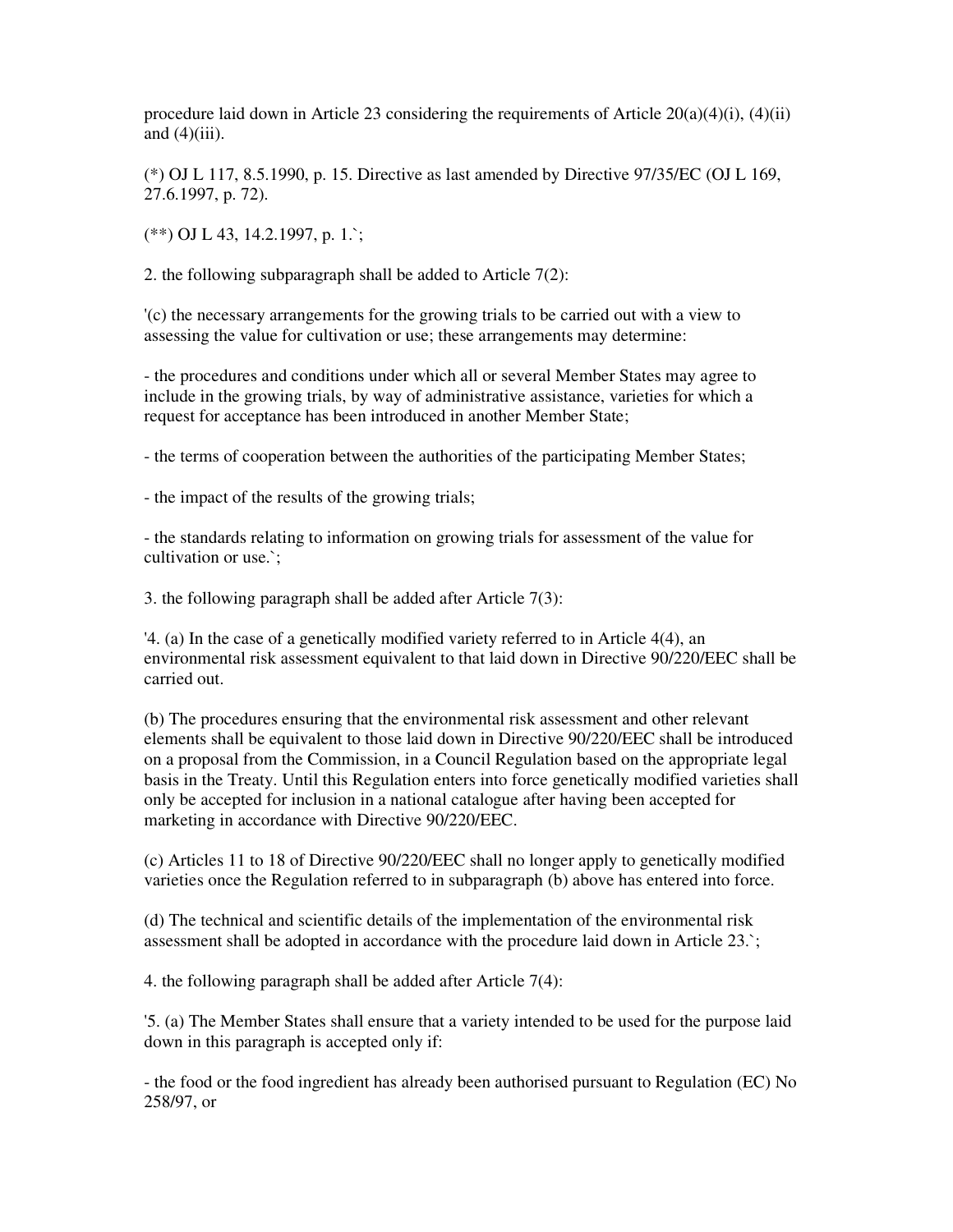- the authorisation decisions referred to in Regulation (EC) No 258/97 are taken in accordance with the procedure provided for in Article 23 of this Directive.

(b) In the case laid down in the second indent of paragraph (a), the criteria set out in Article 4(5) and the assessment principles laid down in Regulation (EC) No 258/97 shall be taken into account.

(c) The technical and scientific details of the implementation of the measures laid down in paragraph (b) shall be adopted in accordance with the procedure laid down in Article 23 of this Directive.`;

5. the following paragraph shall be added after Article 9(4):

'5. Member States shall ensure that genetically modified varieties which have been accepted are clearly indicated as such in the catalogue of varieties. They shall further ensure that any person marketing such a variety clearly indicates in his sales catalogue that the variety is genetically modified.`;

6. the following paragraph shall be added after Article  $12(a)(3)$ :

'4. In accordance with the procedure laid down in Article 23 rules may be established for the application of paragraphs 1 and 2.`;

7. Article 12(2) shall be replaced by the following:

'2. Acceptance of a variety may be renewed at given intervals if it is still cultivated on such a scale as to justify this, or should be retained in the interest of conserving plant genetic resources, and providing that the requirements as to distinctness, uniformity and stability, or the criteria determined under Article 20(a)3 and 4, are still satisfied. Except in the case of plant genetic resources within the meaning of Article 20(a) applications for renewal shall be submitted not later than two years before expiry of acceptance.`;

8. Article 15(1) shall be replaced by the following:

'1. Member States shall ensure that, with effect from the publication referred to in Article 18, seed of varieties accepted in accordance with this Directive or in accordance with principles corresponding to those of this Directive is not subject to any marketing restrictions relating to variety.`;

9. Article 15(2) shall be replaced by the following:

'2. A Member State may, upon application which shall be dealt with as provided for in Article 23 or in Article 23a in the case of genetically modified varieties, be authorised to prohibit the use of the variety in all or in part of its territory or to lay down appropriate conditions for cultivating the variety in accordance, in cases provided for in subparagraph (c), with the conditions for using the products resulting from such cultivation:

(a) where it is established that the cultivation of the variety could be harmful from the point of view of plant health to the cultivation of other varieties or species, or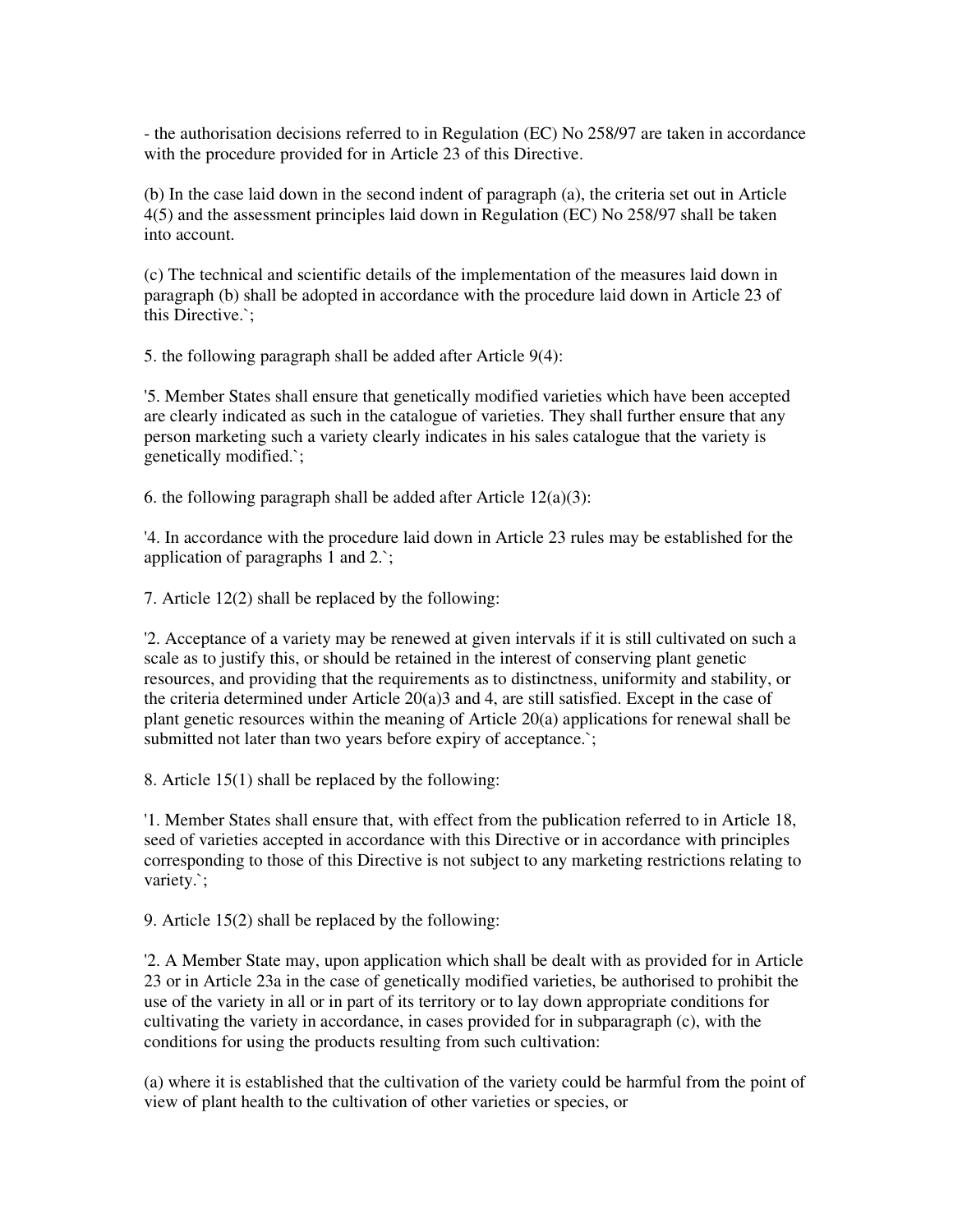(b) where official growing trials carried out in the applicant Member States, Article 5(4) being applied correspondingly, show that the variety does not, in any part of its territory, produce results corresponding to those obtained from a comparable variety accepted in the territory of that Member State or, where it is well known that the variety is not suitable for cultivation in any part of its territory because of its type or maturity class. The application shall be lodged before the end of the third calendar year following that of acceptance;

(c) where it has valid reasons other than those already mentioned or which may have been mentioned during the procedure referred to in Article 10(2) for considering that the variety presents a risk for human health or the environment.`;

10. Article 15(3) shall be repealed;

11. Article 15(4) shall be repealed;

12. Article 15(5) shall be repealed;

13. Article 15(6) shall be repealed;

14. Article 15(7) shall be repealed;

15. the following subparagraph shall be added after the second subparagraph of Article 18:

'The published notice shall clearly indicate those varieties which have been genetically modified.`;

16. Article 19 shall be replaced by the following:

'Article 19

If it is established that the cultivation of a variety included in the common catalogue of varieties could in any Member State be harmful from the point of view of plant health to the cultivation of other varieties or species, or present a risk for the environment or for human health, that Member State may upon application, be authorised in accordance with the procedure laid down in Article 23 or in Article 23a in the case of a genetically modified variety to prohibit the marketing of the seed or propagating material of that variety in all or part of its territory. Where there is imminent danger of the spread of harmful organisms or imminent danger for human health or for the environment, that prohibition may be imposed by the Member State concerned as soon as its application has been lodged until such time as a final decision has been taken. That decision shall be taken within a period of three months in accordance with the procedure laid down in Article 23 or in Article 23a in the case of a genetically modified variety.`;

17. the following Article shall be added after Article 20:

'Article 20a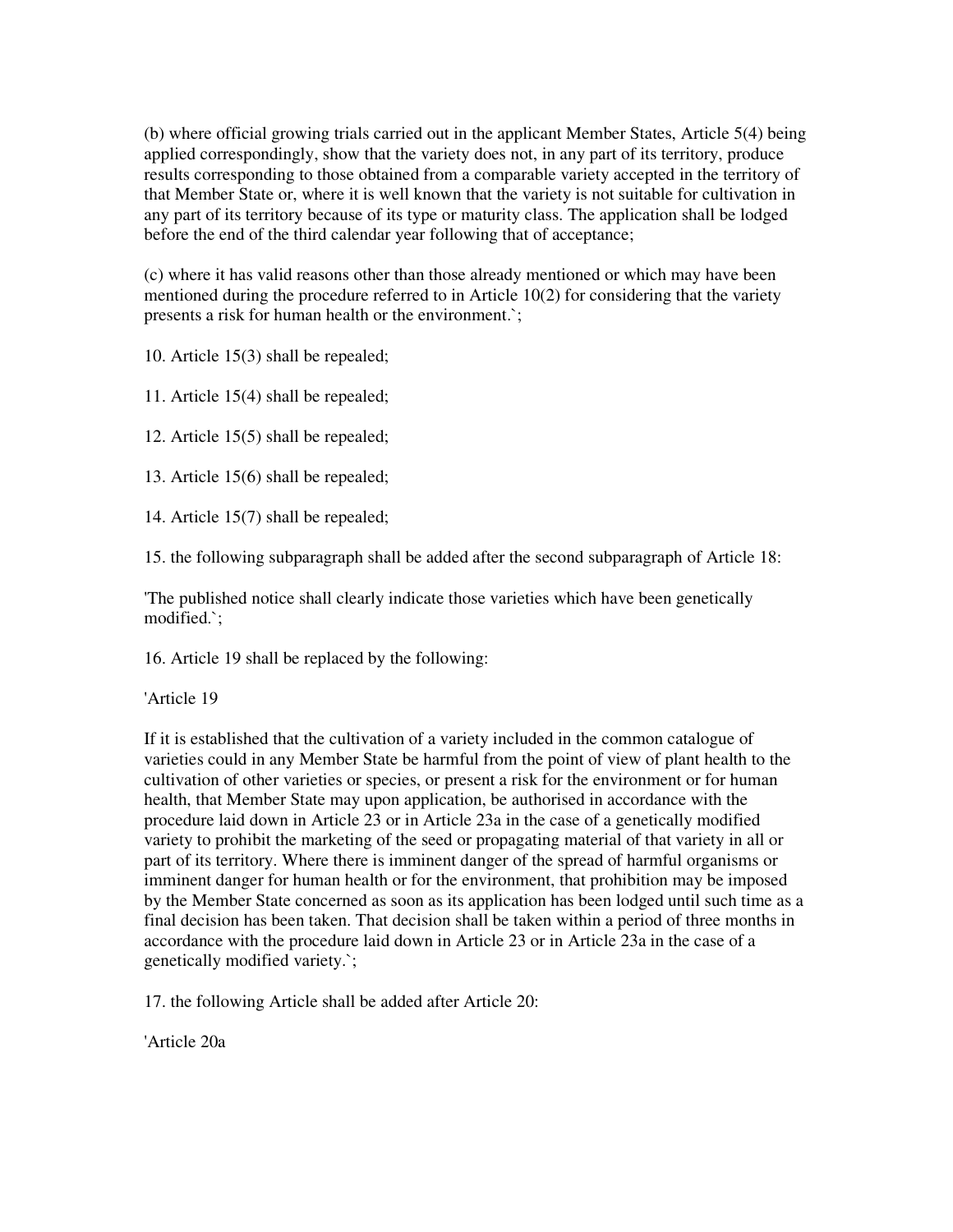1. Specific conditions may be established in accordance with the procedure laid down in Article 23 to take account of developments in relation to the conditions under which chemically treated seed may be marketed.

2. Without prejudice to Council Regulation (EC) No 1467/94 of 20 June 1994 on the conservation, characterisation, collection and utilisation of genetic resources in agriculture (\*), specific conditions shall be established in accordance with the procedure laid down in Article 23 to take account of developments in relation to the conservation in situ and the sustainable use of plant genetic resources through growing and marketing of seed of landraces and varieties which are naturally adapted to the local and regional conditions and threatened by genetic erosion.

3. The specific conditions referred to in paragraph 2 above shall include in particular the following points:

(i) landraces and varieties shall be accepted in accordance with the provisions of this Directive. The procedure for official acceptance shall take into account specific quality characteristics and requirements. In particular the results of unofficial tests and knowledge gained from practical experience during cultivation, reproduction and use and the detailed descriptions of the varieties and their relevant denominations, as notified to the Member State concerned, shall be taken into account and, if sufficient, shall result in exemption from the requirement of official examination. Upon acceptance of such a landrace or variety, it shall be indicated as a 'conservation variety` in the common catalogue;

(ii) appropriate quantitative restrictions.

(\*) OJ L 159, 28.6.1994, p. 1.`;

18. the following Article shall be added after Article 23:

'Article 23a

1. Where the procedure laid down in this Article is to be followed, matters shall be referred by the Chairman, either on his own initiative or at the request of the representative of a Member State, to the Standing Committee on Seeds and Propagating Material for Agriculture, Horticulture and Forestry (hereinafter called the "Committee").

2. The representative of the Commission shall submit to the Committee a draft of the measures to be taken. The Committee shall deliver its opinion on the draft within a time limit which the Chairman may lay down according to the urgency of the matter. The opinion shall be delivered by the majority laid down in Article 148(2) of the Treaty in the case of decisions which the Council is required to adopt on a proposal from the Commission. The votes of the representatives of the Member States within the Committee shall be weighted in the manner set out in that Article. The Chairman shall not vote.

The Commission shall adopt the measures envisaged if they are in accordance with the opinion of the Committee.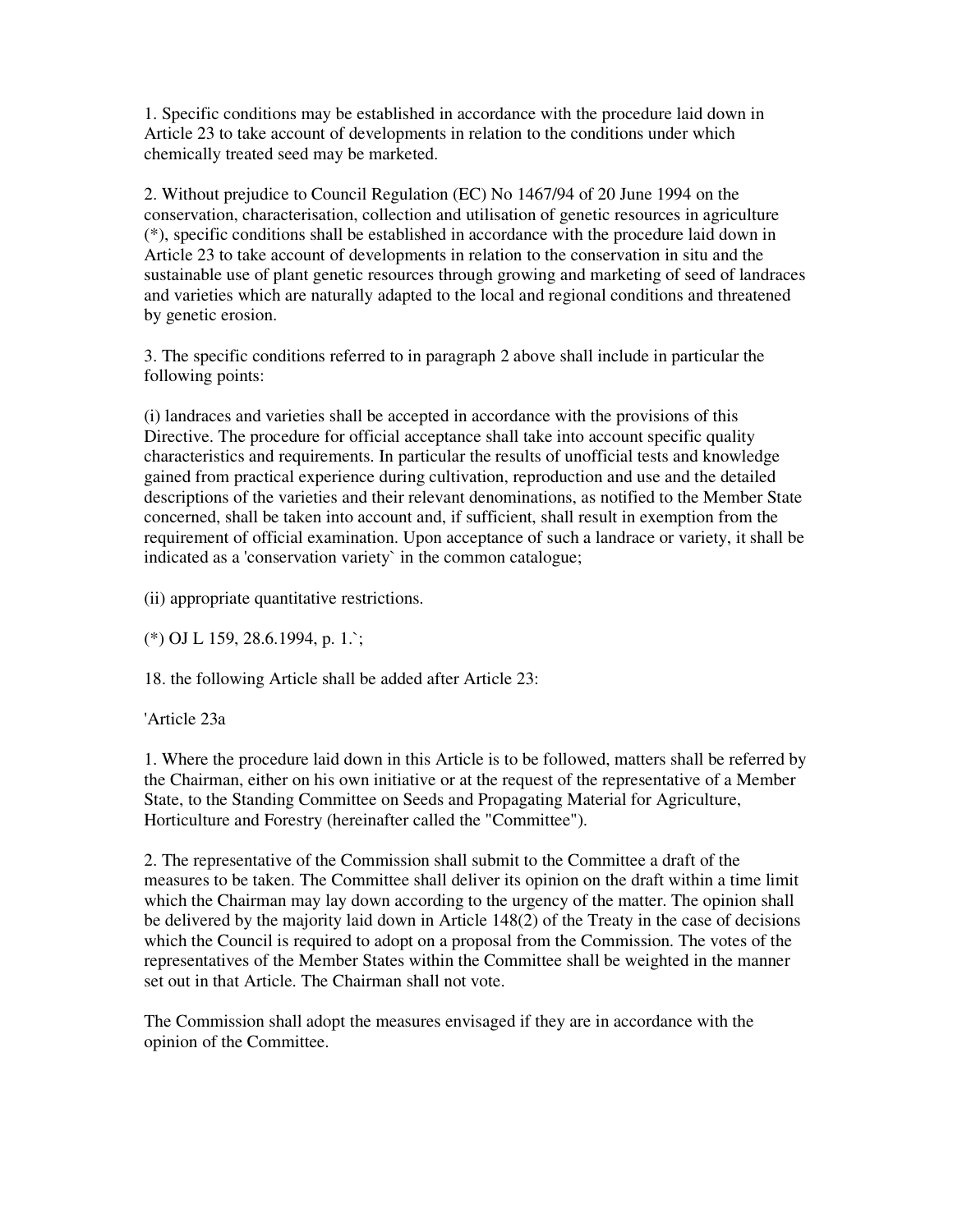If the measures envisaged are not in accordance with the opinion of the Committee or if no opinion is delivered, the Commission shall without delay submit to the Council a proposal relating to the measures to be taken. The Council shall act by a qualified majority.

If on the expiry of a period of three months from referral to the Council, the Council has not acted, the proposed measures shall be adopted by the Commission.`;

19. the following Article shall be added after Article 24:

'Article 24a

Specific conditions may be established in accordance with the procedure laid down in Article 23 to take account of developments in the area of the conservation of genetic resources.`

Article 7

Directive 70/458/EEC is hereby amended as follows:

1. Article 1 shall be replaced by the following:

'Article 1

This Directive shall apply to the production with a view to marketing, and to the marketing, of vegetable seed within the Community.`;

2. the following Article shall be added after Article 1:

'Article 1a

For the purposes of this Directive, "marketing" shall mean the sale, holding with a view to sale, offer for sale and any disposal, supply or transfer aimed at commercial exploitation of seed to third parties, whether or not for consideration.

Trade in seed not aimed at commercial exploitation of the variety, such as the following operations, shall not be regarded as marketing:

- the supply of seed to official testing and inspection bodies,

- the supply of seed to providers of services for processing or packaging, provided the provider of services does not acquire title to seed thus supplied.

The supply of seed under certain conditions to providers of services for the production of certain agricultural raw materials, intended for industrial purposes, or seed propagation for that purpose, shall not be regarded as marketing, provided the provider of services does not acquire title to either the seed thus supplied or the product of the harvest. The supplier of seed shall provide the Certification Authority with a copy of the relevant parts of the contract made with the provider of services and this shall include the standards and conditions currently met by the seed provided.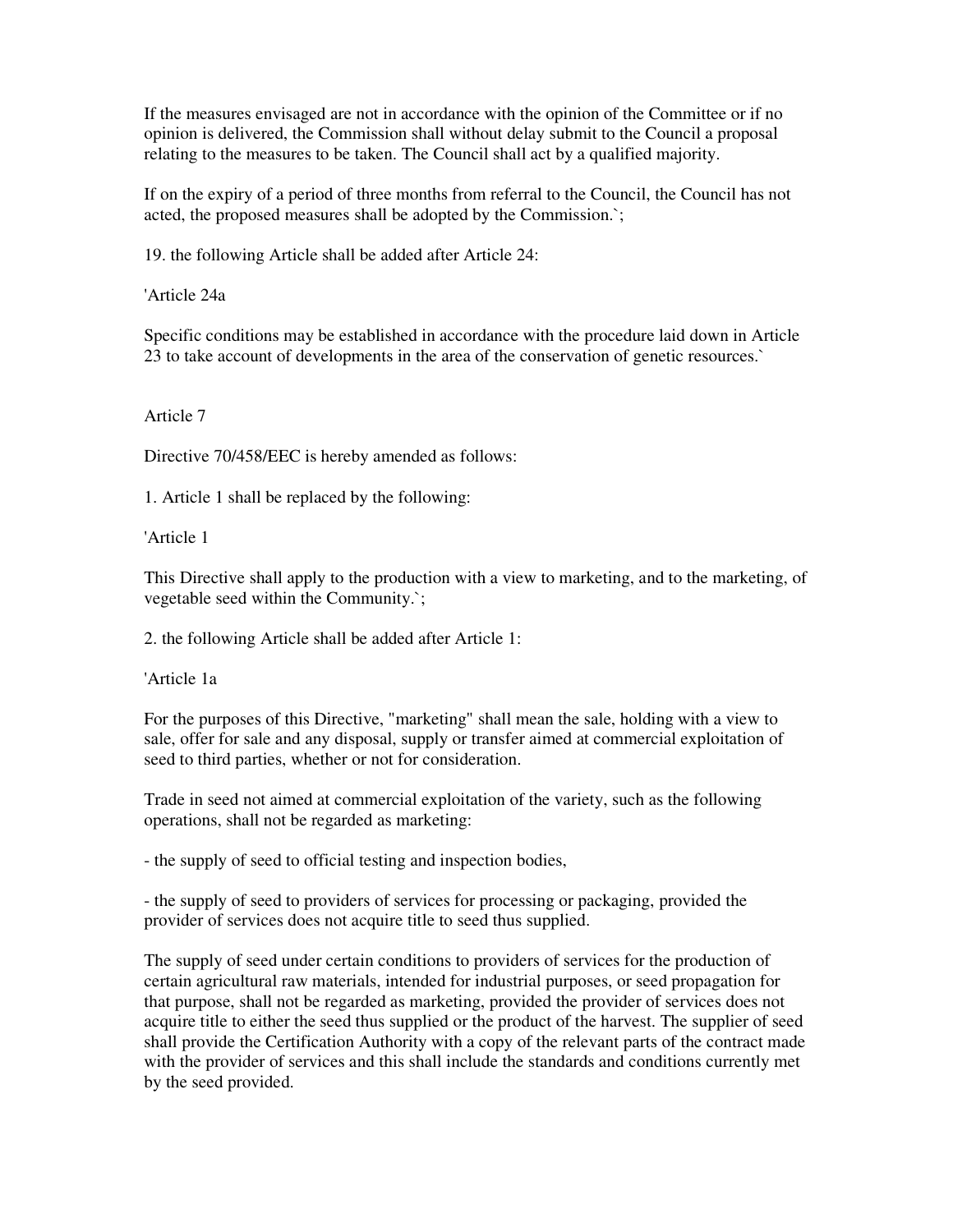The conditions for the application of this provision shall be determined in accordance with the procedure laid down in Article 40.`;

3. Article 2(1b) shall be repealed;

4. Article 4 shall be replaced by the following:

'Article 4

1. The Member States shall ensure that a variety is accepted only if it is distinct, stable and sufficiently uniform.

In the case of industrial chicory, the variety must be of satisfactory value for cultivation and use.

2. In the case of a genetically modified variety within the meaning of Article 2(1) and (2) of Council Directive 90/220/EEC of 23 April 1990 on the deliberate release into the environment of genetically modified organisms (\*), the variety shall be accepted only if all appropriate measures have been taken to avoid adverse effects on human health and the environment.

3. However, where material derived from a plant variety is intended to be used as a food or food ingredient falling within the scope of Regulation (EC) No 258/97 of the European Parliament and of the Council of 27 January 1997 concerning novel foods and novel food ingredients (\*\*), these foods or food ingredients must not:

- present a danger for the consumer,

- mislead the consumer,

- differ from foods or food ingredients which they are intended to replace to such an extent that their normal consumption would be nutritionally disadvantageous for the consumer.

4. In the interest of conserving plant genetic resources as specified in Article  $39(a)(2)(a)$  and (2)(b), the Member States may depart from the acceptance criteria set out in paragraph 1 in so far as specific conditions are established in accordance with the procedure laid down in Article 40 considering the requirements of Article 39(a)(3)(i) and 3(ii).

(\*) OJ L 117, 8.5.1990, p. 15. Directive as last amended by Directive 97/35/EC (OJ L 169, 27.6.1997, p. 72).

(\*\*) OJ L 43, 14.2.1997, p. 1.`;

5. in Article 7(1), first subparagraph, the following shall be added to the last sentence: 'in relation to the results of an official examination.`;

6. the following paragraph shall be added after Article 7(3):

'4. (a) In the case of a genetically modified variety as referred to in Article 4(4) an environmental risk assessment equivalent to that laid down in Directive 90/220/EEC shall be carried out.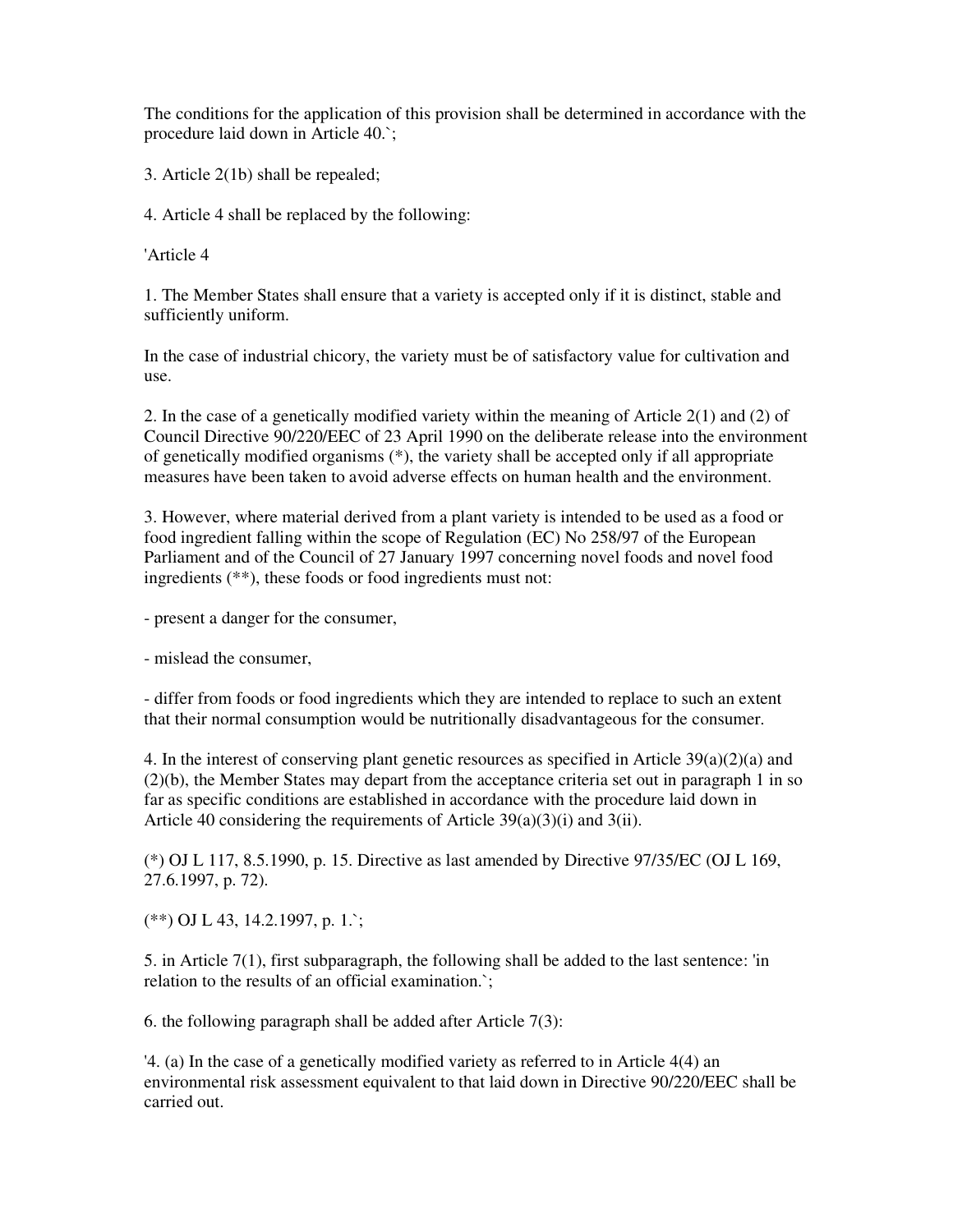(b) The procedures ensuring that the environmental risk assessment and other relevant elements shall be equivalent to those laid down in Directive 90/220/EEC shall be introduced on an proposal from the Commission, in a Council Regulation based on the appropriate legal basis in the Treaty. Until this Regulation enters into force genetically modified varieties shall only be accepted for inclusion in a national catalogue after having being accepted for marketing in accordance with Directive 90/220/EEC.

(c) Articles 11 to 18 of Directive 90/220/EEC shall no longer apply to genetically modified varieties once the Regulation referred to in subparagraph (b) above has entered into force.

(d) The technical and scientific details of the implementation of the environmental risk assessment shall be adopted in accordance with the procedure laid down in Article 40.`;

7. the following paragraphs shall be added after Article 7(4):

'5. (a) The Member States shall ensure that a variety intended to be used for the purpose laid down this paragraph is accepted only if:

- the food or the food ingredient have already been authorised pursuant to Regulation (EC) No 258/97, or

- the authorisation decisions referred to in Regulation (EC) No 258/97 are taken in accordance with the procedure provided for in Article 40 of this Directive.

(b) In the case laid down in the second indent of paragraph (a), the criteria set out in Article 4(5) and the assessment principles laid down in Regulation (EC) No 258/97 shall be taken into account.

(c) The technical and scientific details of the implementation of the measures laid down in paragraph (b) shall be adopted in accordance with the procedure laid down in Article 40 of this Directive.`;

8. the following paragraph shall be added after Article 10(4):

'5. Member States shall ensure that genetically modified varieties which have been accepted are clearly indicated as such in the catalogue of varieties. They shall further ensure that any person marketing such a variety clearly indicates in his sales catalogue that the variety is genetically modified.`;

9. Article 13(2) shall be replaced by the following:

'2. Acceptance of a variety may be renewed a given intervals if it is still cultivated on such a scale as to justify this, or should be retained in the interest of conserving plant genetic resources, and providing that the requirements as to distinctness, uniformity and stability, or the criteria determined under Article 39(a)(3) and (4), are still satisfied. Except in the case of plant genetic resources within the meaning of Article 39(a), applications for renewal shall be submitted not later than two years before expiry of acceptance.`;

10. the following paragraph shall be added after Article 15(2):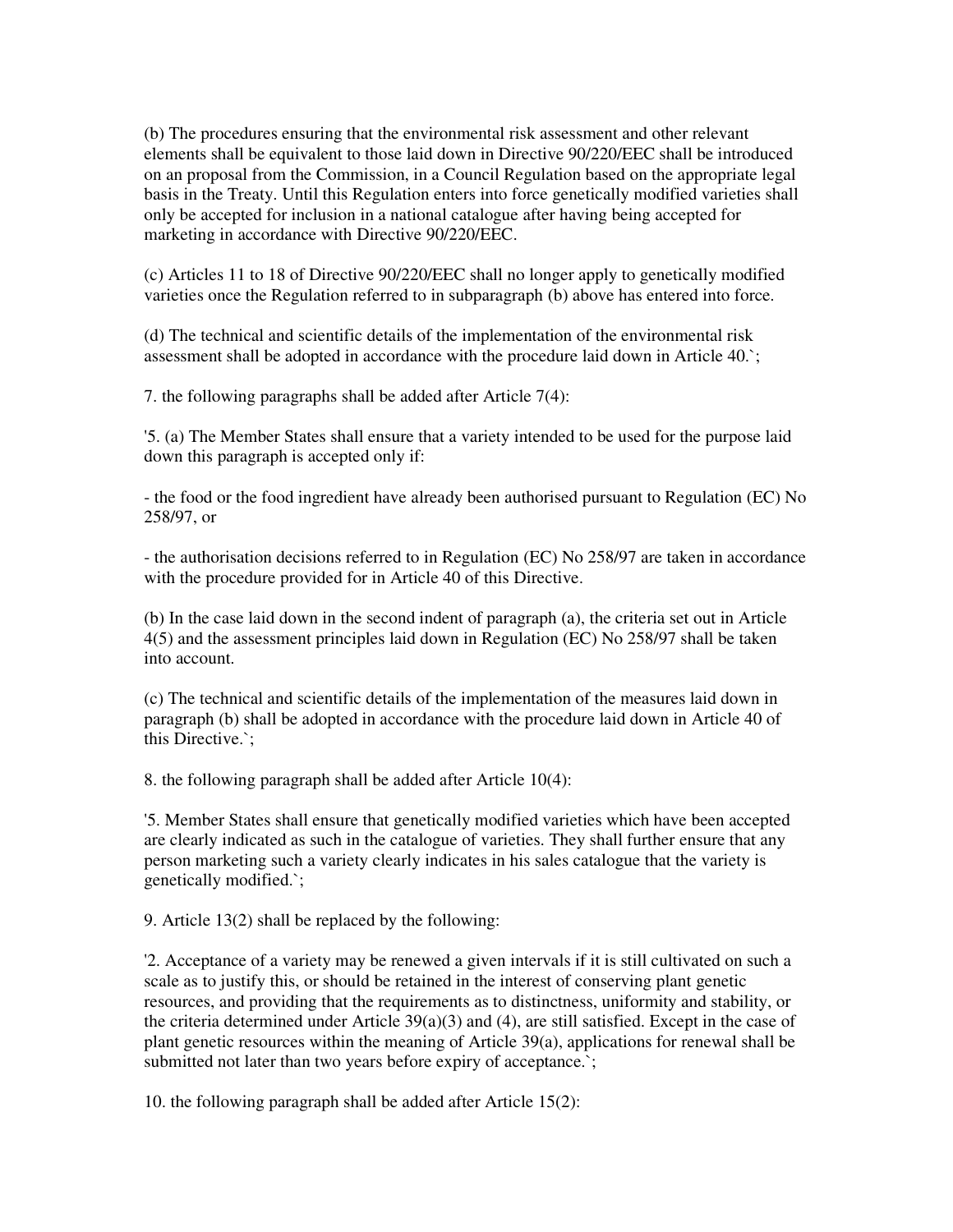'3. In the case of varieties the acceptance of which has been renewed pursuant to Article 13(3), Member States may allow the names used before such renewal to be used until 30 June 1994.`;

11. the following paragraph shall be added after Article  $13(a)(3)$ :

'4. In accordance with the procedure laid down in Article 40 rules may be established for the application of paragraphs 1, 2 and 3.`;

12. in the second and third subparagraphs of Article 16(1), the words 'after expiry of a period of two months following` shall be replaced by the words 'with effect from`;

13. in Article 17, the words 'after expiry of a period of two months` shall be deleted;

14. Article 16(2) shall be replaced by the following:

'2. A Member State may, upon application which shall be dealt with as provided for in Article 40 or in Article 40(a) in the case of genetically modified varieties, be authorised to prohibit the use of the variety in all or in part of its territory or to lay down appropriate conditions for cultivating the variety in accordance, in cases provided for in paragraph (b), with the conditions for using the products resulting from such cultivation:

(a) where it is established that the cultivation of the variety could be harmful from the point of view of plant health to the cultivation of other varieties or species; or

(b) where it has valid reasons other than those already mentioned or which may have been mentioned during the procedure referred to in Article 11(2) for considering that the variety presents a risk for human health or the environment.`;

15. Article 16(3) shall be repealed;

16. Article 16(4) shall be repealed;

17. the following paragraph shall be added after the second paragraph of Article 17:

'The published notice shall clearly indicate those varieties which have been genetically modified.`;

18. Article 18 shall be replaced by the following:

'Article 18

If it is established that the cultivation of a variety included in the common catalogue of varieties could in any Member State be harmful from the point of view of plant health to the cultivation of other varieties or species, or present a risk for the environment or for human health, that Member State may upon application, be authorised in accordance with the procedure laid down in Article 40 or in Article 40(a) in the case of a genetically modified variety to prohibit the marketing of the seed or propagating material of that variety in all or part of its territory. Where there is imminent danger of the spread of harmful organisms or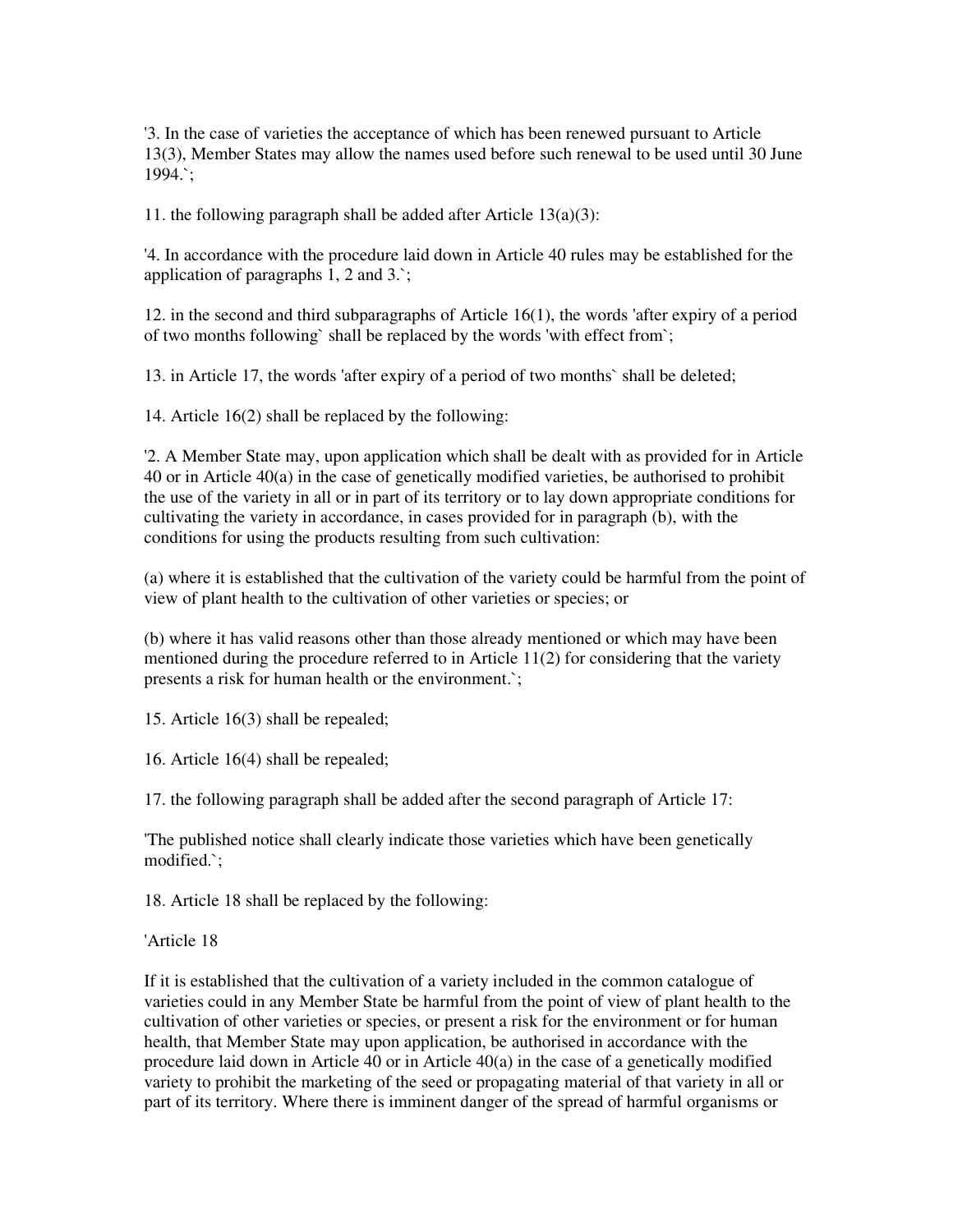imminent danger for human health or for the environment, that prohibition may be imposed by the Member State concerned as soon as its application has been lodged until such time as a final decision has been taken. That decision shall be taken within a period of three months in accordance with the procedure laid down in Article 40 or in Article 40(a) in the case of genetically modified variety.`;

19. in Article 20(1), the words 'and unless it satisfies the conditions laid down in Annex II` shall be deleted;

20. in Article 20(1)(a), the words 'and unless it satisfies the conditions laid down in Annex II` shall be deleted;

21. Article 20(4) shall be repealed;

22. the following Article shall be inserted after Article 20:

'Article 20a

Notwithstanding Article 20(1) and (1a), Member States shall provide that:

- bred seed of generations prior to basic seed, and

- seed as grown, marketed for processing, provided that the identity of the seed is ensured,

may be placed on the market.`;

23. the following subparagraph shall be added at the end of Article 21:

'Member States making use of the derogation provided for in either subparagraph (a) or (b) shall assist each other administratively as regards inspection.`;

24. the following Article shall be inserted after Article 21:

'Article 21a

1. Notwithstanding Article 20(1) and (1a), Member States may:

(a) authorise producers on their own territory to place on the market small quantities of seed for scientific or selection purposes;

(b) authorise breeders and their representatives established in their territory to market, for a limited period, seed belonging to a variety for which an application for inclusion in a national catalogue has been submitted in at least one Member State and for which specific technical information has been submitted.

2. The conditions under which Member States may grant the authorisations referred to in paragraph (b) above shall be determined in accordance with the procedure laid down in Article 40, particularly as regards the acquisition of data, the type of data, the storage and name of the variety and the labelling of packages.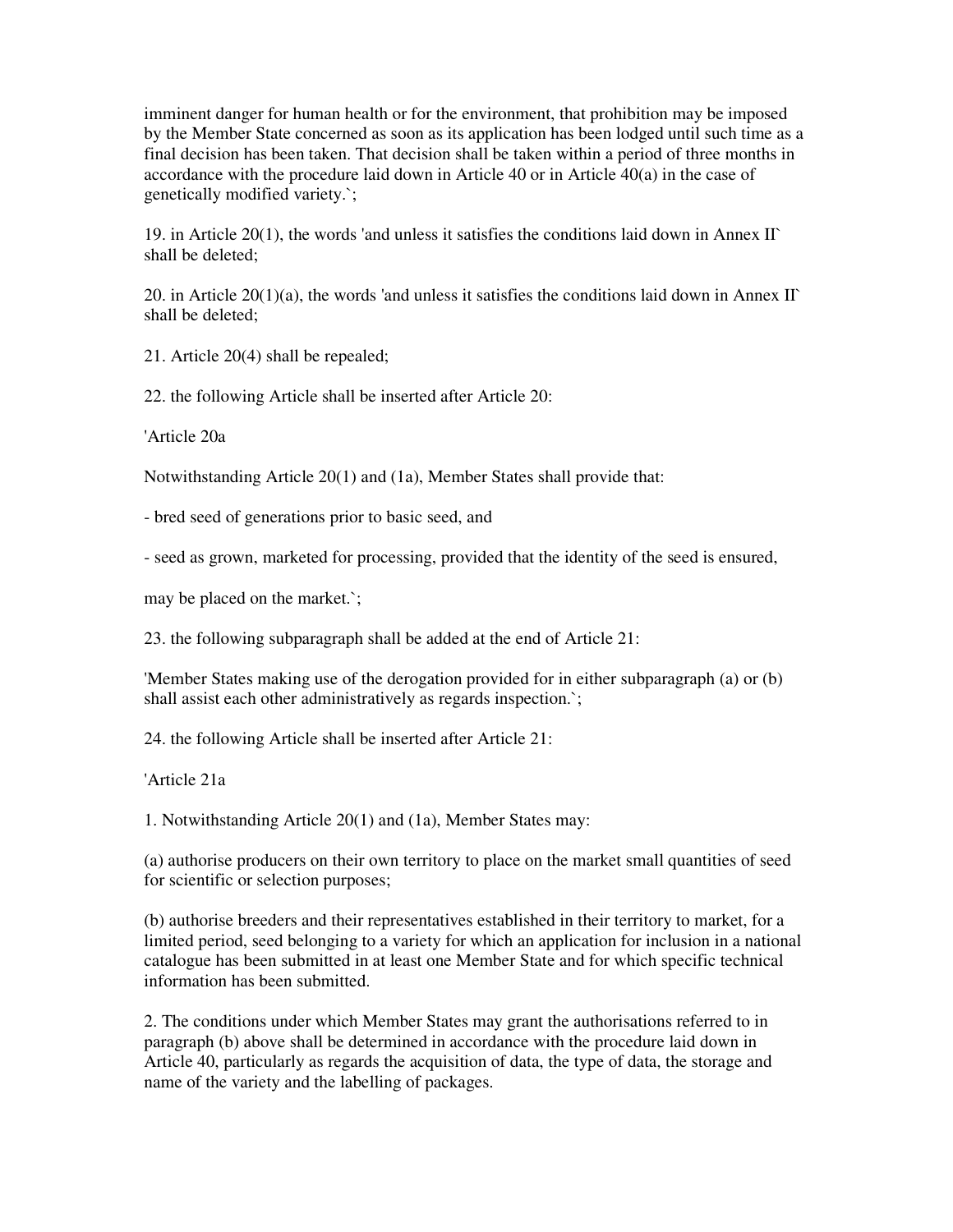3. Authorisations granted before the date of adoption of the present directive by Member States to producers in their own territory for the purposes set out in paragraph 1 shall remain in force pending determination of the provisions referred to in paragraph 2. Thereafter, all such authorisations shall respect the provisions established in accordance with paragraph 2.

25. Article 24(3) shall be replaced by the following:

'3. Notwithstanding paragraph 1, Member States may authorise their own producers to place on the market small packages of mixtures of standard seed of different varieties of the same species. The species, where this provision applies, the rules for the maximum size of the small packages and the requirements for labelling shall be established in accordance with the procedure laid down in Article 40.`;

26. the following words shall be added at the end of Article 25(4):

'. . . closed on their own territory. Conditions relating to these exceptions may be determined in accordance with the procedure laid down in Article 40.`;

27. Article 26(1a) shall be replaced by the following:

'1a. Member States may provide for exceptions to paragraph 1 in the case of small packages sealed in their own territory. Conditions relating to these exceptions may be determined in accordance with the procedure laid down in Article 40.`;

28. Article 28(1) shall be replaced by the following:

'1. In accordance with the procedure laid down in Article 40, it may be provided that in cases other than those already provided for in this Directive, packages of basic seed, certified seed of any kind or standard seed shall bear a supplier's label (which may either be a label separate from the official label or take the form of supplier's information printed on the package itself).

The particulars to be provided on any such label shall also be established in accordance with the procedure laid down in Article 40.`;

29. the following Article shall be inserted after Article 28:

'Article 28a

In the case of seed of a variety which has been genetically modified, any label or document, official or otherwise, which is affixed to or accompanies the seed lot, under the provisions of this Directive, shall clearly indicate that the variety has been genetically modified.`;

30. Article 30(1) shall be replaced by the following:

'1. Member States shall ensure that seed which is placed on the market under the provisions of this Directive, whether mandatory or discretionary, is not subject to any marketing restrictions as regards its characteristics, examination requirements, marking and sealing other than those laid down in this or any other Community Directive.`;

31. Article 30(3) shall be repealed;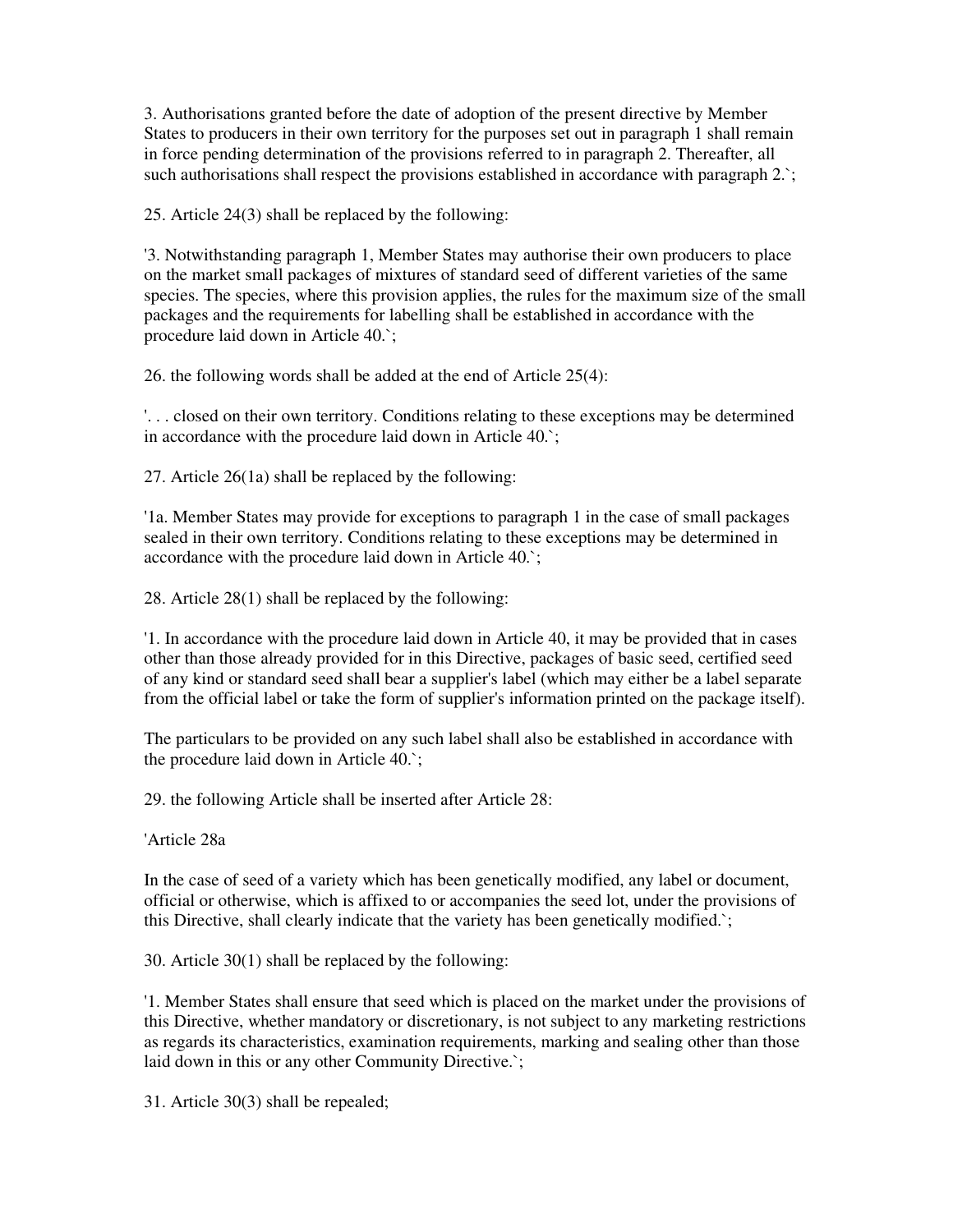32. the following Article shall be inserted after Article 30:

'Article 30a

The conditions under which bred seed of generations prior to basic seed may be placed on the market under the first indent of Article 20a, shall be as follows:

(a) it must have been officially inspected by the competent certification authority in accordance with the provisions applicable to the certification of basic seed;

(b) it must be packed in accordance with this Directive; and

(c) the packages must bear an official label giving at least the following particulars:

- certification authority and Member State or their distinguishing abbreviation,

- lot reference number,

- month and year of sealing, or

- month and year of the last official sampling for the purposes of certification,

- species, indicated at least under its botanical name, which may be given in abridged form and without the authors' names, in Roman characters,

- variety, indicated at least in Roman characters,

- the description 'pre-basic seed`,

- number of generations preceding seed of the category 'certified seed`.

The label shall be white with a diagonal violet line.`;

33. Article 31(2) shall be replaced by the following:

'2. Vegetable seed which has been harvested in the Community and which is intended for certification in accordance with paragraph 1 shall:

- be packed and labelled with an official label satisfying the conditions laid down in Annex V(A) and (B), in accordance with Article 25(1), and

- be accompanied by an official document satisfying the conditions laid down in Annex V(C).

The provisions in the first indent on packaging and labelling may be waived if the authorities responsible for field inspections, those drawing up the documents for the certification of seeds which have not been definitively certified and those responsible for certification are the same, or if they agree on exemption.`;

34. Article 33 shall be replaced by the following: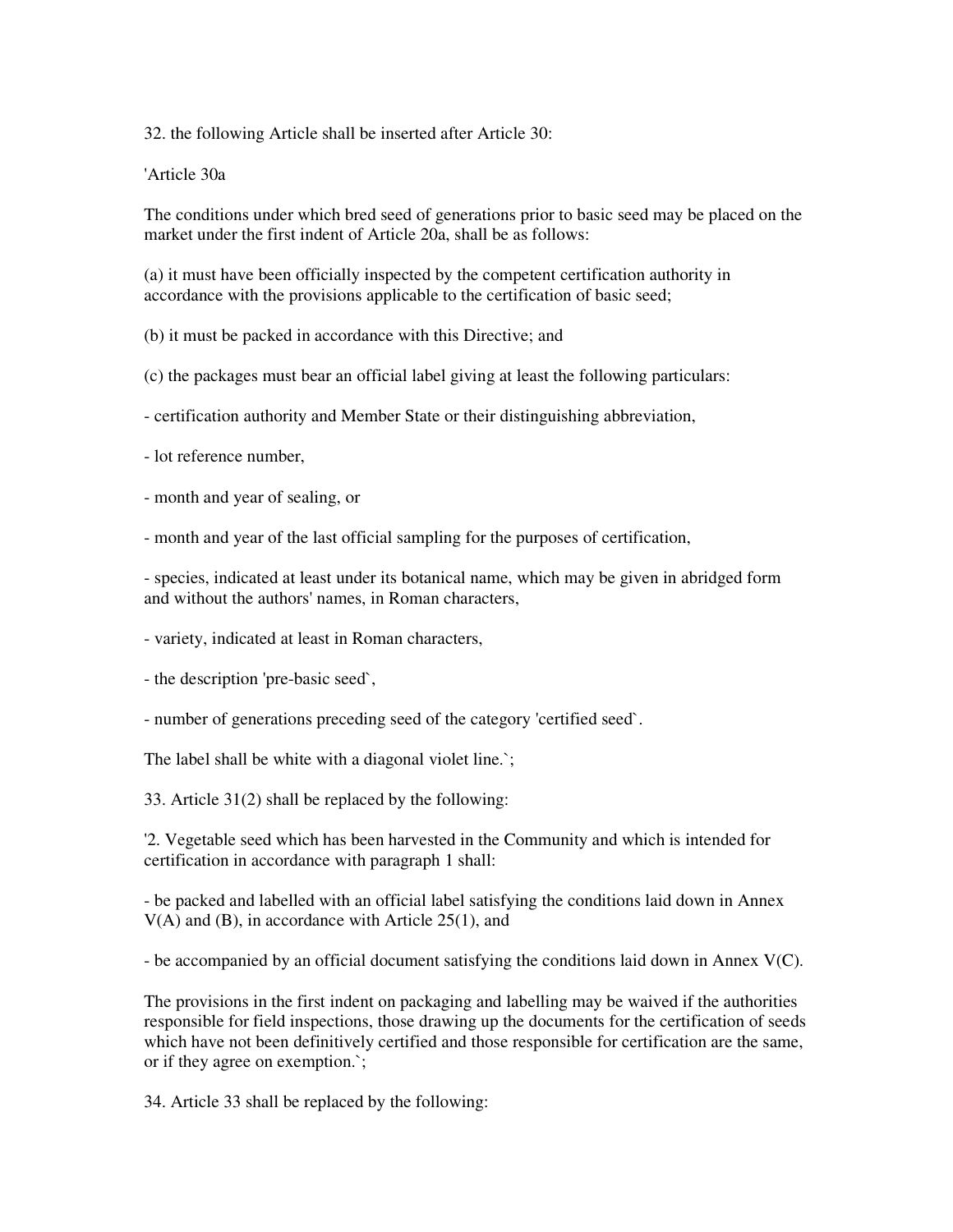'Article 33

1. In order to remove any temporary difficulties in the general supply of basic certified or standard seed that occur in the Community and cannot be otherwise overcome, it may be decided in accordance with the procedure laid down in Article 40 that Member States shall permit, for a specified period, the marketing throughout the Community in quantities necessary to resolve the supply difficulties of seed of a category subject to less stringent requirements, or of seed of a variety not included in the Common Catalogue of Varieties of Vegetable Species or in the national catalogues of varieties of the Member States.

2. For a category of seed of any given variety, the official label or suppliers' label shall be that provided for the corresponding category; for seed of varieties not included in the abovementioned catalogues the colour of the label shall be brown. The label shall always state that the seed in question is of a category satisfying less stringent requirements.

3. Rules for the application of paragraph 1 may be adopted in accordance with the procedure laid down in Article 40.`;

35. Article 35(1) shall be replaced by the following:

'1. Member States shall ensure that official inspections are carried out in relation to the marketing of vegetable seed, at least by random checks, to verify compliance with the requirements and conditions of this Directive.`;

36. Article 35(2) shall be replaced by the following:

'2. Without prejudice to the free movement of seed within the Community, Member States shall take all necessary measures to ensure that they are supplied with the following particulars during the marketing of quantities exceeding two kilograms of seed imported from third countries:

- (a) species;
- (b) variety;
- (c) category;
- (d) country of production and official inspection authority;
- (e) country of dispatch;
- (f) importer;
- (g) quantity of seed.

The manner in which these particulars are to be presented may be determined in accordance with the procedure laid down in Article 40.`;

37. the following Article shall be added after Article 39: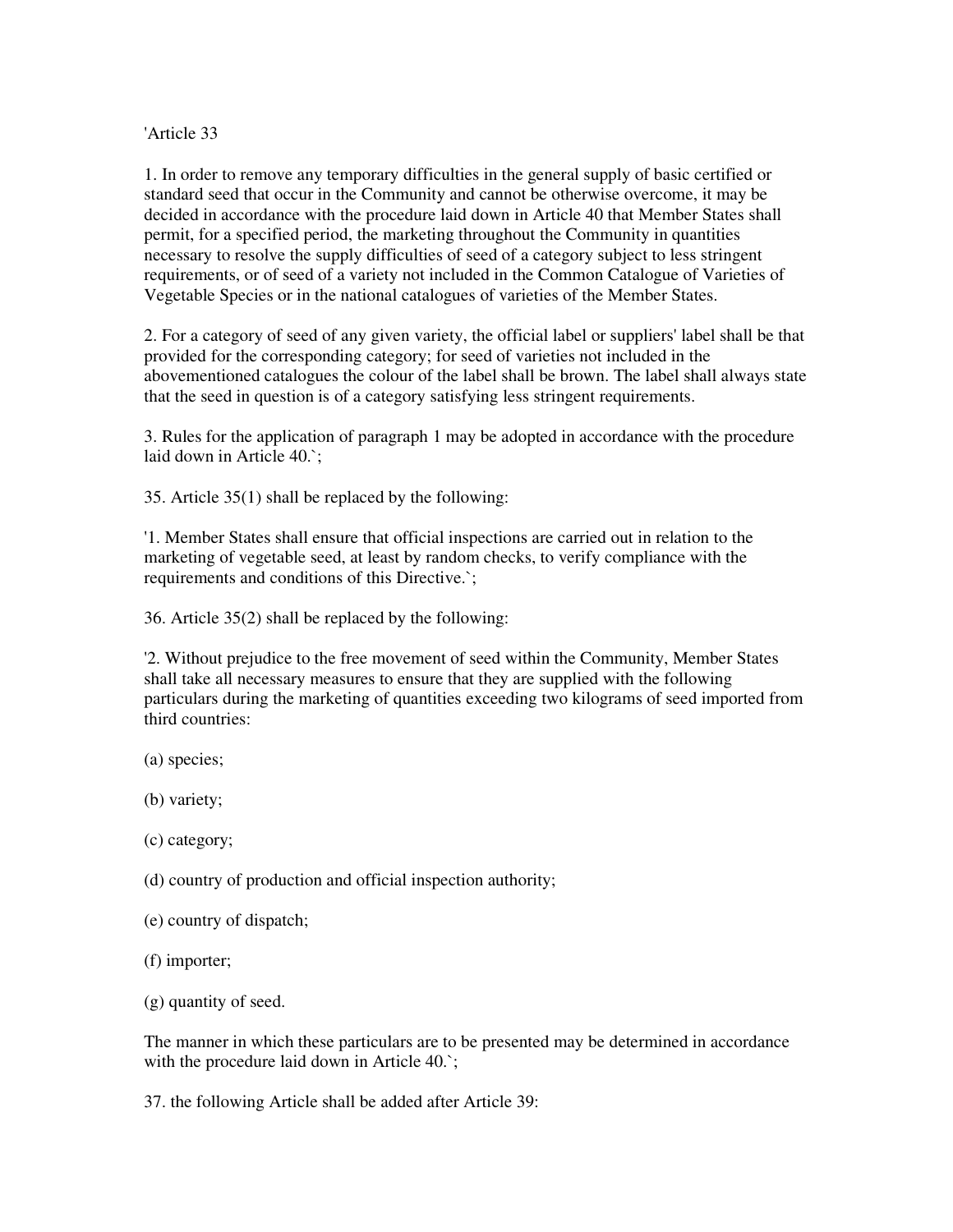'Article 39a

1. Specific conditions may be established in accordance with the procedure laid down in Article 40 to take account of developments in relation to the conditions under which chemically treated seed may be marketed.

2. Specific conditions shall be established in accordance with the procedure laid down in Article 40 to take account of developments in relation to the conservation in situ and the sustainable use of plant genetic resources through growing and marketing of seed of:

(a) landraces and varieties which have been traditionally grown in particular localities and regions and threatened by genetic erosion without prejudice to the provisions of Regulation (EC) No 1467/94;

(b) varieties with no intrinsic value for commercial crop production but developed for growing under particular conditions.

3. The specific conditions referred to in paragraph 2 shall include in particular the following points:

(i) in the case of (a), the landraces and varieties shall be accepted in accordance with the provisions of this Directive. In particular the results of unofficial tests and knowledge gained from practical experience during cultivation, reproduction and use and the detailed descriptions of the varieties and their relevant denominations, as notified to the Member State concerned, shall be taken into account and, if sufficient, shall result in exemption from the requirement of official examination. Upon acceptance of such a landrace or variety, it shall be indicated as a 'conservation variety` in the common catalogue;

(ii) in the case of (a) and (b) appropriate quantitative restrictions. $\cdot$ ;

38. the following Article shall be added after Article 40:

'Article 40a

1. Where the procedure laid down in this Article is to be followed, matters shall be referred by the Chairman, either on his own initiative or at the request of the representative of a Member State, to the Standing Committee on Seeds and Propagating Material for Agriculture, Horticulture and Forestry (hereinafter called the 'Committee`).

2. The representative of the Commission shall submit to the Committee a draft of the measures to be taken. The Committee shall deliver its opinion on the draft within a time limit which the Chairman may lay down according to the urgency of the matter. The opinion shall be delivered by the majority laid down in Article 148(2) of the Treaty in the case of decisions which the Council is required to adopt on a proposal from the Commission. The votes of the representatives of the Member States within the Committee shall be weighted in the manner set out in that Article. The Chairman shall not vote.

The Commission shall adopt the measures envisaged if they are in accordance with the opinion of the Committee.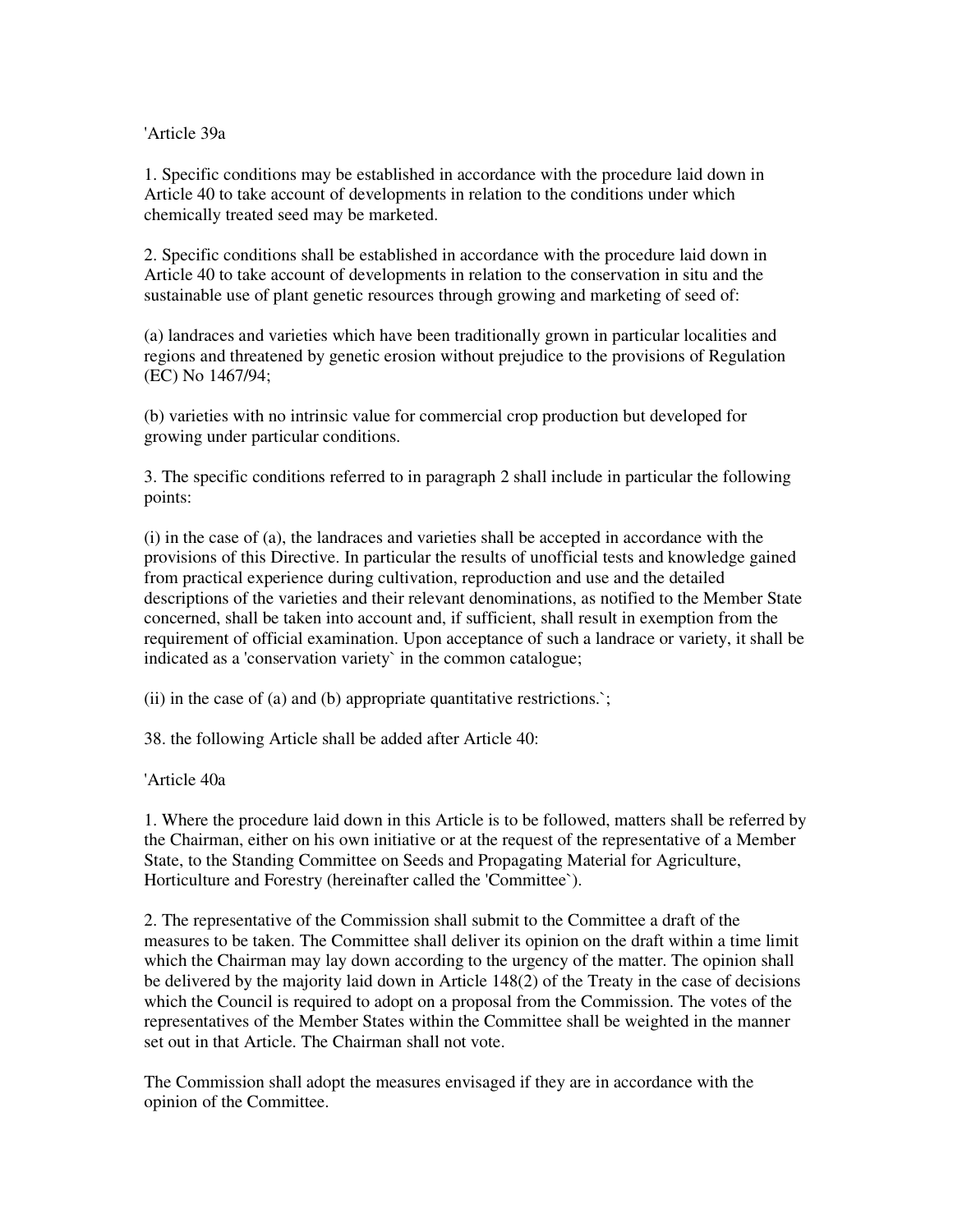If the measures envisaged are not in accordance with the opinion of the Committee or if no opinion is delivered, the Commission shall without delay submit to the Council a proposal relating to the measures to be taken. The Council shall act by a qualified majority.

If on the expiry of a period of three months from referral to the Council, the Council has not acted, the proposed measures shall be adopted by the Commission.`;

39. the following Article shall be inserted after Article 41:

'Article 41a

1. Specific conditions may be established in accordance with the procedure laid down in Article 40 to take account of developments in the areas of:

(a) conditions under which chemically treated seed may be marketed;

(b) conditions under which seed may be marketed in relation to the conservation in situ and the sustainable use of plant genetic resources, including seed mixtures of species which also include species listed in Article 1 of Council Directive 70/457/EEC, and are associated with specific natural and semi-natural habitats and are threatened by genetic erosion;

(c) conditions under which seed suitable for organic production may be marketed.

2. The specific conditions referred to in paragraph 1 shall include in particular the following points:

(i) in the case of (b), the seed of these species shall be of a known provenance approved by the appropriate Authority in each Member State for marketing the seed in defined areas;

(ii) in the case of (b), appropriate quantitative restrictions.`;

40. Article 42 shall be replaced by the following:

'Article 42

Upon application by a Member State, which will be dealt with as provided for in Article 40, that State may be wholly or partially released from the obligation to apply this Directive, to certain species which are not normally reproduced or marketed in its territory, save where this would run counter to Articles 16(1) and 30(1).`

#### Article 8

1. Member States may, during a transitional period of not more than four years after the entry into force of the laws, regulations or administrative provisions necessary for them to comply with this Directive and by way of derogation from Article  $2(1)(C)(a)$  and (b) of Directive 66/401/EEC, permit the marketing of seed of a generation previously permitted.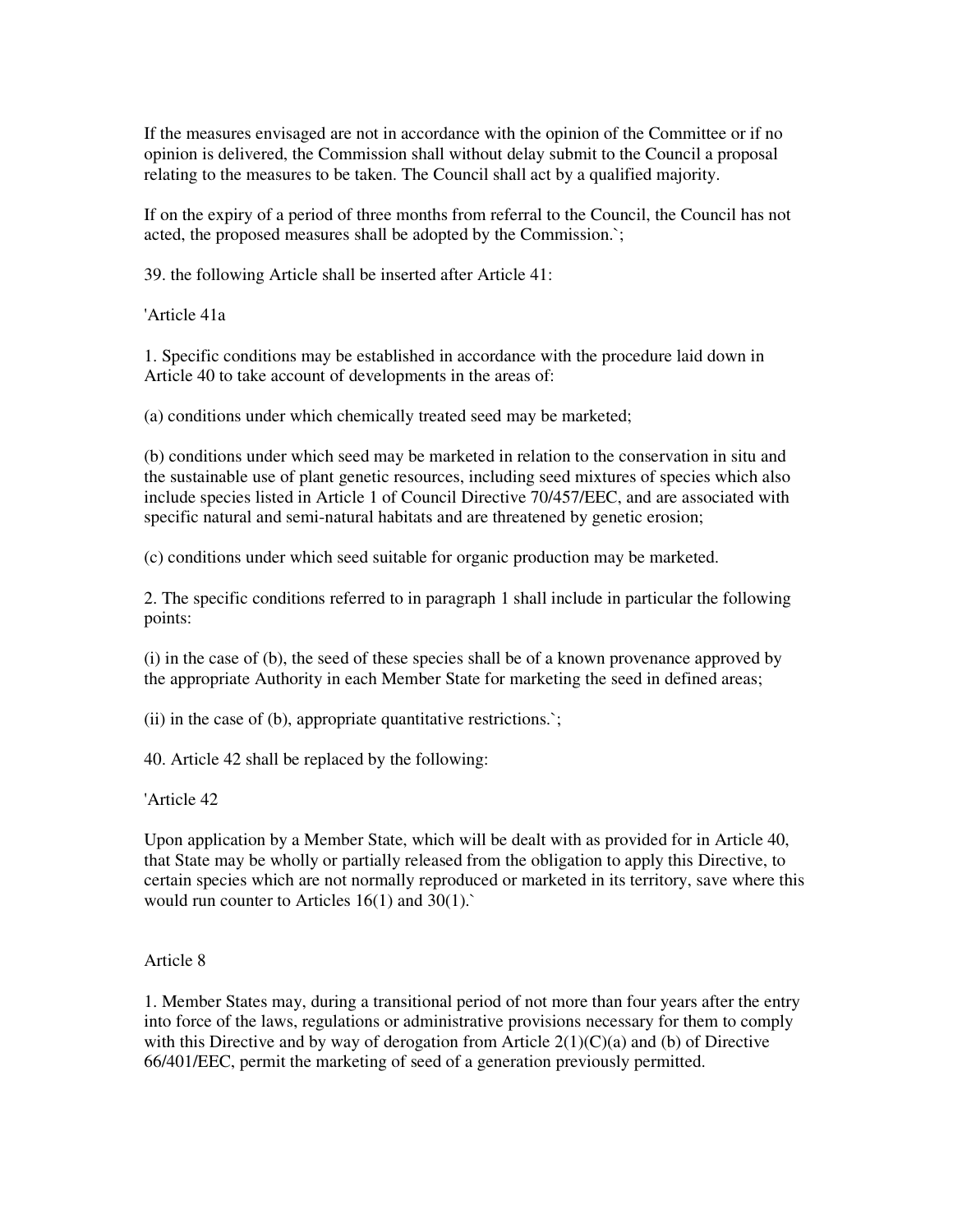2. Member States may also, during a transitional period of not more than four years after the entry into force of the laws, regulations or administrative provisions necessary for them to comply with this Directive and by way of derogation from Article 3(22) of this Directive, which repeals Article 14(2)(a) of Directive 66/402/EEC, continue to restrict the marketing of certified seed of oats, barley, rice, triticale, wheat or spelt to that of the first generation.

3. Member States which currently operate restrictions on the marketing of fodder plant seeds in mixtures in accordance with Article 13 of Directive 66/401/EEC may also, during a transitional period of not more than four years after the entry into force of the laws, regulations and administrative provisions necessary for them to comply with this Directive and by way of derogation from Article 2(19) of this Directive, continue to prohibit the marketing of mixtures of fodder plant seeds.

#### Article 9

1. Member States shall bring into force the laws, regulations or administrative provisions necessary to comply with this Directive not later than twelve months after the date of notification of this Directive.

When Member States adopt these measures, they shall contain a reference to this Directive or shall be accompanied by such reference on the occasion of their official publication.

The methods of making such reference shall be laid down by Member States.

2. Member States shall immediately communicate to the Commission the provisions of national law which they adopt in the field covered by this Directive. The Commission shall inform the other Member States thereof.

Article 10

This Directive is addressed to the Member States.

Done at Brussels, 14 December 1998.

For the Council

The President

W. MOLTERER

- (1) OJ C 29, 31.1.1994, p. 1, and OJ C 53, 20.2.1995, p. 8.
- (2) OJ C 286, 22.9.1997, p. 36.
- (3) OJ C 195, 18.7.1994, p. 36.